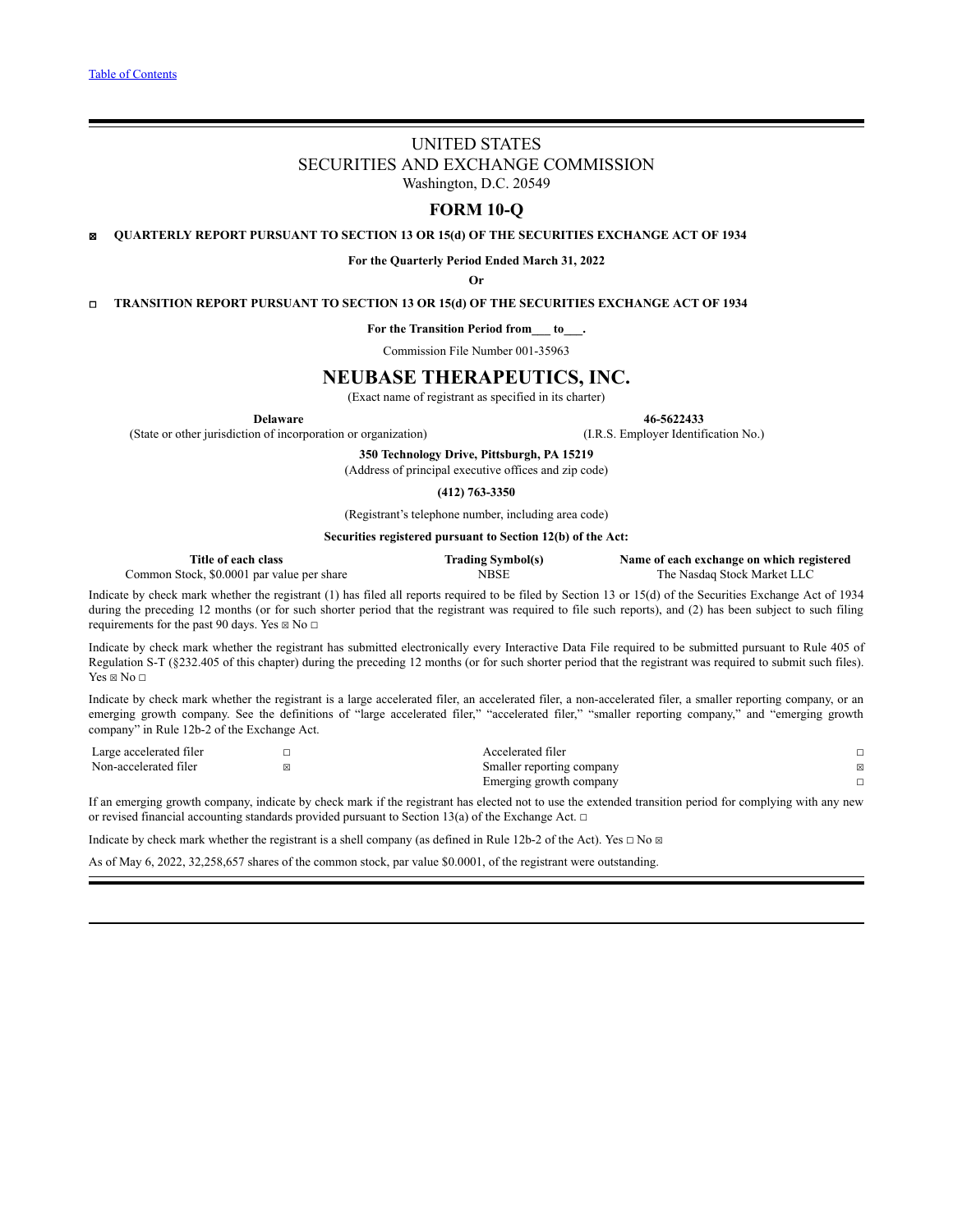# **Table of Contents**

<span id="page-1-0"></span>

| PART I.           |                                                                                       |    |
|-------------------|---------------------------------------------------------------------------------------|----|
| ITEM 1.           | <b>FINANCIAL STATEMENTS</b>                                                           | 1  |
| ITEM 2.           | MANAGEMENT'S DISCUSSION AND ANALYSIS OF FINANCIAL CONDITION AND RESULTS OF OPERATIONS | 14 |
| ITEM 3.           | QUANTITATIVE AND QUALITATIVE DISCLOSURES ABOUT MARKET RISK                            | 19 |
| <b>ITEM 4.</b>    | <b>CONTROLS AND PROCEDURES</b>                                                        | 20 |
| PART II.          |                                                                                       | 21 |
| ITEM 1.           | <b>LEGAL PROCEEDINGS</b>                                                              | 21 |
| <b>ITEM 1A.</b>   | <b>RISK FACTORS</b>                                                                   | 22 |
| ITEM 2.           | UNREGISTERED SALES OF EQUITY SECURITIES AND USE OF PROCEEDS                           | 28 |
| ITEM 3.           | <b>DEFAULTS UPON SENIOR SECURITIES</b>                                                | 28 |
| <b>ITEM 4.</b>    | <b>MINE SAFETY DISCLOSURES</b>                                                        | 28 |
| ITEM 5.           | <b>OTHER INFORMATION</b>                                                              | 28 |
| ITEM 6.           | <b>EXHIBITS</b>                                                                       | 29 |
| <b>SIGNATURES</b> |                                                                                       | 30 |
|                   |                                                                                       |    |

-i-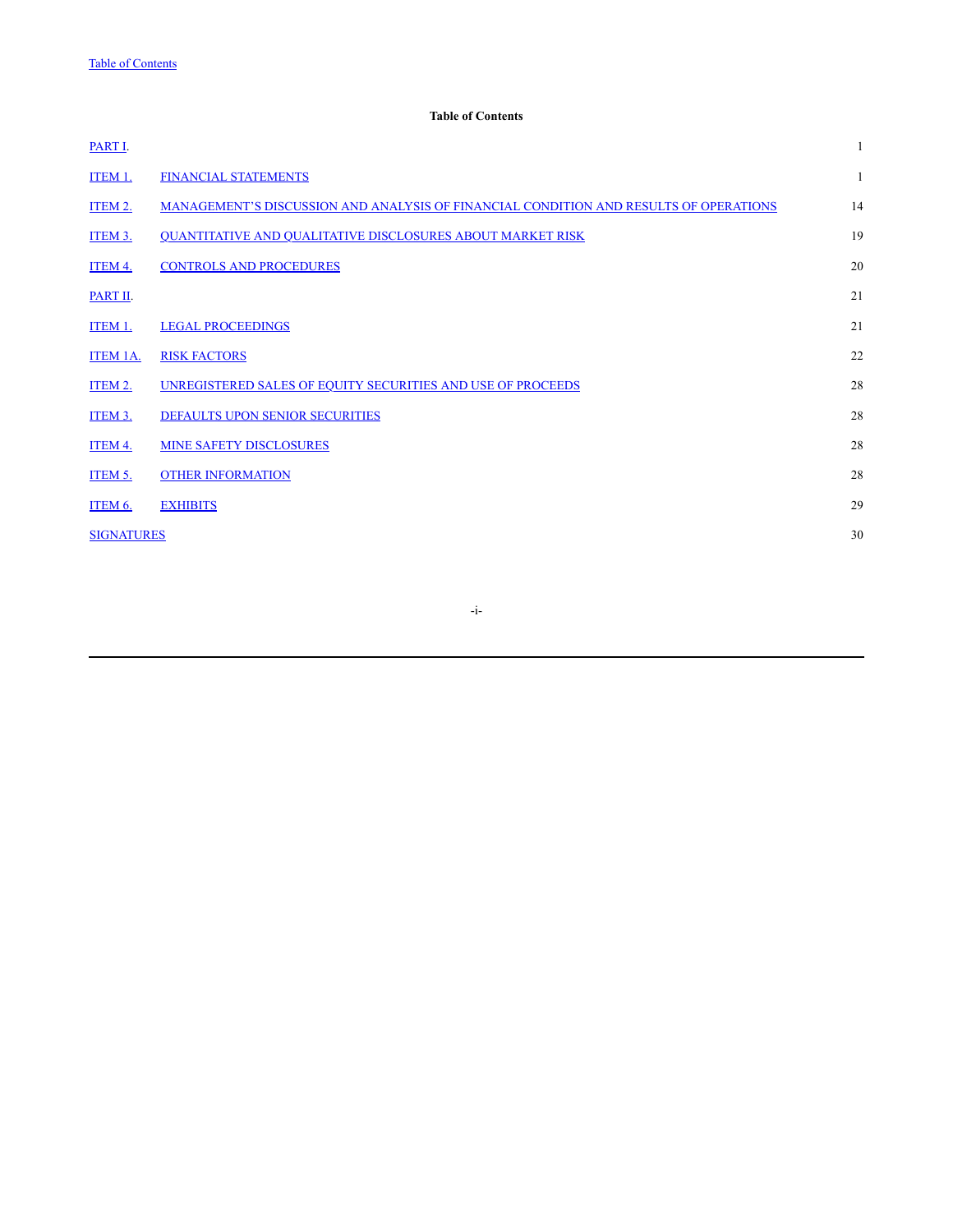# **PART I.**

# <span id="page-2-1"></span><span id="page-2-0"></span>**ITEM 1. FINANCIAL STATEMENTS**

### **NeuBase Therapeutics, Inc. and Subsidiaries Condensed Consolidated Balance Sheets (Unaudited)**

|                                                                                                                                                    | March 31.<br>2022 |                | September 30,<br>2021 |              |  |
|----------------------------------------------------------------------------------------------------------------------------------------------------|-------------------|----------------|-----------------------|--------------|--|
| <b>ASSETS</b>                                                                                                                                      |                   |                |                       |              |  |
| <b>CURRENT ASSETS</b>                                                                                                                              |                   |                |                       |              |  |
| Cash and cash equivalents                                                                                                                          | $\mathbb{S}$      | 38,958,116     | $\mathbb{S}$          | 52,893,387   |  |
| Prepaid insurance                                                                                                                                  |                   | 109,762        |                       | 499.061      |  |
| Other prepaid expenses and current assets                                                                                                          |                   | 1,151,979      |                       | 1,536,186    |  |
| Total current assets                                                                                                                               |                   | 40,219,857     |                       | 54,928,634   |  |
| EQUIPMENT, net                                                                                                                                     |                   | 2,429,732      |                       | 2,463,882    |  |
|                                                                                                                                                    |                   |                |                       |              |  |
| <b>OTHER ASSETS</b>                                                                                                                                |                   |                |                       |              |  |
| Investment                                                                                                                                         |                   |                |                       | 415,744      |  |
| Right-of-use asset, operating lease asset                                                                                                          |                   | 5,883,956      |                       | 5,945,295    |  |
| Security deposit                                                                                                                                   |                   | 273,215        |                       | 253,615      |  |
| Other long-term assets                                                                                                                             |                   |                |                       | 160,423      |  |
| Total other assets                                                                                                                                 |                   | 6,157,171      |                       | 6,775,077    |  |
| <b>TOTAL ASSETS</b>                                                                                                                                | \$                | 48,806,760     |                       | 64, 167, 593 |  |
|                                                                                                                                                    |                   |                |                       |              |  |
| LIABILITIES AND STOCKHOLDERS' EQUITY                                                                                                               |                   |                |                       |              |  |
| <b>CURRENT LIABILITIES</b>                                                                                                                         |                   |                |                       |              |  |
| Accounts payable                                                                                                                                   | $\mathbb{S}$      | 1,621,243      | $\mathcal{S}$         | 1,807,885    |  |
| Accrued expenses and other current liabilities                                                                                                     |                   | 2,702,387      |                       | 1,747,746    |  |
| Insurance note payable                                                                                                                             |                   |                |                       | 148,385      |  |
| Operating lease liabilities                                                                                                                        |                   | 548.011        |                       | 382,576      |  |
| Finance lease liabilities                                                                                                                          |                   | 113,564        |                       | 107,632      |  |
| Total current liabilities                                                                                                                          |                   | 4,985,205      |                       | 4,194,224    |  |
|                                                                                                                                                    |                   |                |                       |              |  |
| Long-term operating lease liability                                                                                                                |                   | 5,608,737      |                       | 5,794,096    |  |
| Long-term finance lease liability                                                                                                                  |                   | 49,816         |                       | 109,500      |  |
| <b>TOTAL LIABILITIES</b>                                                                                                                           |                   | 10.643.758     |                       | 10,097,820   |  |
| <b>COMMITMENTS AND CONTINGENCIES</b>                                                                                                               |                   |                |                       |              |  |
|                                                                                                                                                    |                   |                |                       |              |  |
| STOCKHOLDERS' EQUITY                                                                                                                               |                   |                |                       |              |  |
| Preferred stock, \$0.0001 par value; 10,000,000 shares authorized; no shares issued and outstanding as of<br>March 31, 2022 and September 30, 2021 |                   |                |                       |              |  |
| Common stock, \$0.0001 par value; 250,000,000 shares authorized; 32,258,657 and 32,721,493 shares                                                  |                   |                |                       |              |  |
| issued and outstanding as of March 31, 2022 and September 30, 2021, respectively                                                                   |                   | 3,225          |                       | 3,272        |  |
| Additional paid-in capital                                                                                                                         |                   | 124,780,525    |                       | 123.034.404  |  |
| Accumulated deficit                                                                                                                                |                   | (86, 620, 748) |                       | (68,967,903) |  |
| Total stockholders' equity                                                                                                                         |                   | 38,163,002     |                       | 54,069,773   |  |
|                                                                                                                                                    |                   |                |                       |              |  |
| TOTAL LIABILITIES AND STOCKHOLDERS' EQUITY                                                                                                         | \$                | 48,806,760     | \$                    | 64, 167, 593 |  |

The accompanying notes are an integral part of these unaudited condensed consolidated financial statements.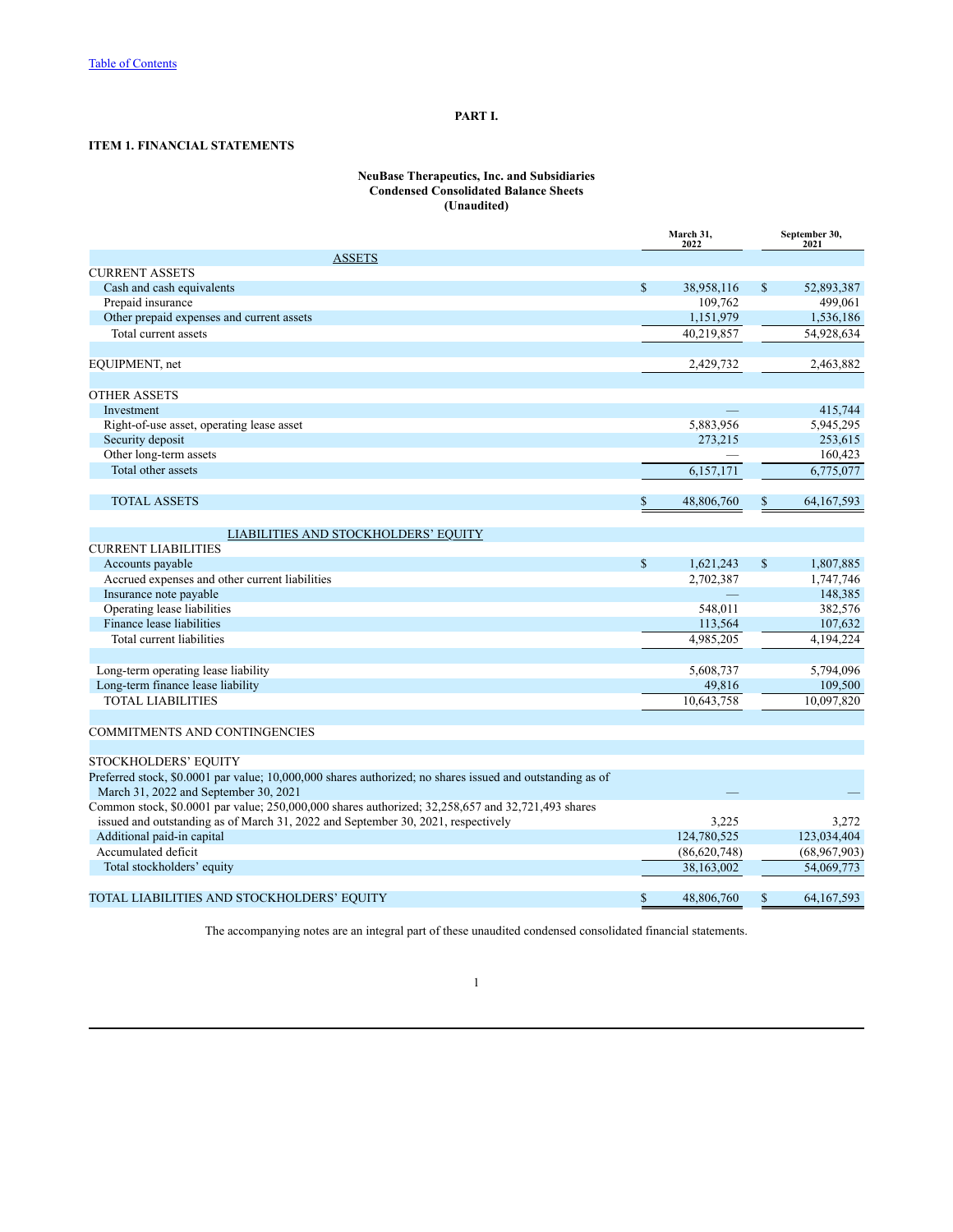#### **NeuBase Therapeutics, Inc. and Subsidiaries Condensed Consolidated Statements of Operations (Unaudited)**

|                                              |                 | Three Months ended March 31,<br>Six Months Ended March 31, |             |    |                |    |                |
|----------------------------------------------|-----------------|------------------------------------------------------------|-------------|----|----------------|----|----------------|
|                                              | 2022            |                                                            | 2021        |    | 2022           |    | 2021           |
| <b>OPERATING EXPENSES</b>                    |                 |                                                            |             |    |                |    |                |
| General and administrative                   | \$<br>3,093,713 | S                                                          | 2,721,640   | S  | 6,029,423      | \$ | 5,363,110      |
| Research and development                     | 6,835,670       |                                                            | 3,174,129   |    | 11,204,927     |    | 5,194,053      |
| <b>TOTAL OPERATING EXPENSES</b>              | 9,929,383       |                                                            | 5,895,769   |    | 17,234,350     |    | 10,557,163     |
|                                              |                 |                                                            |             |    |                |    |                |
| <b>LOSS FROM OPERATIONS</b>                  | (9,929,383)     |                                                            | (5,895,769) |    | (17, 234, 350) |    | (10, 557, 163) |
|                                              |                 |                                                            |             |    |                |    |                |
| OTHER INCOME (EXPENSE)                       |                 |                                                            |             |    |                |    |                |
| Interest expense                             | (3,316)         |                                                            | (6, 460)    |    | (18, 535)      |    | (16, 197)      |
| Interest income                              | 3,445           |                                                            | 9,466       |    | 4,699          |    | 9,466          |
| Change in fair value of warrant liabilities  |                 |                                                            | 90,597      |    |                |    | 720,709        |
| Equity in losses on equity method investment |                 |                                                            | (36, 127)   |    | (415,744)      |    | (61, 539)      |
| Other income, net                            | 5,225           |                                                            | 316,724     |    | 11,085         |    | 316,724        |
| Total other income (expense), net            | 5,354           |                                                            | 374,200     |    | (418, 495)     |    | 969,163        |
|                                              |                 |                                                            |             |    |                |    |                |
| <b>NET LOSS</b>                              | (9,924,029)     | \$                                                         | (5,521,569) | \$ | (17,652,845)   | \$ | (9,588,000)    |
|                                              |                 |                                                            |             |    |                |    |                |
| <b>BASIC AND DILUTED LOSS PER SHARE</b>      | \$<br>(0.30)    | \$                                                         | (0.24)      | \$ | (0.54)         | \$ | (0.41)         |
|                                              |                 |                                                            |             |    |                |    |                |
| WEIGHTED AVERAGE SHARES OUTSTANDING:         |                 |                                                            |             |    |                |    |                |
| <b>BASIC AND DILUTED</b>                     | 32,683,263      |                                                            | 23,179,646  |    | 32,704,724     |    | 23,176,877     |
|                                              |                 |                                                            |             |    |                |    |                |

The accompanying notes are an integral part of these unaudited condensed consolidated financial statements.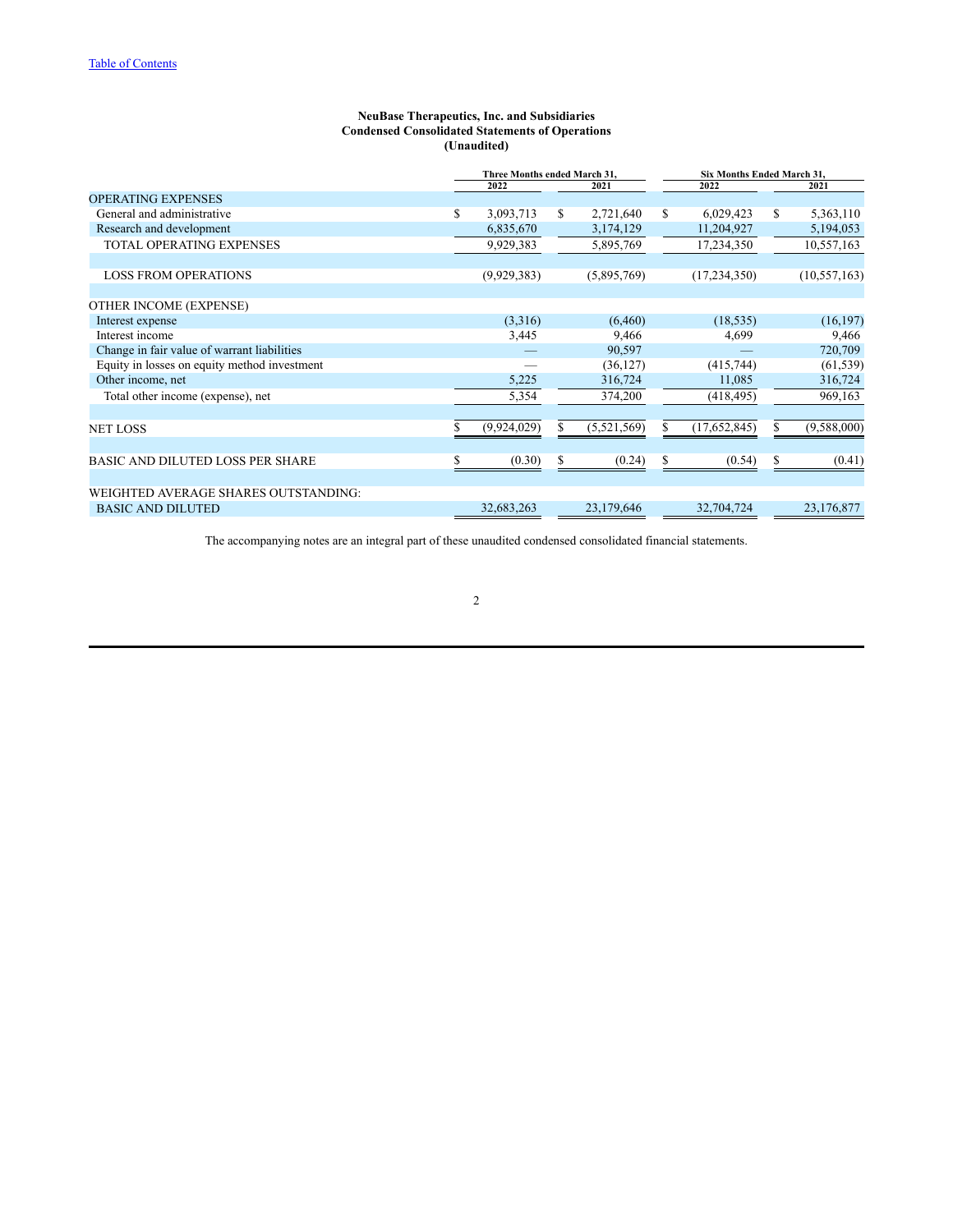### **NeuBase Therapeutics, Inc. and Subsidiaries Condensed Consolidated Statements of Stockholders' Equity For the Three and Six Months Ended March 31, 2022 and 2021 (Unaudited)**

|                                           | <b>Common Stock</b> |   |        |   | <b>Additional</b><br>Paid-In |   |                            |    | Total<br>Stockholders' |
|-------------------------------------------|---------------------|---|--------|---|------------------------------|---|----------------------------|----|------------------------|
|                                           | <b>Shares</b>       |   | Amount |   | Capital                      |   | <b>Accumulated Deficit</b> |    | <b>Equity</b>          |
| <b>Balance as of September 30, 2021</b>   | 32,721,493          |   | 3,272  |   | 123,034,404                  |   | (68,967,903)               | S. | 54,069,773             |
| Stock-based compensation expense          |                     |   |        |   | 793,204                      |   |                            |    | 793,204                |
| Issuance of restricted stock for services | 4,441               |   |        |   |                              |   |                            |    |                        |
| Exercise of stock options                 | 42,250              |   |        |   | 38                           |   |                            |    | 42                     |
| Net loss                                  |                     |   |        |   |                              |   | (7,728,816)                |    | (7, 728, 816)          |
| Balance as of December 31, 2021           | 32,768,184          | s | 3,276  | S | 123,827,646                  |   | (76,696,719)               | s  | 47,134,203             |
| Stock-based compensation expense          |                     |   |        |   | 952,828                      |   |                            |    | 952,828                |
| Forfeiture of common stock                | (509, 527)          |   | (51)   |   | 51                           |   |                            |    |                        |
| Net loss                                  |                     |   |        |   |                              |   | (9,924,029)                |    | (9,924,029)            |
| Balance as of March 31, 2022              | 32,258,657          |   | 3,225  |   | 124,780,525                  |   | (86,620,748)               |    | 38,163,002             |
|                                           | <b>Common Stock</b> |   |        |   | <b>Additional</b><br>Paid-In |   |                            |    | Total<br>Stockholders' |
|                                           | <b>Shares</b>       |   | Amount |   | Capital                      |   | <b>Accumulated Deficit</b> |    | Equity                 |
| Balance as of September 30, 2020          | 23,154,084          | S | 2,315  |   | 74,850,935                   |   | (43,558,602)               | s  | 31,294,648             |
| Stock-based compensation expense          |                     |   |        |   | 1,176,585                    |   |                            |    | 1,176,585              |
| Issuance of restricted stock for services | 1,931               |   |        |   |                              |   |                            |    |                        |
| Exercise of stock options                 | 21,576              |   |        |   | 112,444                      |   |                            |    | 112,446                |
| Net loss                                  |                     |   |        |   |                              |   | (4,066,431)                |    | (4,066,431)            |
| <b>Balance as of December 31, 2020</b>    | 23,177,591          |   | 2,317  |   | 76,139,964                   | S | (47,625,033)               | s  | 28,517,248             |
| Stock-based compensation expense          |                     |   |        |   | 942,108                      |   |                            |    | 942,108                |
| Issuance of restricted stock for services | 2,433               |   |        |   |                              |   |                            |    |                        |
| Net loss                                  |                     |   |        |   |                              |   | (5,521,569)                |    | (5,521,569)            |

The accompanying notes are an integral part of these unaudited condensed consolidated financial statements.

**Balance as of March 31, 2021 12, 2021 12, 2021 12, 2021 12, 2021 5 2,317 \$ 2,317 \$ 77,082,072 \$ 12,3146,602**)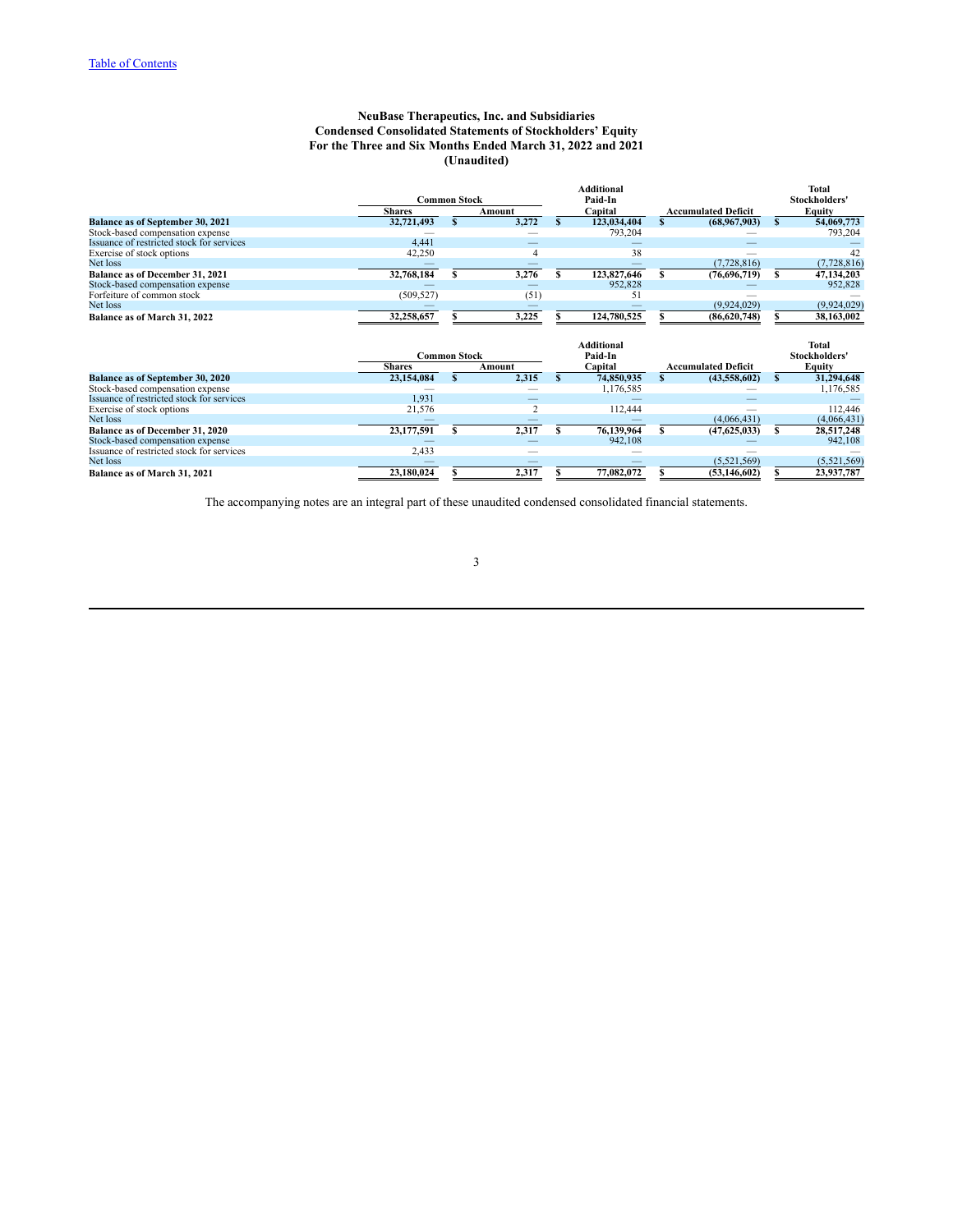### **NeuBase Therapeutics, Inc. and Subsidiaries Condensed Consolidated Statements of Cash Flows (Unaudited)**

| <b>Cash flows from operating activities</b><br>Net loss<br>\$<br>\$<br>(17,652,845)<br>(9,588,000)<br>Adjustments to reconcile net loss to net cash used in operating activities<br>Stock-based compensation<br>1,746,032<br>2,118,693<br>Change in fair value of warrant liabilities<br>(720, 709)<br>Depreciation and amortization<br>151,418<br>372,407<br>Loss on marketable securities<br>30<br>15,006<br>Loss on disposal of fixed assets<br>61,539<br>Equity in losses on equity method investment<br>415,744<br>Gain on sale of intellectual property<br>(316, 724)<br>Amortization of right-of-use assets<br>225,952<br>Changes in operating assets and liabilities<br>Prepaid insurance, other prepaid expenses and current assets<br>773,506<br>122,878<br>96,834<br>Long-term prepaid insurance<br>Security deposit<br>(19,600)<br>(253, 565)<br>Other long-term assets<br>160,423<br>Accounts payable<br>(252, 612)<br>436,646<br>Accrued expenses and other current liabilities<br>954,641<br>574,460<br>Operating lease liability<br>(184, 537)<br>(7, 301, 524)<br>Net cash used in operating activities<br>(13,460,859)<br><b>Cash flows from investing activities</b><br>Purchase of laboratory and office equipment<br>(402, 890)<br>(272, 287)<br>Purchase of marketable securities<br>(14,986,818)<br>(29,996,904)<br>Sale of marketable securities<br>14,986,788<br>29,981,898<br>(272, 317)<br>(417,896)<br>Net cash used in investing activities<br><b>Cash flows from financing activities</b><br>Principal payment of financed insurance<br>(148, 385)<br>(138, 557)<br>Principal payment of finance lease liability<br>(53,752)<br>Proceeds from exercise of stock options<br>42<br>112,446<br>Net cash used in financing activities<br>(202,095)<br>(26, 111)<br>Net decrease in cash and cash equivalents<br>(13, 935, 271)<br>(7,745,531)<br>Cash and cash equivalents, beginning of period<br>52,893,387<br>31,992,283<br>38,958,116<br>\$<br>24, 246, 752<br>\$<br>Cash and cash equivalents, end of period<br>Supplemental disclosure of cash flow information:<br>Cash paid for interest<br>\$<br>\$<br>10,400<br>$\mathbb{S}$<br>$\mathbf S$<br>Cash paid for income taxes<br>Non-cash investing and financing activities:<br>Purchases of laboratory and office equipment in accounts payable<br>\$<br>\$<br>65,970<br>234,104<br>Preferred shares in DepYmed received as consideration for sale of intellectual property<br>\$<br>\$<br>316,724 |  | Six Months Ended March 31, |  |      |  |  |
|--------------------------------------------------------------------------------------------------------------------------------------------------------------------------------------------------------------------------------------------------------------------------------------------------------------------------------------------------------------------------------------------------------------------------------------------------------------------------------------------------------------------------------------------------------------------------------------------------------------------------------------------------------------------------------------------------------------------------------------------------------------------------------------------------------------------------------------------------------------------------------------------------------------------------------------------------------------------------------------------------------------------------------------------------------------------------------------------------------------------------------------------------------------------------------------------------------------------------------------------------------------------------------------------------------------------------------------------------------------------------------------------------------------------------------------------------------------------------------------------------------------------------------------------------------------------------------------------------------------------------------------------------------------------------------------------------------------------------------------------------------------------------------------------------------------------------------------------------------------------------------------------------------------------------------------------------------------------------------------------------------------------------------------------------------------------------------------------------------------------------------------------------------------------------------------------------------------------------------------------------------------------------------------------------------------------------------------------------------------------------------------------------------------------------------------------------------------------------------------|--|----------------------------|--|------|--|--|
|                                                                                                                                                                                                                                                                                                                                                                                                                                                                                                                                                                                                                                                                                                                                                                                                                                                                                                                                                                                                                                                                                                                                                                                                                                                                                                                                                                                                                                                                                                                                                                                                                                                                                                                                                                                                                                                                                                                                                                                                                                                                                                                                                                                                                                                                                                                                                                                                                                                                                      |  | 2022                       |  | 2021 |  |  |
|                                                                                                                                                                                                                                                                                                                                                                                                                                                                                                                                                                                                                                                                                                                                                                                                                                                                                                                                                                                                                                                                                                                                                                                                                                                                                                                                                                                                                                                                                                                                                                                                                                                                                                                                                                                                                                                                                                                                                                                                                                                                                                                                                                                                                                                                                                                                                                                                                                                                                      |  |                            |  |      |  |  |
|                                                                                                                                                                                                                                                                                                                                                                                                                                                                                                                                                                                                                                                                                                                                                                                                                                                                                                                                                                                                                                                                                                                                                                                                                                                                                                                                                                                                                                                                                                                                                                                                                                                                                                                                                                                                                                                                                                                                                                                                                                                                                                                                                                                                                                                                                                                                                                                                                                                                                      |  |                            |  |      |  |  |
|                                                                                                                                                                                                                                                                                                                                                                                                                                                                                                                                                                                                                                                                                                                                                                                                                                                                                                                                                                                                                                                                                                                                                                                                                                                                                                                                                                                                                                                                                                                                                                                                                                                                                                                                                                                                                                                                                                                                                                                                                                                                                                                                                                                                                                                                                                                                                                                                                                                                                      |  |                            |  |      |  |  |
|                                                                                                                                                                                                                                                                                                                                                                                                                                                                                                                                                                                                                                                                                                                                                                                                                                                                                                                                                                                                                                                                                                                                                                                                                                                                                                                                                                                                                                                                                                                                                                                                                                                                                                                                                                                                                                                                                                                                                                                                                                                                                                                                                                                                                                                                                                                                                                                                                                                                                      |  |                            |  |      |  |  |
|                                                                                                                                                                                                                                                                                                                                                                                                                                                                                                                                                                                                                                                                                                                                                                                                                                                                                                                                                                                                                                                                                                                                                                                                                                                                                                                                                                                                                                                                                                                                                                                                                                                                                                                                                                                                                                                                                                                                                                                                                                                                                                                                                                                                                                                                                                                                                                                                                                                                                      |  |                            |  |      |  |  |
|                                                                                                                                                                                                                                                                                                                                                                                                                                                                                                                                                                                                                                                                                                                                                                                                                                                                                                                                                                                                                                                                                                                                                                                                                                                                                                                                                                                                                                                                                                                                                                                                                                                                                                                                                                                                                                                                                                                                                                                                                                                                                                                                                                                                                                                                                                                                                                                                                                                                                      |  |                            |  |      |  |  |
|                                                                                                                                                                                                                                                                                                                                                                                                                                                                                                                                                                                                                                                                                                                                                                                                                                                                                                                                                                                                                                                                                                                                                                                                                                                                                                                                                                                                                                                                                                                                                                                                                                                                                                                                                                                                                                                                                                                                                                                                                                                                                                                                                                                                                                                                                                                                                                                                                                                                                      |  |                            |  |      |  |  |
|                                                                                                                                                                                                                                                                                                                                                                                                                                                                                                                                                                                                                                                                                                                                                                                                                                                                                                                                                                                                                                                                                                                                                                                                                                                                                                                                                                                                                                                                                                                                                                                                                                                                                                                                                                                                                                                                                                                                                                                                                                                                                                                                                                                                                                                                                                                                                                                                                                                                                      |  |                            |  |      |  |  |
|                                                                                                                                                                                                                                                                                                                                                                                                                                                                                                                                                                                                                                                                                                                                                                                                                                                                                                                                                                                                                                                                                                                                                                                                                                                                                                                                                                                                                                                                                                                                                                                                                                                                                                                                                                                                                                                                                                                                                                                                                                                                                                                                                                                                                                                                                                                                                                                                                                                                                      |  |                            |  |      |  |  |
|                                                                                                                                                                                                                                                                                                                                                                                                                                                                                                                                                                                                                                                                                                                                                                                                                                                                                                                                                                                                                                                                                                                                                                                                                                                                                                                                                                                                                                                                                                                                                                                                                                                                                                                                                                                                                                                                                                                                                                                                                                                                                                                                                                                                                                                                                                                                                                                                                                                                                      |  |                            |  |      |  |  |
|                                                                                                                                                                                                                                                                                                                                                                                                                                                                                                                                                                                                                                                                                                                                                                                                                                                                                                                                                                                                                                                                                                                                                                                                                                                                                                                                                                                                                                                                                                                                                                                                                                                                                                                                                                                                                                                                                                                                                                                                                                                                                                                                                                                                                                                                                                                                                                                                                                                                                      |  |                            |  |      |  |  |
|                                                                                                                                                                                                                                                                                                                                                                                                                                                                                                                                                                                                                                                                                                                                                                                                                                                                                                                                                                                                                                                                                                                                                                                                                                                                                                                                                                                                                                                                                                                                                                                                                                                                                                                                                                                                                                                                                                                                                                                                                                                                                                                                                                                                                                                                                                                                                                                                                                                                                      |  |                            |  |      |  |  |
|                                                                                                                                                                                                                                                                                                                                                                                                                                                                                                                                                                                                                                                                                                                                                                                                                                                                                                                                                                                                                                                                                                                                                                                                                                                                                                                                                                                                                                                                                                                                                                                                                                                                                                                                                                                                                                                                                                                                                                                                                                                                                                                                                                                                                                                                                                                                                                                                                                                                                      |  |                            |  |      |  |  |
|                                                                                                                                                                                                                                                                                                                                                                                                                                                                                                                                                                                                                                                                                                                                                                                                                                                                                                                                                                                                                                                                                                                                                                                                                                                                                                                                                                                                                                                                                                                                                                                                                                                                                                                                                                                                                                                                                                                                                                                                                                                                                                                                                                                                                                                                                                                                                                                                                                                                                      |  |                            |  |      |  |  |
|                                                                                                                                                                                                                                                                                                                                                                                                                                                                                                                                                                                                                                                                                                                                                                                                                                                                                                                                                                                                                                                                                                                                                                                                                                                                                                                                                                                                                                                                                                                                                                                                                                                                                                                                                                                                                                                                                                                                                                                                                                                                                                                                                                                                                                                                                                                                                                                                                                                                                      |  |                            |  |      |  |  |
|                                                                                                                                                                                                                                                                                                                                                                                                                                                                                                                                                                                                                                                                                                                                                                                                                                                                                                                                                                                                                                                                                                                                                                                                                                                                                                                                                                                                                                                                                                                                                                                                                                                                                                                                                                                                                                                                                                                                                                                                                                                                                                                                                                                                                                                                                                                                                                                                                                                                                      |  |                            |  |      |  |  |
|                                                                                                                                                                                                                                                                                                                                                                                                                                                                                                                                                                                                                                                                                                                                                                                                                                                                                                                                                                                                                                                                                                                                                                                                                                                                                                                                                                                                                                                                                                                                                                                                                                                                                                                                                                                                                                                                                                                                                                                                                                                                                                                                                                                                                                                                                                                                                                                                                                                                                      |  |                            |  |      |  |  |
|                                                                                                                                                                                                                                                                                                                                                                                                                                                                                                                                                                                                                                                                                                                                                                                                                                                                                                                                                                                                                                                                                                                                                                                                                                                                                                                                                                                                                                                                                                                                                                                                                                                                                                                                                                                                                                                                                                                                                                                                                                                                                                                                                                                                                                                                                                                                                                                                                                                                                      |  |                            |  |      |  |  |
|                                                                                                                                                                                                                                                                                                                                                                                                                                                                                                                                                                                                                                                                                                                                                                                                                                                                                                                                                                                                                                                                                                                                                                                                                                                                                                                                                                                                                                                                                                                                                                                                                                                                                                                                                                                                                                                                                                                                                                                                                                                                                                                                                                                                                                                                                                                                                                                                                                                                                      |  |                            |  |      |  |  |
|                                                                                                                                                                                                                                                                                                                                                                                                                                                                                                                                                                                                                                                                                                                                                                                                                                                                                                                                                                                                                                                                                                                                                                                                                                                                                                                                                                                                                                                                                                                                                                                                                                                                                                                                                                                                                                                                                                                                                                                                                                                                                                                                                                                                                                                                                                                                                                                                                                                                                      |  |                            |  |      |  |  |
|                                                                                                                                                                                                                                                                                                                                                                                                                                                                                                                                                                                                                                                                                                                                                                                                                                                                                                                                                                                                                                                                                                                                                                                                                                                                                                                                                                                                                                                                                                                                                                                                                                                                                                                                                                                                                                                                                                                                                                                                                                                                                                                                                                                                                                                                                                                                                                                                                                                                                      |  |                            |  |      |  |  |
|                                                                                                                                                                                                                                                                                                                                                                                                                                                                                                                                                                                                                                                                                                                                                                                                                                                                                                                                                                                                                                                                                                                                                                                                                                                                                                                                                                                                                                                                                                                                                                                                                                                                                                                                                                                                                                                                                                                                                                                                                                                                                                                                                                                                                                                                                                                                                                                                                                                                                      |  |                            |  |      |  |  |
|                                                                                                                                                                                                                                                                                                                                                                                                                                                                                                                                                                                                                                                                                                                                                                                                                                                                                                                                                                                                                                                                                                                                                                                                                                                                                                                                                                                                                                                                                                                                                                                                                                                                                                                                                                                                                                                                                                                                                                                                                                                                                                                                                                                                                                                                                                                                                                                                                                                                                      |  |                            |  |      |  |  |
|                                                                                                                                                                                                                                                                                                                                                                                                                                                                                                                                                                                                                                                                                                                                                                                                                                                                                                                                                                                                                                                                                                                                                                                                                                                                                                                                                                                                                                                                                                                                                                                                                                                                                                                                                                                                                                                                                                                                                                                                                                                                                                                                                                                                                                                                                                                                                                                                                                                                                      |  |                            |  |      |  |  |
|                                                                                                                                                                                                                                                                                                                                                                                                                                                                                                                                                                                                                                                                                                                                                                                                                                                                                                                                                                                                                                                                                                                                                                                                                                                                                                                                                                                                                                                                                                                                                                                                                                                                                                                                                                                                                                                                                                                                                                                                                                                                                                                                                                                                                                                                                                                                                                                                                                                                                      |  |                            |  |      |  |  |
|                                                                                                                                                                                                                                                                                                                                                                                                                                                                                                                                                                                                                                                                                                                                                                                                                                                                                                                                                                                                                                                                                                                                                                                                                                                                                                                                                                                                                                                                                                                                                                                                                                                                                                                                                                                                                                                                                                                                                                                                                                                                                                                                                                                                                                                                                                                                                                                                                                                                                      |  |                            |  |      |  |  |
|                                                                                                                                                                                                                                                                                                                                                                                                                                                                                                                                                                                                                                                                                                                                                                                                                                                                                                                                                                                                                                                                                                                                                                                                                                                                                                                                                                                                                                                                                                                                                                                                                                                                                                                                                                                                                                                                                                                                                                                                                                                                                                                                                                                                                                                                                                                                                                                                                                                                                      |  |                            |  |      |  |  |
|                                                                                                                                                                                                                                                                                                                                                                                                                                                                                                                                                                                                                                                                                                                                                                                                                                                                                                                                                                                                                                                                                                                                                                                                                                                                                                                                                                                                                                                                                                                                                                                                                                                                                                                                                                                                                                                                                                                                                                                                                                                                                                                                                                                                                                                                                                                                                                                                                                                                                      |  |                            |  |      |  |  |
|                                                                                                                                                                                                                                                                                                                                                                                                                                                                                                                                                                                                                                                                                                                                                                                                                                                                                                                                                                                                                                                                                                                                                                                                                                                                                                                                                                                                                                                                                                                                                                                                                                                                                                                                                                                                                                                                                                                                                                                                                                                                                                                                                                                                                                                                                                                                                                                                                                                                                      |  |                            |  |      |  |  |
|                                                                                                                                                                                                                                                                                                                                                                                                                                                                                                                                                                                                                                                                                                                                                                                                                                                                                                                                                                                                                                                                                                                                                                                                                                                                                                                                                                                                                                                                                                                                                                                                                                                                                                                                                                                                                                                                                                                                                                                                                                                                                                                                                                                                                                                                                                                                                                                                                                                                                      |  |                            |  |      |  |  |
|                                                                                                                                                                                                                                                                                                                                                                                                                                                                                                                                                                                                                                                                                                                                                                                                                                                                                                                                                                                                                                                                                                                                                                                                                                                                                                                                                                                                                                                                                                                                                                                                                                                                                                                                                                                                                                                                                                                                                                                                                                                                                                                                                                                                                                                                                                                                                                                                                                                                                      |  |                            |  |      |  |  |
|                                                                                                                                                                                                                                                                                                                                                                                                                                                                                                                                                                                                                                                                                                                                                                                                                                                                                                                                                                                                                                                                                                                                                                                                                                                                                                                                                                                                                                                                                                                                                                                                                                                                                                                                                                                                                                                                                                                                                                                                                                                                                                                                                                                                                                                                                                                                                                                                                                                                                      |  |                            |  |      |  |  |
|                                                                                                                                                                                                                                                                                                                                                                                                                                                                                                                                                                                                                                                                                                                                                                                                                                                                                                                                                                                                                                                                                                                                                                                                                                                                                                                                                                                                                                                                                                                                                                                                                                                                                                                                                                                                                                                                                                                                                                                                                                                                                                                                                                                                                                                                                                                                                                                                                                                                                      |  |                            |  |      |  |  |
|                                                                                                                                                                                                                                                                                                                                                                                                                                                                                                                                                                                                                                                                                                                                                                                                                                                                                                                                                                                                                                                                                                                                                                                                                                                                                                                                                                                                                                                                                                                                                                                                                                                                                                                                                                                                                                                                                                                                                                                                                                                                                                                                                                                                                                                                                                                                                                                                                                                                                      |  |                            |  |      |  |  |
|                                                                                                                                                                                                                                                                                                                                                                                                                                                                                                                                                                                                                                                                                                                                                                                                                                                                                                                                                                                                                                                                                                                                                                                                                                                                                                                                                                                                                                                                                                                                                                                                                                                                                                                                                                                                                                                                                                                                                                                                                                                                                                                                                                                                                                                                                                                                                                                                                                                                                      |  |                            |  |      |  |  |
|                                                                                                                                                                                                                                                                                                                                                                                                                                                                                                                                                                                                                                                                                                                                                                                                                                                                                                                                                                                                                                                                                                                                                                                                                                                                                                                                                                                                                                                                                                                                                                                                                                                                                                                                                                                                                                                                                                                                                                                                                                                                                                                                                                                                                                                                                                                                                                                                                                                                                      |  |                            |  |      |  |  |
|                                                                                                                                                                                                                                                                                                                                                                                                                                                                                                                                                                                                                                                                                                                                                                                                                                                                                                                                                                                                                                                                                                                                                                                                                                                                                                                                                                                                                                                                                                                                                                                                                                                                                                                                                                                                                                                                                                                                                                                                                                                                                                                                                                                                                                                                                                                                                                                                                                                                                      |  |                            |  |      |  |  |
|                                                                                                                                                                                                                                                                                                                                                                                                                                                                                                                                                                                                                                                                                                                                                                                                                                                                                                                                                                                                                                                                                                                                                                                                                                                                                                                                                                                                                                                                                                                                                                                                                                                                                                                                                                                                                                                                                                                                                                                                                                                                                                                                                                                                                                                                                                                                                                                                                                                                                      |  |                            |  |      |  |  |
|                                                                                                                                                                                                                                                                                                                                                                                                                                                                                                                                                                                                                                                                                                                                                                                                                                                                                                                                                                                                                                                                                                                                                                                                                                                                                                                                                                                                                                                                                                                                                                                                                                                                                                                                                                                                                                                                                                                                                                                                                                                                                                                                                                                                                                                                                                                                                                                                                                                                                      |  |                            |  |      |  |  |
|                                                                                                                                                                                                                                                                                                                                                                                                                                                                                                                                                                                                                                                                                                                                                                                                                                                                                                                                                                                                                                                                                                                                                                                                                                                                                                                                                                                                                                                                                                                                                                                                                                                                                                                                                                                                                                                                                                                                                                                                                                                                                                                                                                                                                                                                                                                                                                                                                                                                                      |  |                            |  |      |  |  |
| $\mathbf S$<br>$\mathbb{S}$<br>164,613<br>Right-of-use asset obtained in exchange for operating lease liabilities                                                                                                                                                                                                                                                                                                                                                                                                                                                                                                                                                                                                                                                                                                                                                                                                                                                                                                                                                                                                                                                                                                                                                                                                                                                                                                                                                                                                                                                                                                                                                                                                                                                                                                                                                                                                                                                                                                                                                                                                                                                                                                                                                                                                                                                                                                                                                                    |  |                            |  |      |  |  |

The accompanying notes are an integral part of these unaudited condensed consolidated financial statements.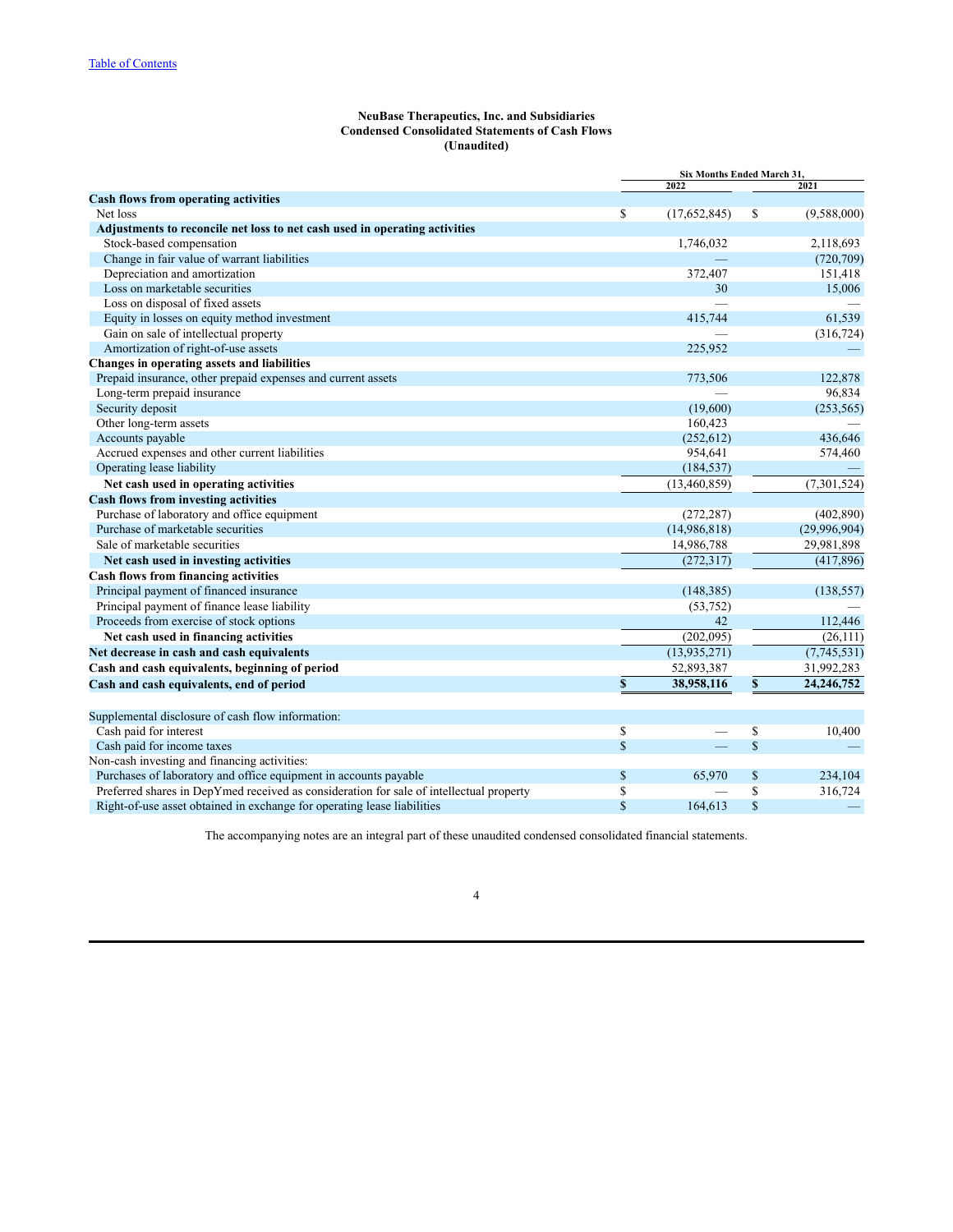### **1. Organization and Description of Business**

NeuBase Therapeutics, Inc. and subsidiaries (the "Company" or "NeuBase") is developing a modular peptide-nucleic acid ("PNA") antisense oligo ("PATrOL™") platform to address genetic diseases, with a single, cohesive approach. The PATrOL™-enabled anti-gene therapies are designed to improve upon current genetic medicine strategies by combining the advantages of synthetic approaches with the precision of antisense technologies. NeuBase plans to use its platform to address diseases which have a genetic source, with an initial focus on Myotonic Dystrophy Type 1 ("DM1"), Huntington's disease ("HD") and oncology applications.

NeuBase is a preclinical-stage biopharmaceutical company and continues to develop its clinical and regulatory strategy with its internal research and development team with a view toward prioritizing market introduction as quickly as possible. NeuBase's programs are NT-0100 in HD, NT-0200 in DM1 and NT-0300 in KRAS-driven cancers:

- The NT-0100 program is a PATrOL™-enabled therapeutic program being developed to target the mutant expansion in the HD messenger ribonucleic acid ("mRNA"). The NT-0100 program includes proprietary PNAs which have the potential to be highly selective for the mutant transcript versus the wild-type transcribed allele and the expectation to be applicable for all HD patients as it directly targets the expansion itself and has the potential to be delivered systemically. PATrOL™-enabled drugs also have the unique ability to open RNA secondary structures and bind to either the primary nucleotide sequences or the secondary and/or tertiary structures.
- The NT-0200 program is a PATrOL™-enabled therapeutic program being developed to target the mutant expansion in the DM1 disease mRNA. The NT-0200 program includes several proprietary PNAs which have the potential to be highly selective for the mutant transcript versus the wildtype transcribed allele and the expectation to be effective for nearly all DM1 patients as it directly targets the expansion itself.
- The NT-0300 program is a PATrOL™-enabled therapeutic program being developed to target the mutated *KRAS* gene. The program is comprised of candidate compounds that target two activating mutations in the *KRAS* gene: G12D and G12V. NeuBase believes these candidate compounds, and subsequent further optimized compounds, have the potential to inhibit transcription and/or translation of the oncogenic mutations and slow or stop tumor growth.

NeuBase believes its three aforementioned programs address unmet needs for diseases that currently have no effective therapeutics that target the etiologies of these conditions. NeuBase further believes there is a large opportunity in the U.S. and European markets for drugs in these areas.

### **Liquidity and Going Concern**

The Company has had no revenues from product sales and has incurred operating losses since inception. As of March 31, 2022, the Company had \$39.0 million in cash and cash equivalents, and during the six months ended March 31, 2022, incurred a loss from operations of \$17.2 million and used \$13.4 million of cash in operating activities.

The accompanying unaudited condensed consolidated financial statements have been prepared assuming the Company will continue to operate as a going concern, which contemplates the realization of assets and settlement of liabilities in the normal course of business, and do not include any adjustments to reflect the possible future effects on the recoverability and classification of assets or the amounts and classifications of liabilities that may result from uncertainty related to its ability to continue as a going concern.

The Company's future liquidity and capital funding requirements will depend on numerous factors, including:

- its ability to raise additional funds to finance its operations;
- its ability to maintain compliance with the listing requirements of The Nasdaq Capital Market ("Nasdaq")
- the outcome, costs and timing of preclinical and clinical trial results for the Company's current or future product candidates;
- the extent and amount of any indemnification claims;

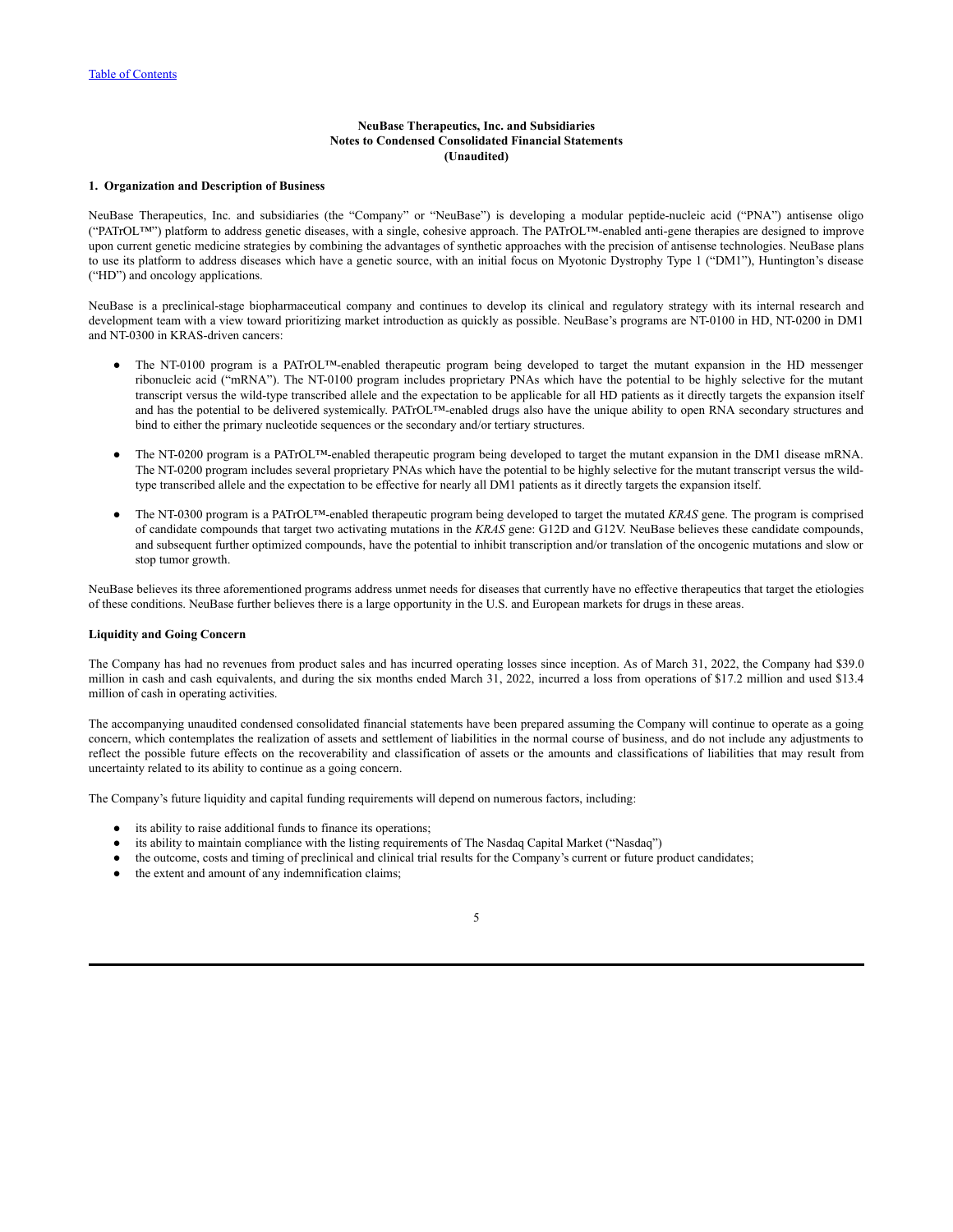- litigation expenses and the extent and amount of any indemnification claims;
- the emergence and effect of competing or complementary products;
- its ability to maintain, expand and defend the scope of its intellectual property portfolio, including the amount and timing of any payments the Company may be required to make, or that it may receive, in connection with the licensing, filing, prosecution, defense and enforcement of any patents or other intellectual property rights;
- its ability to retain its current employees and the need and ability to hire additional management and scientific and medical personnel;
- the trading price of its common stock; and
- its ability to increase the number of authorized shares outstanding to facilitate future financing events.

The Company will likely need to raise substantial additional funds through issuance of equity or debt or completion of a licensing transaction for one or more of the Company's pipeline assets. If the Company is unable to maintain sufficient financial resources, its business, financial condition and results of operations will be materially and adversely affected. This could affect future development and business activities and potential future clinical studies and/or other future ventures. Failure to obtain additional equity or debt financing will have a material, adverse impact on the Company's business operations. There can be no assurance that the Company will be able to obtain the needed financing on acceptable terms or at all. Additionally, any equity financings will likely have a dilutive effect on the holdings of the Company's existing stockholders.

The Company expects to incur substantial operating losses and negative cash flows from operations for the foreseeable future. Accordingly, there are material risks and uncertainties that raise substantial doubt about the Company's ability to continue as a going concern.

#### **2. Significant Accounting Policies**

#### *Basis of Presentation*

The accompanying unaudited condensed consolidated financial statements should be read in conjunction with the audited consolidated financial statements and notes thereto as of and for the year ended September 30, 2021 included in the Company's Annual Report on Form 10-K (the "Annual Report") filed with the U.S. Securities and Exchange Commission ("SEC") on December 23, 2021. The consolidated financial statements include the accounts of the Company and its wholly-owned subsidiaries. All intercompany accounts and transactions have been eliminated during the consolidation process. The Company manages its operations as a single segment for the purposes of assessing performance and making operating decisions. The accompanying unaudited condensed consolidated financial statements have been prepared by the Company in accordance with accounting principles generally accepted in the United States ("GAAP") for interim financial information and in accordance with the instructions to Form 10-Q and Article 8 of Regulation S-X. Accordingly, certain information and footnote disclosures normally included in financial statements prepared in accordance with GAAP have been condensed or omitted. In the opinion of management, the accompanying unaudited condensed consolidated financial statements for the periods presented reflect all adjustments, consisting of only normal, recurring adjustments, necessary to fairly state the Company's financial position, results of operations and cash flows. The unaudited condensed consolidated financial statements for the interim periods are not necessarily indicative of results for the full year. The preparation of these unaudited condensed consolidated financial statements requires the Company to make estimates and judgments that affect the amounts reported in the financial statements and the accompanying notes. The Company's actual results may differ from these estimates under different assumptions or conditions.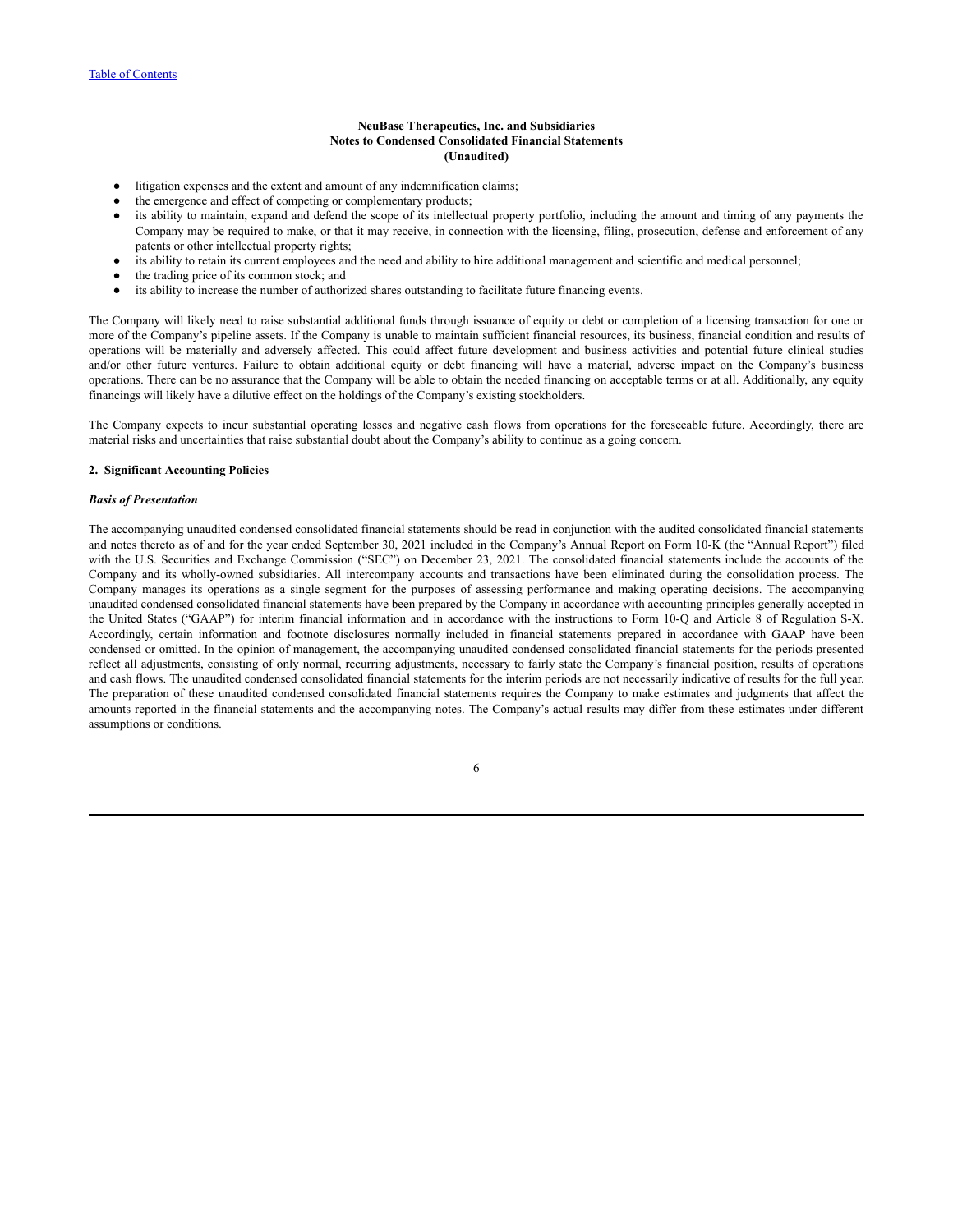### *Use of Estimates*

The preparation of financial statements in conformity with GAAP requires management to make estimates and assumptions that affect the reported amounts of assets and liabilities and disclosure of contingent assets and liabilities at the date of the financial statements and the reported amounts of expenses during the reporting period. The most significant estimates in the Company's unaudited condensed consolidated financial statements relate to the valuation of stock-based compensation, the valuation of licenses, the fair value of warrant liabilities and the valuation allowance of deferred tax assets resulting from net operating losses. These estimates and assumptions are based on current facts, historical experience and various other factors believed to be reasonable under the circumstances, the results of which form the basis for making judgments about the carrying values of assets and liabilities and the recording of expenses that are not readily apparent from other sources.

The Company assesses and updates estimates each period to reflect current information, such as the economic considerations related to the impact that the novel coronavirus disease ("COVID-19") could have on its significant accounting estimates. Actual results may differ materially and adversely from these estimates. To the extent there are material differences between the estimates and actual results, the Company's future results of operations will be affected.

#### *Fair Value Measurements*

Fair value measurements are based on the premise that fair value is an exit price representing the amount that would be received to sell an asset or paid to transfer a liability in an orderly transaction between market participants. As such, fair value is a market-based measurement that should be determined based on assumptions that market participants would use in pricing an asset or liability. As a basis for considering such assumptions, the following threetier fair value hierarchy has been used in determining the inputs used in measuring fair value:

Level 1 – Quoted prices in active markets for identical assets or liabilities on the reporting date.

Level 2 – Pricing inputs are based on quoted prices for similar instruments in active markets, quoted prices for identical or similar instruments in markets that are not active and model-based valuation techniques for which all significant assumptions are observable in the market or can be corroborated by observable market data for substantially the full term of the assets or liabilities.

Level 3 – Pricing inputs are generally unobservable and include situations where there is little, if any, market activity for the investment. The inputs into the determination of fair value require management's judgment or estimation of assumptions that market participants would use in pricing the assets or liabilities. The fair values are therefore determined using factors that involve considerable judgment and interpretations, including but not limited to private and public comparables, third-party appraisals, discounted cash flow models, and fund manager estimates.

Financial instruments measured at fair value are classified in their entirety based on the lowest level of input that is significant to the fair value measurement. Management's assessment of the significance of a particular input to the fair value measurement in its entirety requires judgment and considers factors specific to the asset or liability. The use of different assumptions and/or estimation methodologies may have a material effect on estimated fair values. Accordingly, the fair value estimates disclosed, or initial amounts recorded may not be indicative of the amount that the Company or holders of the instruments could realize in a current market exchange.

#### *Net Loss Per Share*

Basic net loss per share is computed by dividing net loss applicable to common stockholders by the weighted average number of shares of common stock outstanding during each period. Diluted net loss per share includes the dilutive effect, if any, from the potential exercise or conversion of securities, such as convertible debt, warrants and stock options that would result in the issuance of incremental shares of common stock. In computing the basic and diluted net loss per share applicable to common stockholders, the weighted average number of shares remains the same for both calculations due to the fact that when a net loss exists, dilutive shares are not included in the calculation as the impact is anti-dilutive.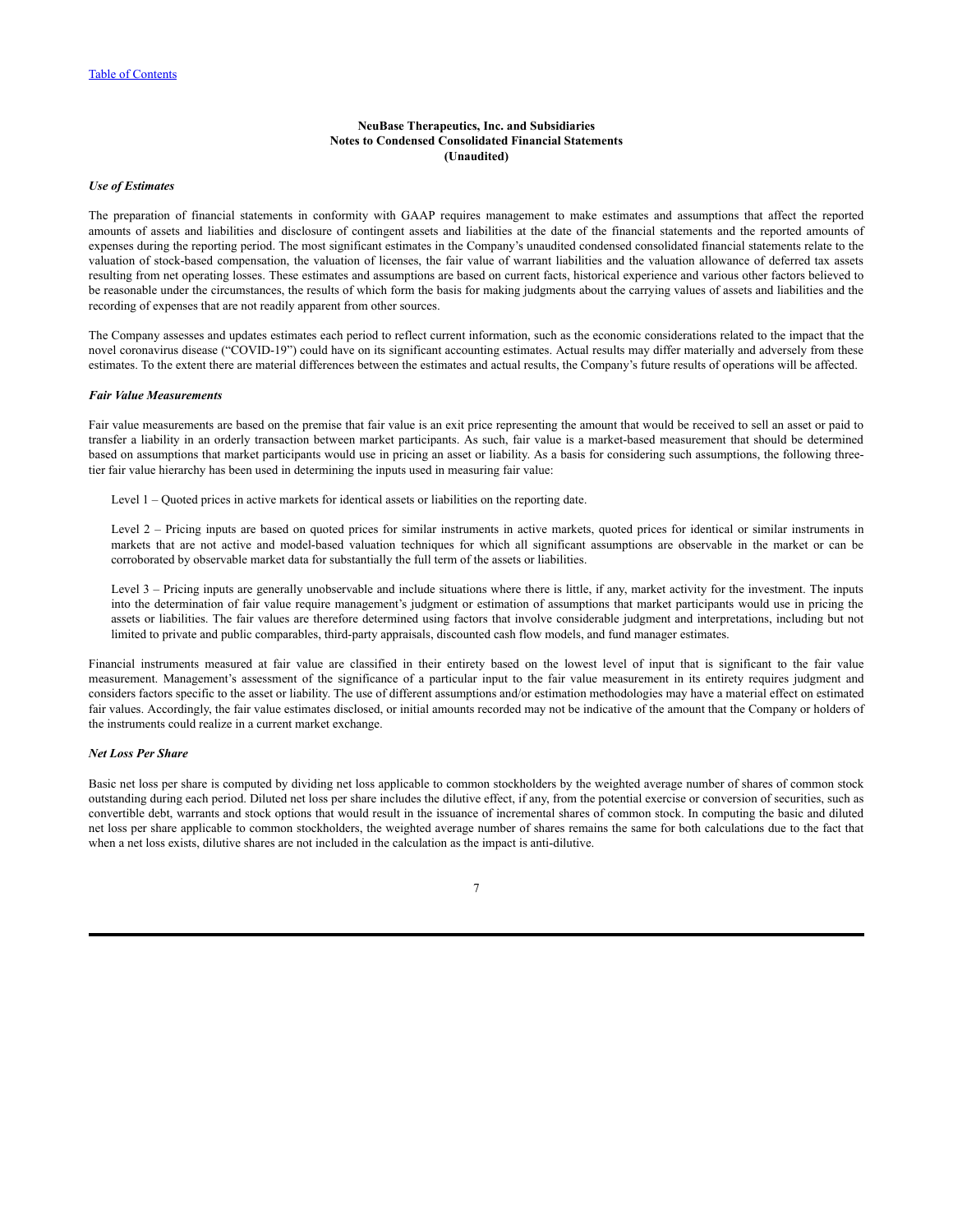The following potentially dilutive securities outstanding as of March 31, 2022 and 2021 have been excluded from the computation of diluted weighted average shares outstanding, as they would be anti-dilutive:

|                                | As of March 31. |                       |  |
|--------------------------------|-----------------|-----------------------|--|
|                                | 2022            | 2021                  |  |
| Common stock purchase options  | 8,421,475       | 6.552.884             |  |
| Common stock purchase warrants |                 | 820.939               |  |
|                                | 9.296.787       | 7 272 873<br>د ے ہے ا |  |

#### *Recent Accounting Pronouncements*

In December 2019, the Financial Accounting Standards Board ("FASB") issued Accounting Standards Update ("ASU") No. 2019-12, "Income Taxes (Topic 740): Simplifying the Accounting for Income Taxes" ("ASU 2019-12"), which is intended to simplify various aspects related to accounting for income taxes. ASU 2019-12 removes certain exceptions to the general principles in Topic 740 and also clarifies and amends existing guidance to improve consistent application. The adoption of this standard as of October 1, 2021, did not impact the Company's consolidated financial statements and related disclosures.

In November 2021, the FASB issued ASU No. 2021-10, "Government Assistance (Topic 832): Disclosures by Business Entities about Government Assistance", which amends disclosures to increase transparency of government assistance, including (i) the types of assistance, (ii) accounting for the assistance and (iii) the effect of the assistance on an entity's financial statements. The standard is effective for all business entities for annual periods beginning after December 15, 2021. The Company is currently evaluating the impact of this standard on its consolidated financial statements and related disclosures.

### **3. Other Prepaid Expenses and Other Current Assets**

The Company's prepaid expenses and other current assets consisted of the following:

|                                                 | As of March 31,<br>2022 | As of September 30,<br>2021 |  |
|-------------------------------------------------|-------------------------|-----------------------------|--|
| Prepaid research and development expense        | 622.237                 | 583.267                     |  |
| Prepaid rent                                    |                         | 172.518                     |  |
| Other prepaid expenses and other current assets | 529.742                 | 780.401                     |  |
| Total                                           | 151979                  | .536.186                    |  |

### **4. Equipment**

The Company's equipment consisted of the following:

|                                    | As of March 31,<br>2022 | As of September 30,<br>2021 |  |
|------------------------------------|-------------------------|-----------------------------|--|
| Laboratory equipment               | 3,065,478               | 2,737,390                   |  |
| Office equipment                   | 259,978                 | 259,978                     |  |
| Leasehold improvements             | 10,128                  |                             |  |
| Total                              | 3,335,584               | 2,997,368                   |  |
| Accumulated depreciation           | (905, 852)              | (533, 486)                  |  |
| Property, plant and equipment, net | 2.429.732               | 2,463,882                   |  |

Depreciation expense for the three months ended March 31, 2022 and 2021 was approximately \$0.2 million and \$0.08 million, respectively. Depreciation expense for the six months ended March 31, 2022 and 2021 was approximately \$0.4 million and \$0.15 million, respectively.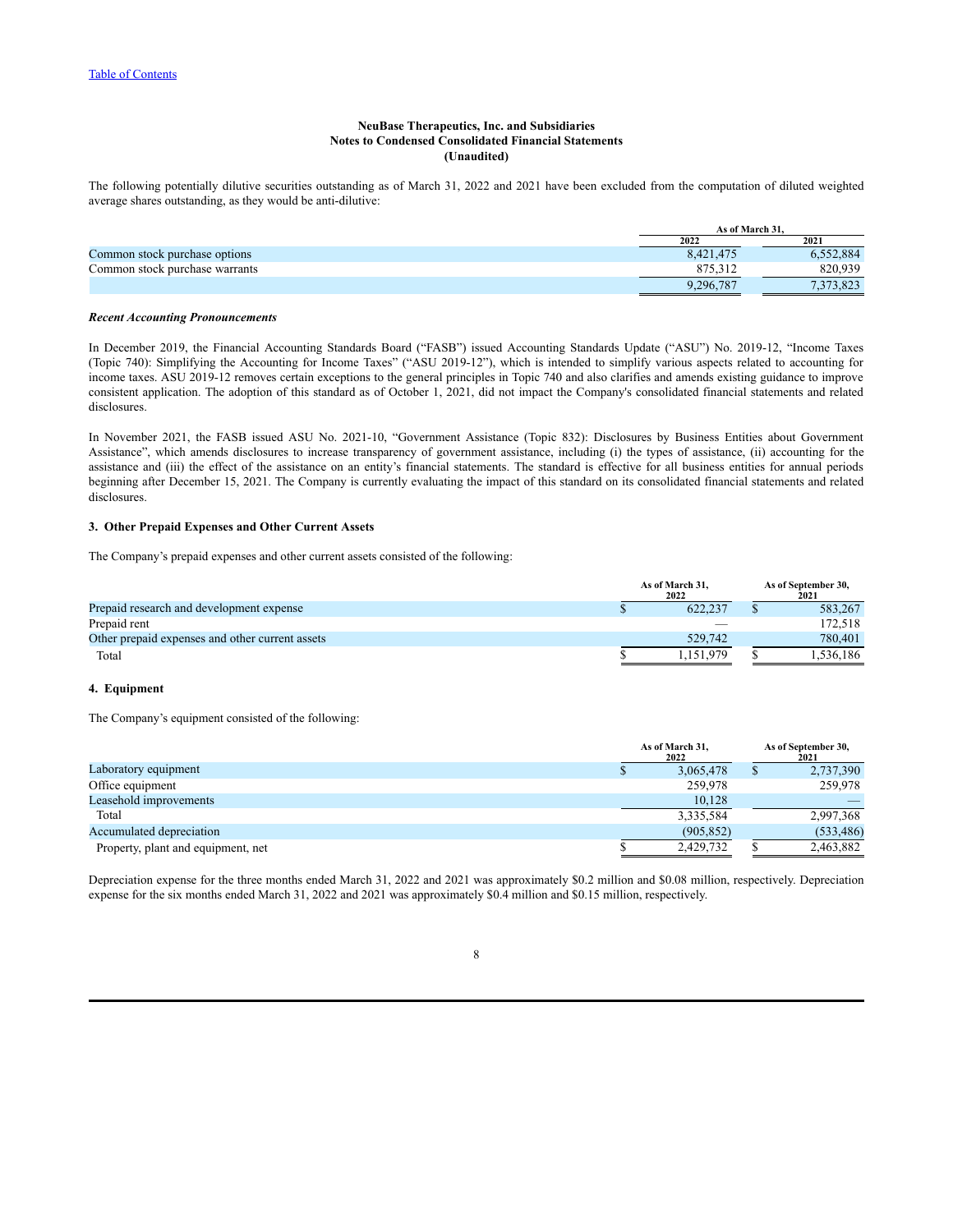### **5. Investment**

The Company owns common and preferred shares of DepYmed Inc. ("DepYmed"), which represents approximately 15% ownership of DepYmed.

The Company accounts for its investment in DepYmed common shares using the equity method of accounting and records its proportionate share of DepYmed's net income and losses in the accompanying consolidated statements of operations.

The Company accounts for its investment in preferred shares of DepYmed at cost, less any impairment, as the Company determined the preferred stock did not have a readily determinable fair value.

The carrying value of the Company's investment in DepYmed common shares was reduced to zero, therefore, during the six months ended March 31, 2022, the Company recorded its share of equity losses to the extent of its investment in preferred shares of DepYmed. The Company will continue to monitor the operating results of DepYmed and will record equity in earnings when the equity in earnings exceeds the Company's previously unrecognized losses.

Equity in losses for the three and six months ended March 31, 2022 was approximately \$0.0 million and \$0.4 million, respectively. Equity in losses for the three and six months ended March 31, 2021 was approximately \$0.04 million and \$0.06 million, respectively.

The carrying value of the Company's total investment in DepYmed is as follows:

|                                                                                                              | As of March 31.<br>2022 | As of September 30,<br>2021 |
|--------------------------------------------------------------------------------------------------------------|-------------------------|-----------------------------|
| Carrying value of DepYmed common shares                                                                      |                         |                             |
|                                                                                                              |                         |                             |
| Fair value of DepYmed preferred shares assumed in connection with acquisition of Ohr Pharmaceutical, Inc., a |                         |                             |
| Delaware corporation that completed a Merger with NeuBase Therapeutics ("Ohr")                               |                         | 99,020                      |
| DepYmed preferred shares received in sale of intellectual property                                           |                         | 316,724                     |
| <b>Total Investment</b>                                                                                      | __                      | 415.744                     |

### **6. Accrued Expenses and Other Current Liabilities**

The Company's accrued expenses and other current liabilities consisted of the following:

|                                   | As of March 31,<br>2022 |  | As of September 30,<br>2021 |  |
|-----------------------------------|-------------------------|--|-----------------------------|--|
| Accrued compensation and benefits | 1,060,905               |  | 880,707                     |  |
| Accrued consulting settlement     | 400,000                 |  | 200,000                     |  |
| Accrued professional fees         | 78.277                  |  | 299,557                     |  |
| Accrued research and development  | 881,981                 |  | 297,047                     |  |
| Accrued franchise tax             | 247,092                 |  | 30,720                      |  |
| Other accrued expenses            | 34,132                  |  | 39.715                      |  |
| Total                             | 2,702,387               |  | 1,747,746                   |  |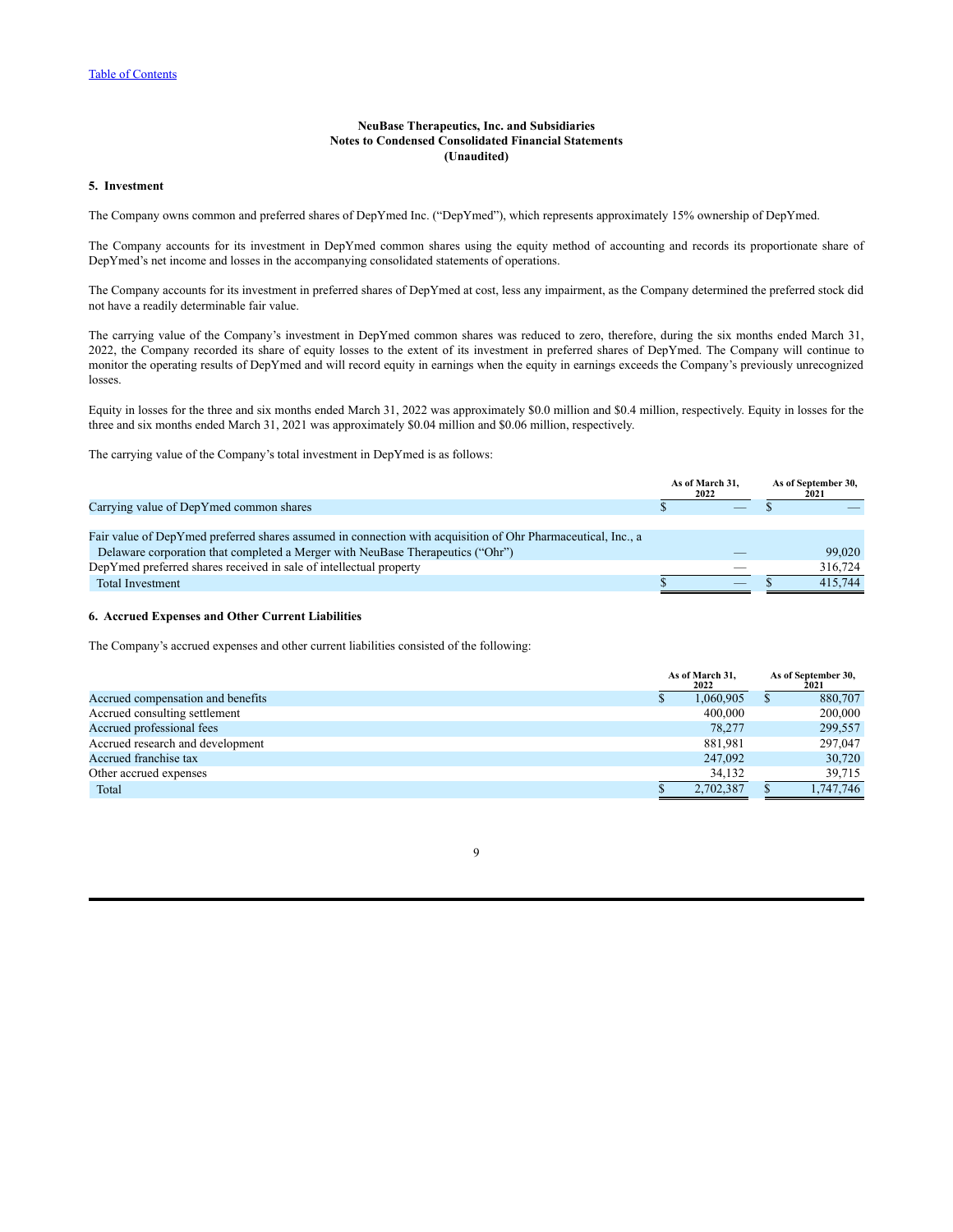## **7. Notes Payable**

#### *Insurance Note Payable*

As of September 30, 2021, the Company had the following insurance note payable outstanding:

|                               | Maturity<br>Date | <b>Stated</b><br><b>Interest</b><br>Rate | Original<br>Principal | <b>Balance at</b><br>March 31.<br>2022 | <b>Balance at</b><br>September 30.<br>2021 |
|-------------------------------|------------------|------------------------------------------|-----------------------|----------------------------------------|--------------------------------------------|
| <b>Insurance Note Payable</b> |                  |                                          |                       |                                        |                                            |
| 2021 Insurance Note           | January 2022     | 4.99 $%$ \$                              | 391.625               | $\hspace{0.1mm}-\hspace{0.1mm}$        | 148,385                                    |

## **8. Fair Value**

As of March 31, 2022 and September 30, 2021, the fair value of warrants measured at fair value was \$0. The fair value of the warrant liabilities was determined using level 3 inputs and the Black-Scholes option pricing model. The following assumptions were used in determining the fair value of the warrant liabilities:

|                                    | As of March 31. | As of September 30. |
|------------------------------------|-----------------|---------------------|
|                                    | 2022            | 2021                |
| Remaining contractual term (years) | 0.0             | $0.2 - 0.5$         |
| Common stock price volatility      | 66.4%           | $60.6\% - 62.5\%$   |
| Risk-free interest rate            | $0.2\%$         | $0.04\%$            |
| Expected dividend vield            |                 |                     |

The change in fair value of the warrant liabilities for the three and six months ended March 31, 2021 was \$0.09 million and \$0.7 million, respectively.

As of March 31, 2022 and September 30, 2021, the carrying value of cash and cash equivalents, accounts payable and the insurance note payable approximate fair value due to the short-term nature of these instruments.

### **9. Stockholders' Equity**

### *Warrants*

Below is a summary of the Company's issued and outstanding warrants as of March 31, 2022: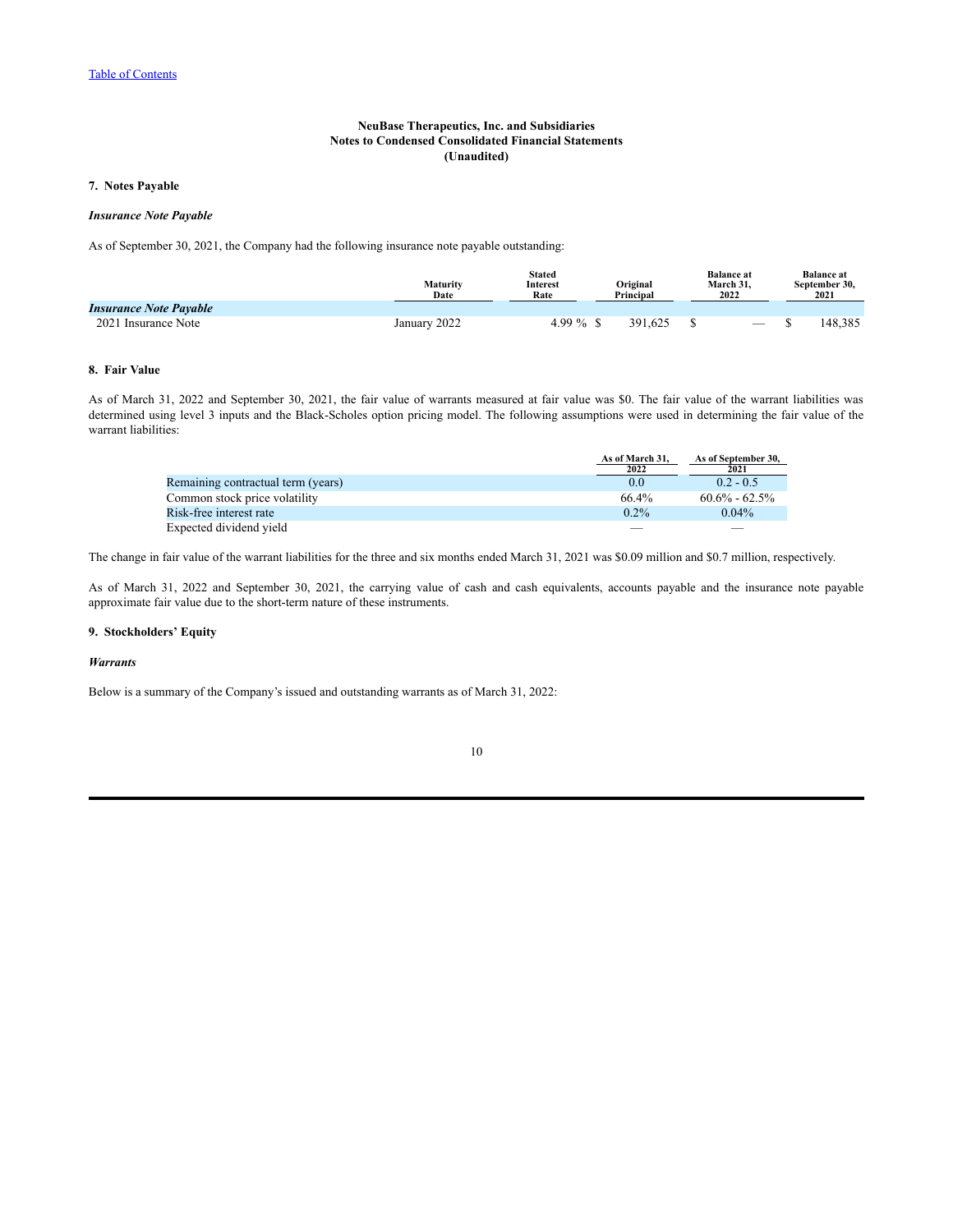| <b>Expiration date</b>               |                    | <b>Exercise Price</b> |       |                                        | <b>Warrants</b><br>Outstanding                              |
|--------------------------------------|--------------------|-----------------------|-------|----------------------------------------|-------------------------------------------------------------|
|                                      | April 10, 2022     | \$                    | 20.00 |                                        | 695,312                                                     |
|                                      | July 6, 2023       |                       | 8.73  |                                        | 105,000                                                     |
|                                      | September 20, 2024 |                       | 6.50  |                                        | 75,000                                                      |
|                                      |                    |                       |       |                                        | 875,312                                                     |
|                                      |                    |                       |       | Weighted<br>Average<br><b>Exercise</b> | Weighted<br>Average<br>Remaining<br><b>Contractual Life</b> |
| Outstanding as of September 30, 2021 |                    | Warrants<br>895,939   |       | Price<br>18.35                         | (in years)                                                  |
|                                      |                    |                       | аĐ.   |                                        |                                                             |
| Expired                              |                    | (20,627)              |       | 55.00                                  |                                                             |

Outstanding as of March 31, 2022 0.4 Exercisable as of March 31, 2022 0.4 and 2012 0.4 and 2012 0.4 and 31, 2022 0.4 and 31, 2022 0.4

#### **10. Stock-Based Compensation**

As of March 31, 2022, an aggregate of 6,018,136 shares of common stock were authorized under the Company's 2019 Stock Incentive Plan (the "2019 Plan"), subject to an "evergreen" provision that will automatically increase the maximum number of shares of common stock that may be issued under the term of the 2019 Plan. As of March 31, 2022, 655,699 common shares were available for future grants under the 2019 Plan. As of March 31, 2022, 291,667 shares of common stock were authorized under the Company's 2016 Consolidated Stock Incentive Plan (the "2016 Plan") and 147,041 common shares were available for future grants under the 2016 Plan.

The Company recorded stock-based compensation expense in the following expense categories of its unaudited condensed consolidated statements of operations for the three and six months ended March 31, 2022 and 2021:

|                            | Three Months ended March 31. |         |  |         | <b>Six Months Ended March 31.</b> |  |                 |
|----------------------------|------------------------------|---------|--|---------|-----------------------------------|--|-----------------|
|                            |                              | 2022    |  | 2021    | 2022                              |  | 2021            |
| General and administrative |                              | 554.661 |  | 448.880 | 881,792                           |  | 291<br>$-1.159$ |
| Research and development   |                              | 398.167 |  | 493.228 | 864.240                           |  | 827.534         |
| Total                      |                              | 952.828 |  | 942.108 | 746.032                           |  | .118.693        |

#### *Stock Options*

Below is a table summarizing the options issued and outstanding as of and for the six months ended March 31, 2022:

|                                   |                      |   | Weighted        | Weighted<br>Average     |   | <b>Total</b>     |
|-----------------------------------|----------------------|---|-----------------|-------------------------|---|------------------|
|                                   |                      |   | Average         | Remaining               |   | Aggregate        |
|                                   |                      |   | <b>Exercise</b> | <b>Contractual Life</b> |   | <b>Intrinsic</b> |
|                                   | <b>Stock Options</b> |   | Price           | (in years)              |   | Value            |
| Outstanding at September 30, 2021 | 7,397,154            | S | 3.13            |                         |   |                  |
| Granted                           | 1,500,365            |   | 2.14            |                         |   |                  |
| Exercised                         | (42,250)             |   | 0.00            |                         |   |                  |
| Forfeited                         | (433, 794)           |   | 5.17            |                         |   |                  |
| Outstanding at March 31, 2022     | 8,421,475            |   | 2.86            | 7.3                     | S | 6,377,580        |
| Exercisable as of March 31, 2022  | 5,370,128            | S | 2.35            | 6.1                     |   | 6,143,729        |

As of March 31, 2022, unrecognized compensation costs associated with the stock options of \$4.3 million will be recognized over an estimated weightedaverage amortization period of 1.5 years.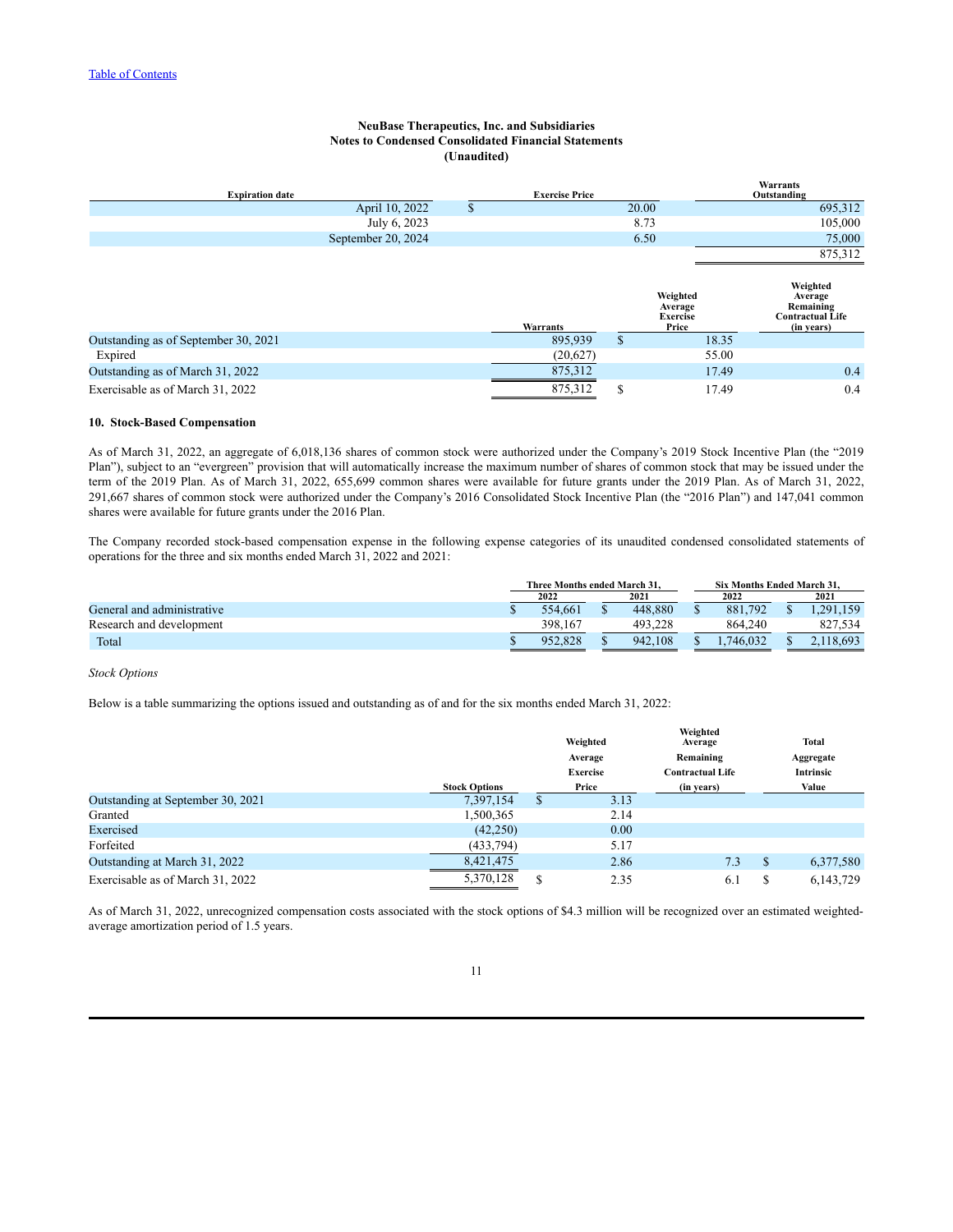The intrinsic value of options exercised during the six months ended March 31, 2022 and 2021 was \$0.1 million and \$0.06 million, respectively.

The weighted average grant date fair value of options granted during the six months ended March 31, 2022 and 2021 was \$1.40 and \$5.32, respectively.

Key assumptions used to estimate the fair value of the stock options granted during the six months ended March 31, 2022 and 2021 included:

|                                        |                | Six Months Ended March 31. |
|----------------------------------------|----------------|----------------------------|
|                                        | 2022           | 2021                       |
| Expected term of options (years)       | $5.1 - 6.1$    | $5.5 - 7.0$                |
| Expected common stock price volatility | 73.8% - 77.2%  | $83\% - 83.3\%$            |
| Risk-free interest rate                | $11\% - 2.6\%$ | $0.6\% - 1.3\%$            |
| Expected dividend yield                |                |                            |

#### *Restricted Stock*

A summary of the changes in the unvested restricted stock during the six months ended March 31, 2022 is as follows:

|                                                       | <b>Unvested Restricted</b><br>Stock | <b>Weighted Average</b><br><b>Grant Date</b><br><b>Fair Value</b><br>Price |
|-------------------------------------------------------|-------------------------------------|----------------------------------------------------------------------------|
| Unvested as of September 30, 2021                     |                                     |                                                                            |
| Granted                                               | 4.441                               | 3.94                                                                       |
| Vested                                                | (4, 441)                            | 3.94                                                                       |
| Unvested as of March 31, 2022                         |                                     |                                                                            |
| Total unrecognized expense remaining                  | ۰D                                  |                                                                            |
| Weighted-average years expected to be recognized over |                                     |                                                                            |

### *Restricted Stock Units*

Below is a table summarizing the restricted stock units granted and outstanding as of and for the six months ended March 31, 2022:

|                                                       |                                  | <b>Weighted Average</b><br><b>Grant Date</b> |
|-------------------------------------------------------|----------------------------------|----------------------------------------------|
|                                                       | <b>Restricted Stock</b><br>Units | <b>Fair Value</b><br>Price                   |
| Unvested as of September 30, 2021                     | 10,000                           | 5.09                                         |
| Forfeited                                             | (10,000)                         | 5.09                                         |
| Unvested as of March 31, 2022                         |                                  |                                              |
| Total unrecognized expense remaining                  |                                  |                                              |
| Weighted-average years expected to be recognized over |                                  |                                              |

#### **11. Commitments and Contingencies**

#### *Litigation*

The Company has become involved in certain legal proceedings and claims which arise in the normal course of business. The Company believes that an adverse outcome is unlikely, and it cannot reasonably estimate the potential loss at this point. If an unfavorable ruling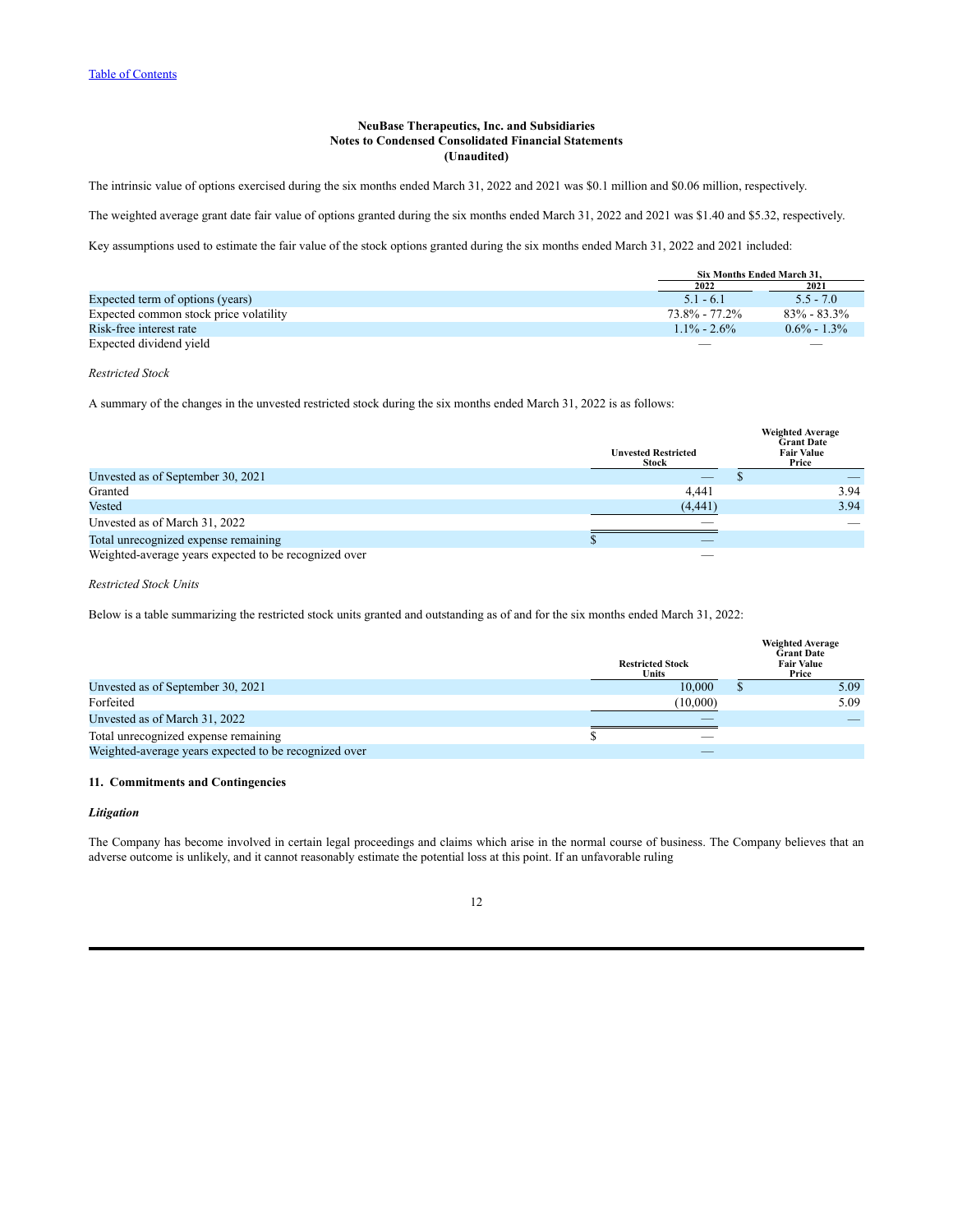were to occur, there exists the possibility of a material adverse impact on the Company's results of operations, prospects, cash flows, financial position and brand. Costs associated with the Company's involvement in legal proceedings are expensed as incurred.

#### *Securities Litigation*

On February 14, 2018, plaintiff Jeevesh Khanna, commenced an action in the Southern District of New York, against Ohr Pharmaceutical, Inc. ("Ohr"), which entered into a merger agreement with NeuBase Therapeutics, Inc. on January 2, 2019 and which merger closed on July 12, 2019, and several of its current and former officers and directors, alleging that they violated federal securities laws between June 24, 2014 and January 4, 2018. On August 7, 2018, the lead plaintiffs, now George Lehman and Insured Benefit Plans, Inc. filed an amended complaint, alleging a putative class period of April 8, 2014 through January 4, 2018. The plaintiffs did not quantify any alleged damages in their complaint, but, in addition to attorneys' fees and costs, they seek to maintain the action as a class action and to recover damages on behalf of themselves and other persons who purchased or otherwise acquired Ohr common stock during the putative class period and purportedly suffered financial harm as a result. Ohr and the individuals dispute these claims and are defending the matter vigorously. On September 17, 2018, Ohr filed a motion to dismiss the complaint. On September 20, 2019, the district court issued an opinion and order granting the motion to dismiss. On October 23, 2019, the plaintiffs filed a notice of appeal of that order dismissing the action. After full briefing and oral argument, on October 9, 2020, the U.S. Court of Appeals for the Second Circuit issued a summary order affirming the district court's order granting the motion to dismiss and remanding the action to the district court to make a determination on the record related to plaintiffs' request for leave to file an amended complaint. On remand, the district court denied plaintiffs' subsequent request to amend and dismissed with prejudice plaintiffs' claims. On December 16, 2020, plaintiffs filed a notice of appeal of that order denying plaintiffs leave to amend. On December 16, 2021, the Second Circuit affirmed the decision and order of the district court denying plaintiffs' motion for leave to amend, thereby dismissing the appeal and action in its entirety. Plaintiffs have neither sought reconsideration of the Second Circuit's decision nor filed a writ of certiorari for review by the Supreme Court. This matter is now considered closed.

#### *Derivative Lawsuit*

On May 3, 2018, plaintiff Adele J. Barke, derivatively on behalf of Ohr, commenced an action against Michael Ferguson, Orin Hirschman, Thomas M. Riedhammer, June Almenoff and Jason Slakter in the Supreme Court, State of New York, alleging that the action was brought in the right and for the benefit of Ohr seeking to remedy their "breach of fiduciary duties, corporate waste and unjust enrichment that occurred between June 24, 2014 and the present." It does not quantify any alleged damages. On March 30, 2022, plaintiff filed a notice of voluntary dismissal of the complaint in this action. This matter is now considered closed.

#### *Joint Proxy Statement Lawsuit*

Following the issuance of the preliminary joint proxy statement/prospectus related to the merger of the Company and Ohr, on March 18, 2019, the Gomez Action was filed by an individual shareholder in the United States District Court for the Southern District of New York against Ohr and its board of directors. The plaintiff in the Gomez Action alleges that the preliminary joint proxy/prospectus statement filed by Ohr with the SEC on March 8, 2019 contained false and misleading statements and omitted material information in violation of Section 14(a) of the Exchange Act and SEC Rule 14a-9 promulgated thereunder, and further that the individual defendants are liable for those alleged misstatements and omissions under Section 20(a) of the Exchange Act. On March 19, 2019, the Barke Action was filed in the United States District Court for the Southern District of New York asserting similar Section 14(a) and Section 20(a) claims against Ohr's board of directors and additionally naming NeuBase and Ohr Acquisition Corp., but not Ohr, as defendants. On March 20, 2019, the Wheby Action was filed in the United States District Court for District of Delaware asserting similar claims under Section 14(a) and Section 20(a) and naming as defendants Ohr and its board of directors, NeuBase, and Ohr Acquisition Corp. On March 20, 2019, the Lowinger Action was filed in the Court of Chancery of the State of Delaware asserting a breach of fiduciary duty claim against Ohr's board of directors arising out of the same facts and circumstances regarding certain alleged omissions in the preliminary joint proxy/prospectus statement. On April 4, 2019, the Garaygordobil Action was filed in the United States District Court for the Southern District of New York asserting similar Section 14(a) and Section 20(a) claims against Ohr and its board of directors. Each of the Gomez, Barke, Garaygordobil, and Lowinger Actions have been dismissed, and on July 12, 2019, the Company and Ohr consummated the Merger. On March 23, 2022, plaintiffs in the Wheby Action filed a notice of voluntary dismissal of the complaint and this case was closed.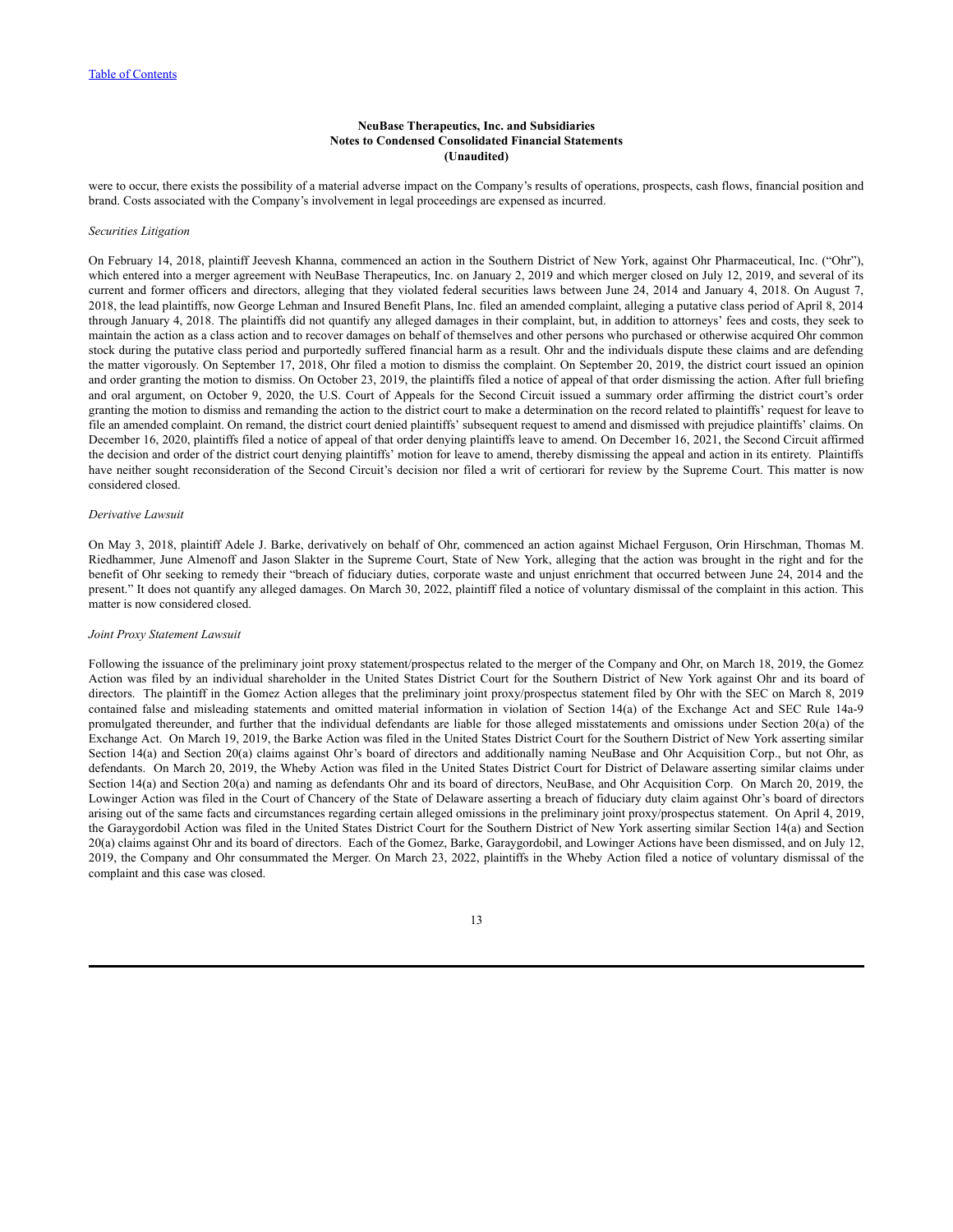### <span id="page-15-0"></span>**ITEM 2. MANAGEMENT'S DISCUSSION AND ANALYSIS OF FINANCIAL CONDITION AND RESULTS OF OPERATIONS**

#### *Disclosures Regarding Forward-Looking Statements*

The following should be read in conjunction with the unaudited condensed consolidated financial statements and the related notes that appear elsewhere in this report as well as in conjunction with the Risk Factors section in our Annual Report on Form 10-K for the fiscal year ended September 30, 2021, as filed with the United States Securities and Exchange Commission ("SEC") on December 23, 2021. This report and our Form 10-K include forwardlooking statements made based on current management expectations pursuant to the safe harbor provisions of the Private Securities Litigation Reform Act *of 1995, as amended.*

This report includes "forward-looking statements" within the meaning of Section 21E of the Exchange Act. Those statements include statements regarding the intent, belief or current expectations of the Company and its subsidiaries and our management team. Any such forward-looking statements are not guarantees of future performance and involve risks and uncertainties, and actual results may differ materially from those projected in the forward-looking statements. These risks and uncertainties include but are not limited to those risks and uncertainties set forth in Part II, Item 1A - Risk Factors of this Quarterly Report and in Part I, Item 1A - Risk Factors of our Annual Report on Form 10-K. In light of the significant risks and uncertainties inherent in the forward-looking statements included in this Quarterly Report on Form 10-Q and in our Annual Report on Form 10-K, the inclusion of such statements should not be regarded as a representation by us or any other person that our objectives and plans will be achieved. Further, these forward-looking statements reflect our view only as of the date of this report. Except as required by law, we undertake no obligations to update any forward-looking statements and we disclaim any intent to update forward-looking statements after the date of this report to reflect subsequent developments. Accordingly, you should also carefully consider the factors set forth in other reports or documents that we file from time to time with the SEC.

### **Overview**

We have designed, built, and validated a new technology platform (a peptide-nucleic acid antisense oligonucleobase platform, which we call PATrOL™) that can uniquely Drug the Genome™ to address the three disease-causing mechanisms (*i.e.*, gain-of-function, change-of-function, or loss-of-function of a gene), without the limitations of early precision genetic medicines. The technology is predicated on synthetic peptide-nucleic acid ("PNA") chemistry and can directly engage the genome in a sequence-specific manner and address root causality of diseases. These compounds operate by temporarily engaging the genome (or single and double-stranded RNA targets, if desired) and interfering with cellular machinery that processes mutant genes to halt their ability to manifest a disease. We have repeatedly demonstrated in proof-of-concept preclinical animal studies the ability to address multiple disease-causing genes, and different causal mechanisms, to resolve the disease state without the limitations of early genetic medicine technologies. As further validation of our PATrOL<sup>TM</sup> platform's capabilities, in FY2021, we described data illustrating that our first-in-class platform technology can address various types of causal insults by Drugging the Genome™ in animal models of a variety of human diseases after patient-friendly routes of administration and does so in a welltolerated manner.

We are developing precision genetic medicines targeting rare, monogenic diseases for which there are no approved therapies, as well as more common genetic disorders, including cancers that are resistant to current therapeutic approaches. Our pipeline includes therapeutic candidates for the treatment of DM1, HD, as well as cancer-driving point mutations in *KRAS,* G12V and G12D, which are involved in many tumor types and have historically been "undruggable".

Based on compelling results from *in vitro* and *in vivo* preclinical studies, we plan to file an IND application for our DM1 investigational therapy in the fourth quarter of CY2022. The HD program is currently in preclinical development, and in CY2022 we expect to present new preclinical data describing the pharmacology of a candidate compound in the brain after systemic administration and nominate a development candidate. Both are devastating systemic diseases with no effective therapies. Our oncology program was announced in FY2021, together with *in vivo* activity illustrating allele-selective engagement of mutant *KRAS* at the DNA and RNA levels, with abrogation of downstream hyperactive signaling through multiple RAS pathway members, resulting in anti-tumor activity. We continue to improve upon our platform while concurrently developing programs, resulting in next-generation compounds that continue to make their way through preclinical development in a parallel manner. We have recently finalized an analysis of the entire known mutational database and selected several additional high-value indications for screening and development.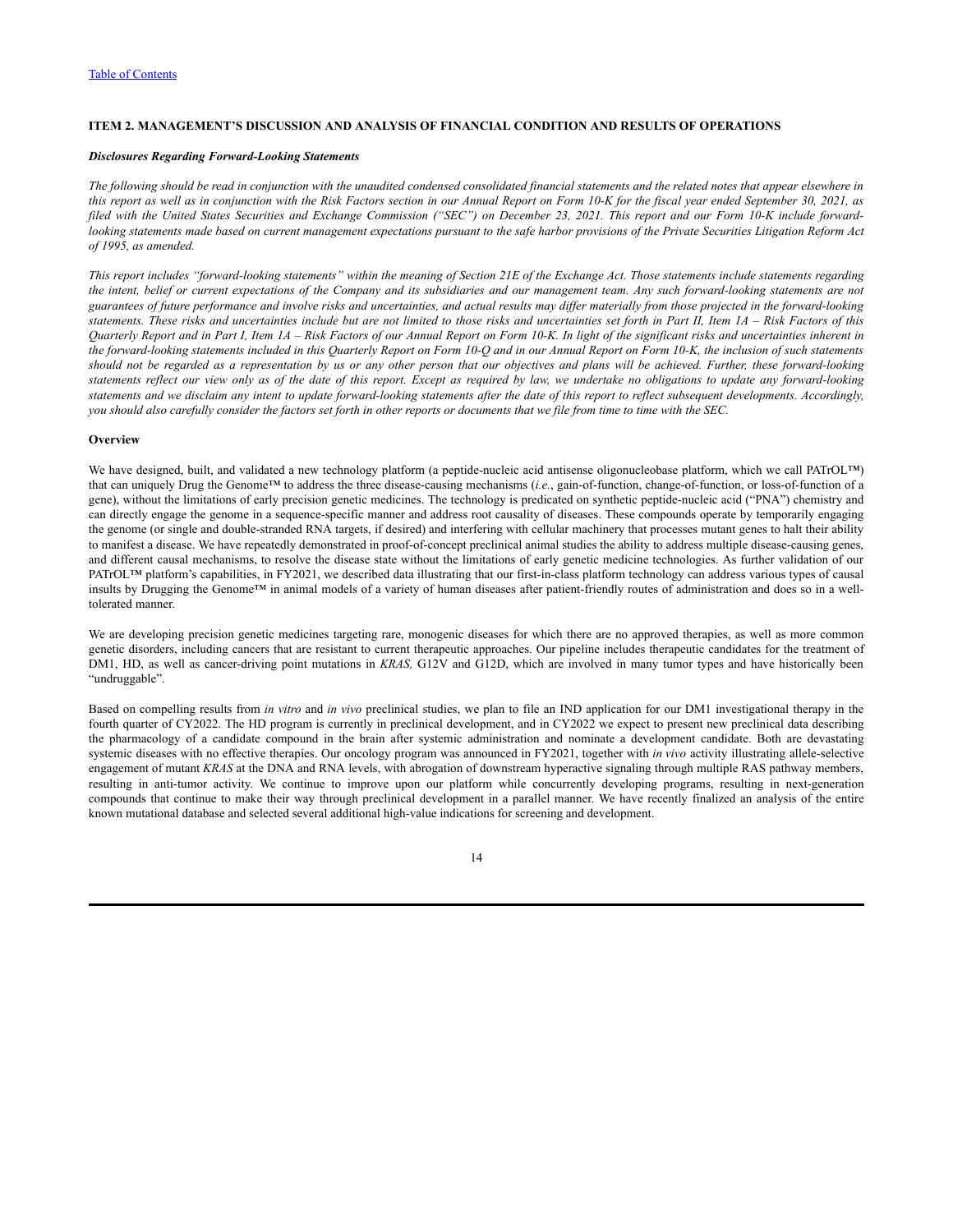We were incorporated under the laws of the State of Delaware on August 4, 2009, as successor to BBM Holdings, Inc. (formerly known as Prime Resource, Inc., which was organized March 29, 2002 as a Utah corporation) pursuant to a reincorporation merger. On August 4, 2009, we reincorporated in Delaware as "Ohr Pharmaceutical, Inc." On July 12, 2019, we completed the merger with NeuBase Corporation (formerly known as NeuBase Therapeutics, Inc.), a Delaware corporation (the "Merger"), and, upon completion of the Merger, we changed our name to "NeuBase Therapeutics, Inc." Since the Merger, we have focused primarily on the development of our proprietary peptide-nucleic acid antisense oligo platform and preclinical-stage therapeutic candidates. Our platform technology and all of our therapeutic candidates are in the preclinical development stage. We have not initiated clinical trials for any of our product candidates, nor have any products been approved for commercial sale, and we have not generated any revenue. To date, we have not completed a clinical trial (including a pivotal clinical trial), obtained marketing approval for any product candidates, manufactured a commercial scale product or arranged for a third party to do so on our behalf, or conducted sales and marketing activities necessary for successful product commercialization. Drug development is also a highly uncertain undertaking and involves a substantial degree of risk. As a result, we have no meaningful historical operations upon which to evaluate our business and prospects and have not yet demonstrated an ability to obtain marketing approval for any of our product candidates or successfully overcome the risks and uncertainties frequently encountered by companies in the pharmaceutical industry. We also have not generated any revenues from collaboration and licensing agreements or product sales to date and continue to incur research and development and other expenses. Our prior losses, combined with expected future losses, have had and will continue to have an adverse effect on our stockholders' equity and working capital, and our future success is subject to significant uncertainty.

For the foreseeable future, we expect to continue to incur losses, which we expect will increase significantly from recent historical levels as we expand our drug development activities, seek regulatory approvals for our product candidates and begin to commercialize them if they are approved by the U.S. Food and Drug Administration (the "FDA"), the European Medicines Agency (the "EMA") or comparable foreign authorities. Even if we succeed in developing and commercializing one or more product candidates, we may never become profitable.

We expect to expend substantial funds in research and development, including preclinical studies and clinical trials for our platform technology and product candidates, and to manufacture and market any product candidates in the event they are approved for commercial sale. We will likely need additional funding to develop or acquire complementary companies, technologies and assets, as well as for working capital requirements and other operating and general corporate purposes. Moreover, an increase in our headcount would dramatically increase our costs in the near and long-term.

Such spending may not yield any commercially viable products. Due to our limited financial and managerial resources, we must focus on a limited number of research programs and product candidates and on specific indications. Our resource allocation decisions may cause us to fail to capitalize on viable commercial products or profitable market opportunities.

Because the successful development of our product candidates is uncertain, we are unable to precisely estimate the actual funds we will require to develop and potentially commercialize them. In addition, we may not be able to generate sufficient revenue, even if we are able to commercialize any of our product candidates, to become profitable

The Company expects to incur substantial operating losses and negative cash flows from operations for the foreseeable future. Accordingly, there are material risks and uncertainties that raise substantial doubt about the Company's ability to continue as a going concern. We will need to seek additional equity or debt financing to provide the capital required to maintain or expand our operations.

In particular, we expect that we will need to obtain additional funding to obtain clinical data from our current pipeline programs. We have based these estimates on assumptions that may prove to be wrong, and we could use our capital resources sooner than we currently expect. Our operating plans and other demands on our cash resources may change as a result of many factors currently unknown to us, and we may need to seek additional funds sooner than planned, through public or private equity or debt financings or other capital sources, including potentially collaborations, licenses and other similar arrangements. In addition, we may seek additional capital due to favorable market conditions or strategic considerations even if we believe we have sufficient funds for our current or future operating plans.

There can be no assurance that we will be able to raise sufficient additional capital on acceptable terms or at all. If such additional financing is not available on satisfactory terms, or is not available in sufficient amounts, we may be required to delay, limit or eliminate the development of business opportunities, and our ability to achieve our business objectives, our competitiveness, and our business, financial condition and results of operations may be materially adversely affected. In addition, we may be required to grant rights to develop and market product candidates that we would otherwise prefer to develop and market ourselves.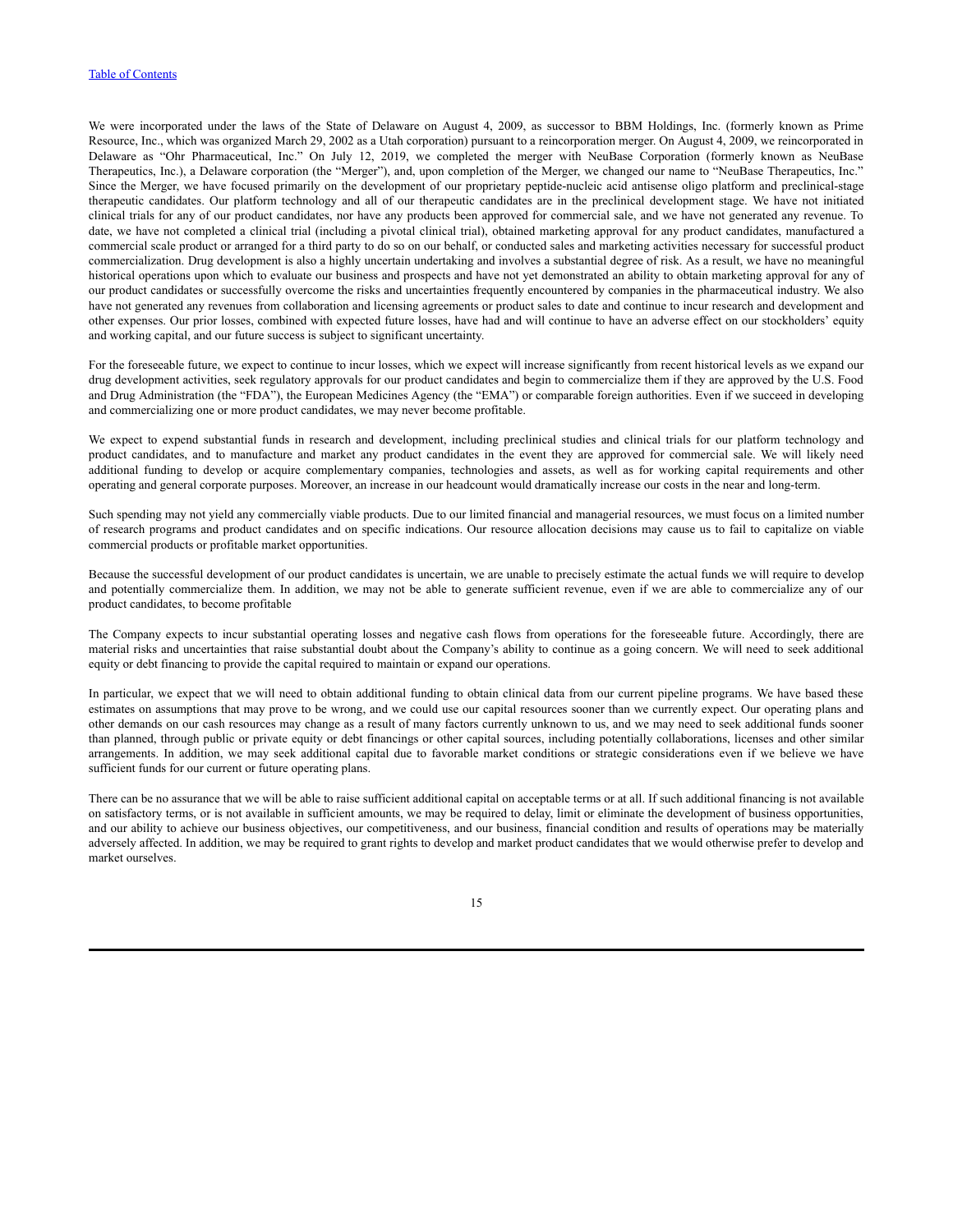### **Critical Accounting Estimates and Policies**

The preparation of financial statements in accordance with United States generally accepted accounting principles ("U.S. GAAP") requires management to make estimates and assumptions that affect the amounts reported in our unaudited condensed consolidated financial statements and accompanying notes. Management bases its estimates on historical experience, market and other conditions, and various other assumptions it believes to be reasonable. Although these estimates are based on management's best knowledge of current events and actions that may impact us in the future, the estimation process is, by its nature, uncertain given that estimates depend on events over which we may not have control. If market and other conditions change from those that we anticipate, our unaudited condensed consolidated financial statements may be materially affected. In addition, if our assumptions change, we may need to revise our estimates, or take other corrective actions, either of which may also have a material effect in our unaudited condensed consolidated financial statements. We review our estimates, judgments, and assumptions used in our accounting practices periodically and reflect the effects of revisions in the period in which they are deemed to be necessary. We believe that these estimates are reasonable; however, our actual results may differ from these estimates.

Our critical accounting policies and estimates are discussed in our Annual Report on Form 10-K for the fiscal year ended September 30, 2021, and there have been no material changes to such policies or estimates during the six months ended March 31, 2022.

### **Recent Accounting Pronouncements**

Please refer to Note 2, Significant Accounting Policies—Recent Accounting Pronouncements, in Item 1, Financial Statements, for a discussion of recent accounting pronouncements.

### **Results of Operations**

Results of operations for the three months ended March 31, 2022, reflect the following changes from the three months ended March 31, 2021:

|                                              | Three Months ended March 31. |                 |               |
|----------------------------------------------|------------------------------|-----------------|---------------|
|                                              | 2022                         | 2021            | Change        |
| <b>OPERATING EXPENSES</b>                    |                              |                 |               |
| General and administrative                   | \$<br>3,093,713              | \$<br>2,721,640 | \$<br>372,073 |
| Research and development                     | 6,835,670                    | 3,174,129       | 3,661,541     |
| <b>TOTAL OPERATING EXPENSES</b>              | 9,929,383                    | 5,895,769       | 4,033,614     |
| <b>LOSS FROM OPERATIONS</b>                  | (9,929,383)                  | (5,895,769)     | (4,033,614)   |
| OTHER INCOME (EXPENSE)                       |                              |                 |               |
| Interest expense                             | (3,316)                      | (6,460)         | 3,144         |
| Interest income                              | 3,445                        | 9.466           | (6,021)       |
| Change in fair value of warrant liabilities  |                              | 90,597          | (90, 597)     |
| Equity in losses on equity method investment |                              | (36, 127)       | 36,127        |
| Other income                                 | 5,225                        | 316,724         | (311, 499)    |
| Total other income, net                      | 5,354                        | 374,200         | (368, 846)    |
| NET LOSS                                     | (9,924,029)                  | (5,521,569)     | (4,402,460)   |

During the three months ended March 31, 2022, our operating loss increased by \$4.0 million compared to the three months ended March 31, 2021. Our net loss increased by \$4.4 million for the three months ended March 31, 2022, as compared to the three months ended March 31, 2021. Until we are able to generate revenue from product sales, our management expects to continue to incur net losses.

#### *General and Administrative Expenses*

General and administrative expenses consist primarily of legal and professional fees, wages and stock-based compensation. General and administrative expenses increased by \$0.4 million for the three months ended March 31, 2022, as compared to the three months ended March 31, 2021, primarily due to increases in professional fees, settlement costs, and wage expenses, partially offset by a decrease in stock-based compensation expense.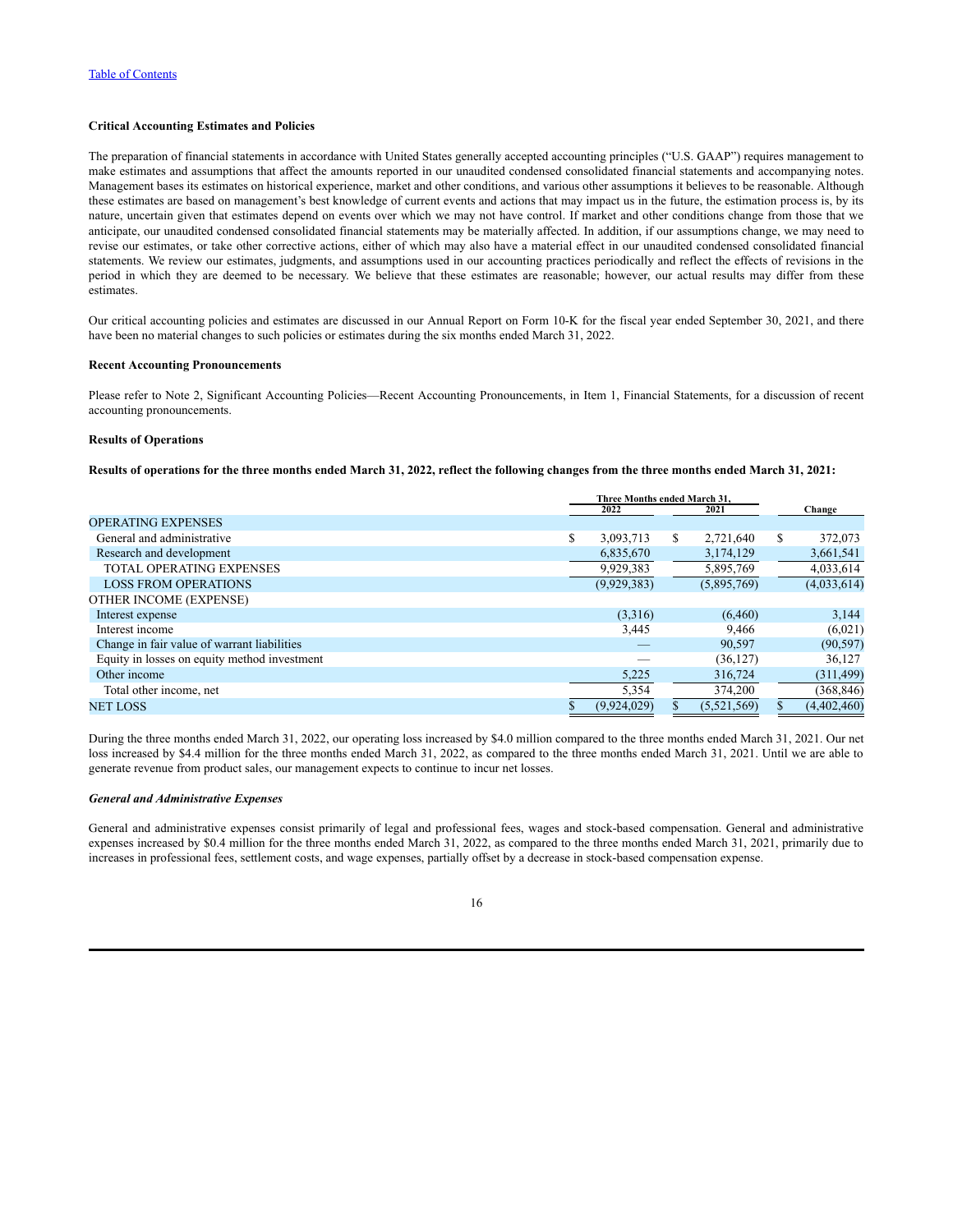### *Research and Development Expenses*

Research and development expenses consist primarily of professional fees, research, development, manufacturing expenses, wages and stock-based compensation. Research and development expenses increased by \$3.7 million for the three months ended March 31, 2022, as compared to the three months ended March 31, 2021, primarily due to increases in manufacturing expenses, professional fees, employee headcount, and the ramp up of research and development activities in support of our preclinical programs.

#### *Change in Fair Value of Warrant Liabilities*

Change in fair value of warrant liabilities reflects the changes in the fair value of outstanding warrants, which is primarily driven by changes in our stock price. The fair value of warrant liabilities was \$0 at March 31, 2022 and December 31, 2021, therefore, no change in fair value was recognized during the three months ended March 31, 2022. We recognized a gain of \$0.09 million from the change in fair value of warrant liabilities for the three months ended March 31, 2021.

#### *Equity in Losses on Equity Method Investment*

We account for our investment in DepYmed common shares using the equity method of accounting and record our proportionate share of DepYmed's net income and losses. As of March 31, 2022 and December 31, 2021, the carrying value of DepYmed common shares was \$0 and, as such, the Company did not record its proportionate share of losses during the three months ended March 31, 2022. Equity in losses during the three months ended March 31, 2021 was \$0.04 million.

### *Other Income, net*

We recognized other income of \$0.3 million during the three months ended March 31, 2021 related to the sale of certain intellectual property to DepYmed in exchange for shares of Series A-4 preferred stock. Other income recognized during the three months ended March 31, 2022 was not material.

### Results of operations for the six months ended March 31, 2022, reflect the following changes from the six months ended March 31, 2021:

|                                              | <b>Six Months Ended March 31.</b> |                |    |                |  |             |
|----------------------------------------------|-----------------------------------|----------------|----|----------------|--|-------------|
|                                              |                                   | 2022           |    | 2021           |  | Change      |
| <b>OPERATING EXPENSES</b>                    |                                   |                |    |                |  |             |
| General and administrative                   | \$                                | 6,029,423      | \$ | 5,363,110      |  | 666,313     |
| Research and development                     |                                   | 11,204,927     |    | 5,194,053      |  | 6,010,874   |
| <b>TOTAL OPERATING EXPENSES</b>              |                                   | 17,234,350     |    | 10,557,163     |  | 6,677,187   |
| <b>LOSS FROM OPERATIONS</b>                  |                                   | (17, 234, 350) |    | (10, 557, 163) |  | (6,677,187) |
| OTHER INCOME (EXPENSE)                       |                                   |                |    |                |  |             |
| Interest expense                             |                                   | (18, 535)      |    | (16, 197)      |  | (2,338)     |
| Interest income                              |                                   | 4.699          |    | 9.466          |  | (4,767)     |
| Change in fair value of warrant liabilities  |                                   |                |    | 720,709        |  | (720, 709)  |
| Equity in losses on equity method investment |                                   | (415, 744)     |    | (61, 539)      |  | (354, 205)  |
| Other income, net                            |                                   | 11,085         |    | 316,724        |  | (305, 639)  |
| Total other (expense) income, net            |                                   | (418, 495)     |    | 969,163        |  | (1,387,658) |
| <b>NET LOSS</b>                              |                                   | (17,652,845)   |    | (9,588,000)    |  | (8,064,845) |

During the six months ended March 31, 2022, our operating loss increased by \$6.7 million compared to the six months ended March 31, 2021. Our net loss increased by \$8.1 million for the six months ended March 31, 2022, as compared to the six months ended March 31, 2021. Until we are able to generate revenue from product sales, our management expects to continue to incur net losses.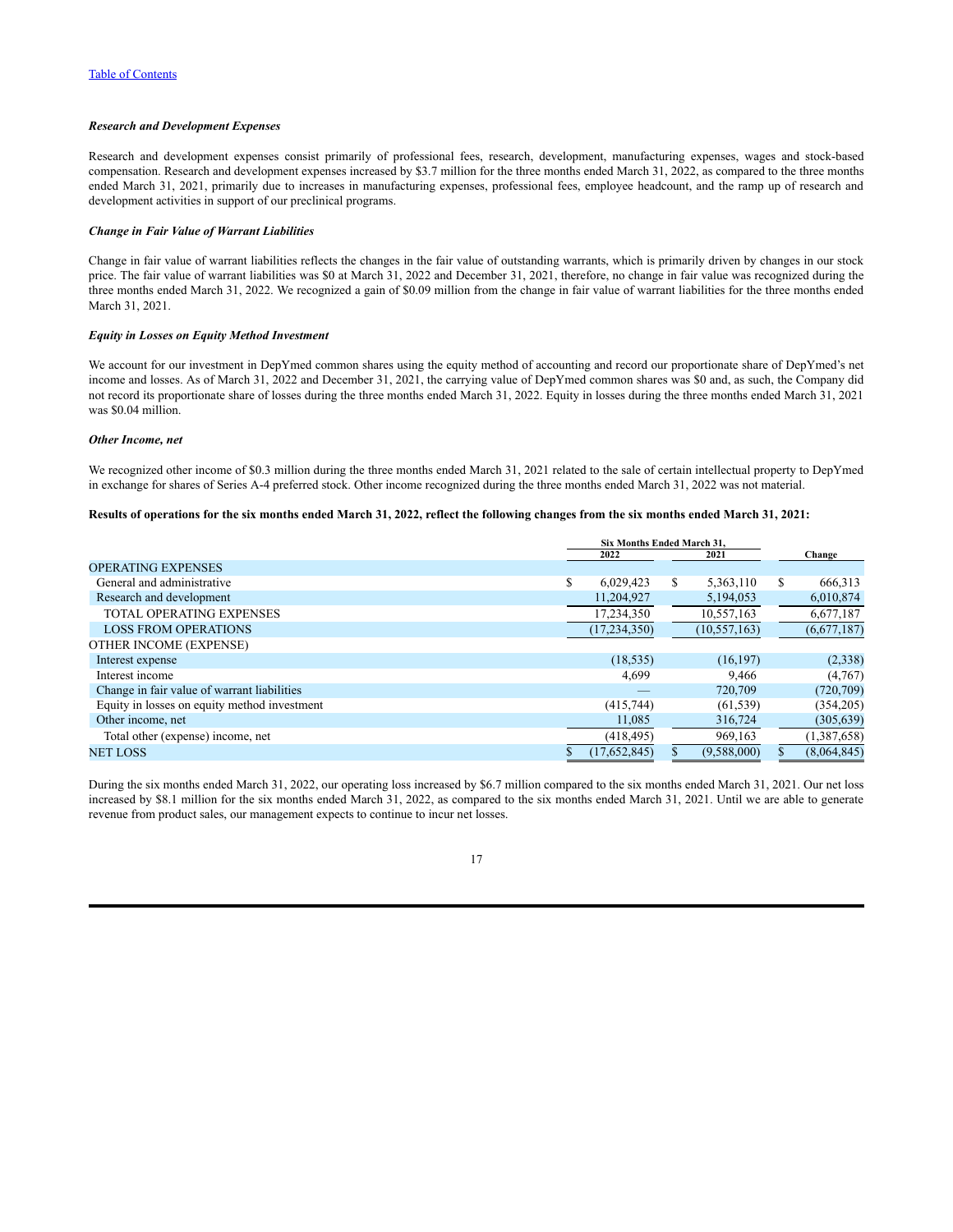#### *General and Administrative Expenses*

General and administrative expenses consist primarily of legal and professional fees, wages and stock-based compensation. General and administrative expenses increased by \$0.7 million for the six months ended March 31, 2022, as compared to the six months ended March 31, 2021, primarily due to increases in professional fees, settlement costs, and wage expenses, partially offset by a decrease in stock-based compensation expense.

#### *Research and Development Expenses*

Research and development expenses consist primarily of professional fees, research, development, manufacturing expenses, wages and stock-based compensation. Research and development expenses increased by \$6.0 million for the six months ended March 31, 2022, as compared to the six months ended March 31, 2021, primarily due to increases in manufacturing expenses, professional fees, employee headcount, and the ramp up of research and development activities in support of our preclinical programs.

#### *Change in Fair Value of Warrant Liabilities*

Change in fair value of warrant liabilities reflects the changes in the fair value of outstanding warrants, which is primarily driven by changes in our stock price. The fair value of warrant liabilities was \$0 at March 31, 2022 and September 30, 2021, therefore, no change in fair value was recognized during the six months ended March 31, 2022. We recognized a gain of \$0.7 million from the change in fair value of warrant liabilities for the six months ended March 31, 2021.

#### *Equity in Losses on Equity Method Investment*

We account for our investment in DepYmed common shares using the equity method of accounting and record our proportionate share of DepYmed's net income and losses. As of March 31, 2022 and September 30, 2021, the carrying value of our investment in DepYmed common shares was reduced to zero, therefore, during the six months ended March 31, 2022, we recorded our share of equity losses to the extent of our investment in preferred shares of DepYmed. We will continue to monitor the operating results of DepYmed and will record equity in earnings when the equity in earnings exceeds our previously unrecognized losses. Equity in losses was \$0.4 million for the six months ended March 31, 2022, and \$0.06 million for the six months ended March 31, 2021.

#### *Other Income, net*

We recognized other income of \$0.3 million during the six months ended March 31, 2021 related to the sale of certain intellectual property to DepYmed in exchange for shares of Series A-4 preferred stock. There was an immaterial amount of other income recognized during the six months ended March 31, 2022.

#### **Liquidity, Capital Resources and Financial Condition**

We have had no revenues from product sales and have incurred operating losses since inception. As of March 31, 2022, we had cash and cash equivalents of \$39.0 million. We have historically funded our operations through the sale of common stock and the issuance of convertible notes and warrants.

We expect to continue to incur significant operating losses for the foreseeable future and may never become profitable. As a result, we will likely need to raise additional capital through one or more of the following: the issuance of additional debt or equity or the completion of a licensing transaction for one or more of our pipeline assets.

Net working capital decreased from September 30, 2021 to March 31, 2022 by \$15.5 million (to \$35.2 million from \$50.7 million). Our quarterly cash burn has increased compared to prior periods due to increased research and development and corporate activities, and we expect it to continue to increase in future periods.

At present, we have no bank line of credit or other fixed source of capital reserves. Should we need additional capital in the future, we will be primarily reliant upon a private or public placement of our equity or debt securities, or a strategic transaction, for which there can be no warranty or assurance that we may be successful in such efforts. If we are unable to maintain sufficient financial resources, our business, financial condition and results of operations will be materially and adversely affected. This could affect future development and business activities and potential future clinical studies and/or other future ventures. Failure to obtain additional equity or debt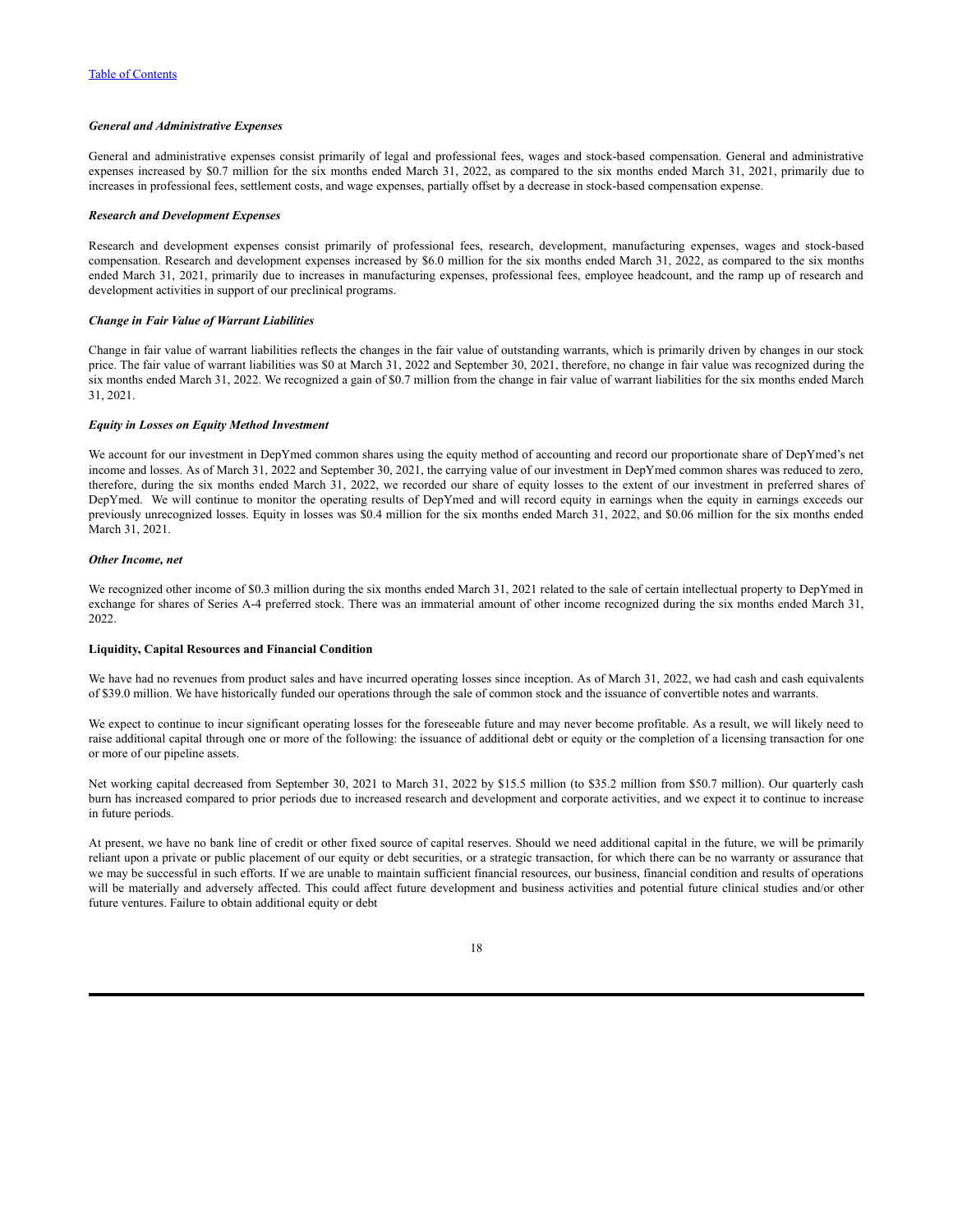### Table of [Contents](#page-1-0)

financing will have a material adverse impact on our business operations. There can be no assurance that we will be able to obtain the financing needed to achieve our goals on acceptable terms or at all. Additionally, any equity financings will likely have a dilutive effect on the holdings of the Company's existing stockholders.

The Company expects to incur substantial operating losses and negative cash flows from operations for the foreseeable future. Accordingly, there are material risks and uncertainties that raise substantial doubt about the Company's ability to continue as a going concern.

### **Cash Flow Summary**

The following table summarizes selected items in our unaudited condensed consolidated statements of cash flows:

|                                           |  | Six Months Ended March 31. |              |  |      |             |  |
|-------------------------------------------|--|----------------------------|--------------|--|------|-------------|--|
|                                           |  |                            | 2022         |  | 2021 |             |  |
| Net cash used in operating activities     |  |                            | (13,460,859) |  |      | (7,301,524) |  |
| Net cash used in investing activities     |  |                            | (272.317)    |  |      | (417,896)   |  |
| Net cash used in financing activities     |  |                            | (202.095)    |  |      | (26,111)    |  |
| Net decrease in cash and cash equivalents |  |                            | (13,935,271) |  |      | 7,745,531)  |  |

#### *Operating Activities*

Net cash used in operating activities was approximately \$13.4 million for the six months ended March 31, 2022, as compared to approximately \$7.3 million for the six months ended March 31, 2021. Net cash used in operating activities in the six months ended March 31, 2022, was primarily the result of our net loss and a decrease in accounts payable, partially offset by stock-based compensation expense, depreciation and amortization expenses, loss on equity method investment, a decrease in prepaid expenses and other current assets and an increase in accrued expenses. Net cash used in operating activities in the six months ended March 31, 2021, was primarily the result of our net loss, the change in the fair value of warrant liabilities and gain on sale of intellectual property, partially offset by stock-based compensation expense, depreciation and amortization expense and the loss on equity method investment.

### *Investing Activities*

Net cash used in investing activities was approximately \$0.3 million for the six months ended March 31, 2022, as compared to \$0.4 million for the six months ended March 31, 2021. Net cash used in investing activities for the six months ended March 31, 2022 and 2021 was primarily due to the purchase of laboratory and office equipment.

### *Financing Activities*

Net cash used in financing activities was approximately \$0.2 million for the six months ended March 31, 2022, as compared to \$0.03 million for the six months ended March 31, 2021. Net cash used in financing activities for both the six month periods ended March 31, 2022 and 2021 primarily reflect the principal payments of financed insurance, partially offset by the proceeds received from the exercise of stock options.

### <span id="page-20-0"></span>**ITEM 3. QUANTITATIVE AND QUALITATIVE DISCLOSURES ABOUT MARKET RISK**

We are a smaller reporting company, as defined by Rule 12b-2 of the Securities Exchange Act of 1934, as amended, and are not required to provide the information required under this item.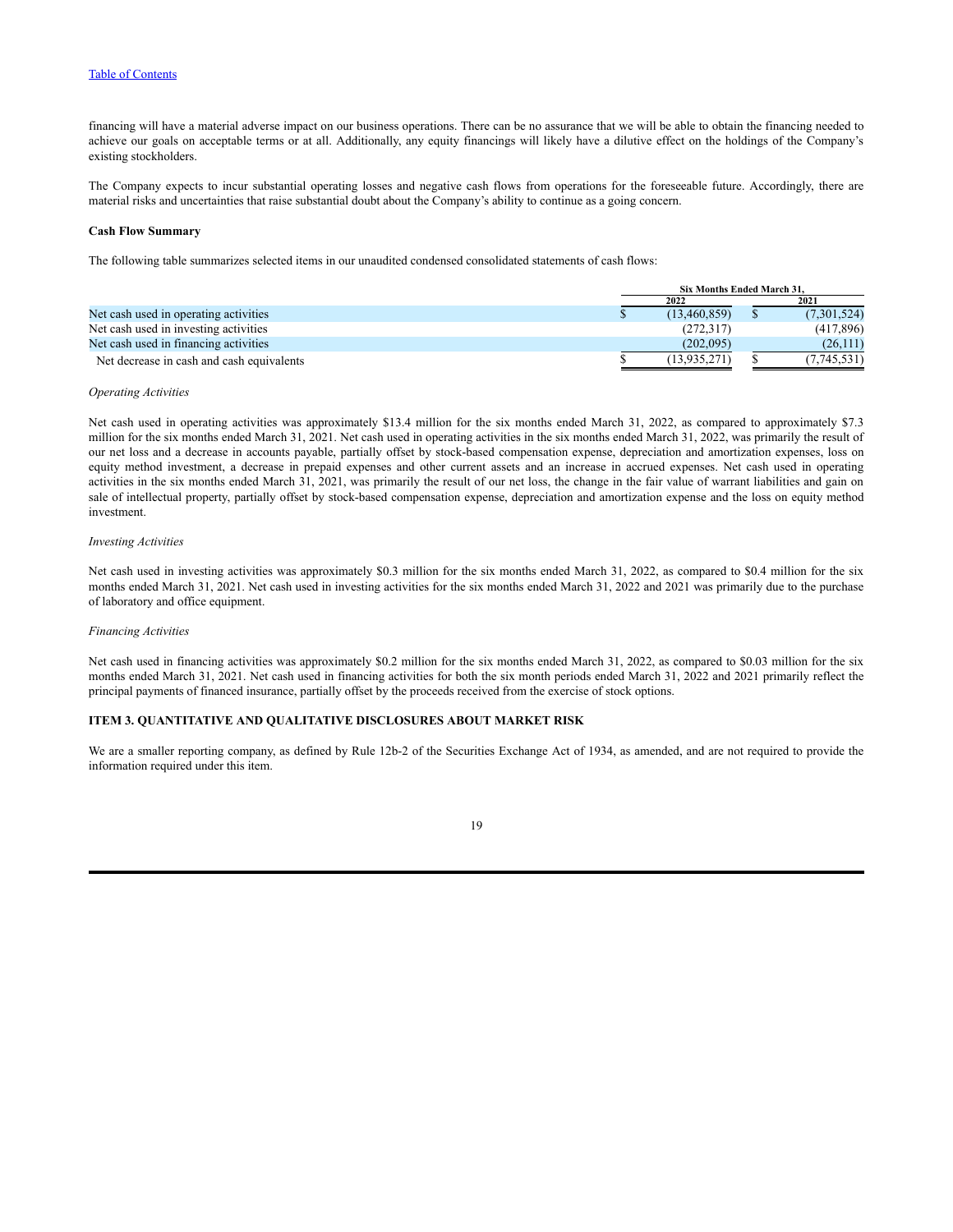### <span id="page-21-0"></span>**ITEM 4. CONTROLS AND PROCEDURES**

### *Evaluation of Disclosure Controls and Procedures*

Our management, with the participation of our Chief Executive Officer and Chief Financial Officer, has evaluated the effectiveness of our disclosure controls and procedures (as defined in Rules 13a-15(e) and 15d-15(e) under the Exchange Act) as of March 31, 2022. Based on that evaluation, our Chief Executive Officer and Chief Financial Officer have concluded that as of March 31, 2022, our disclosure controls and procedures were effective to provide reasonable assurance that the information required to be disclosed in the reports that we file or submit under the Exchange Act is recorded, processed, summarized, and reported within the time periods specified in the SEC's rules and forms, and that such information is accumulated and communicated to management as appropriate to allow timely decisions regarding required disclosure.

### *Changes in Internal Control over Financial Reporting*

There have been no changes in our internal control over financial reporting that materially affected, or are reasonably likely to materially affect, our internal control over financial reporting during the quarterly period ended March 31, 2022.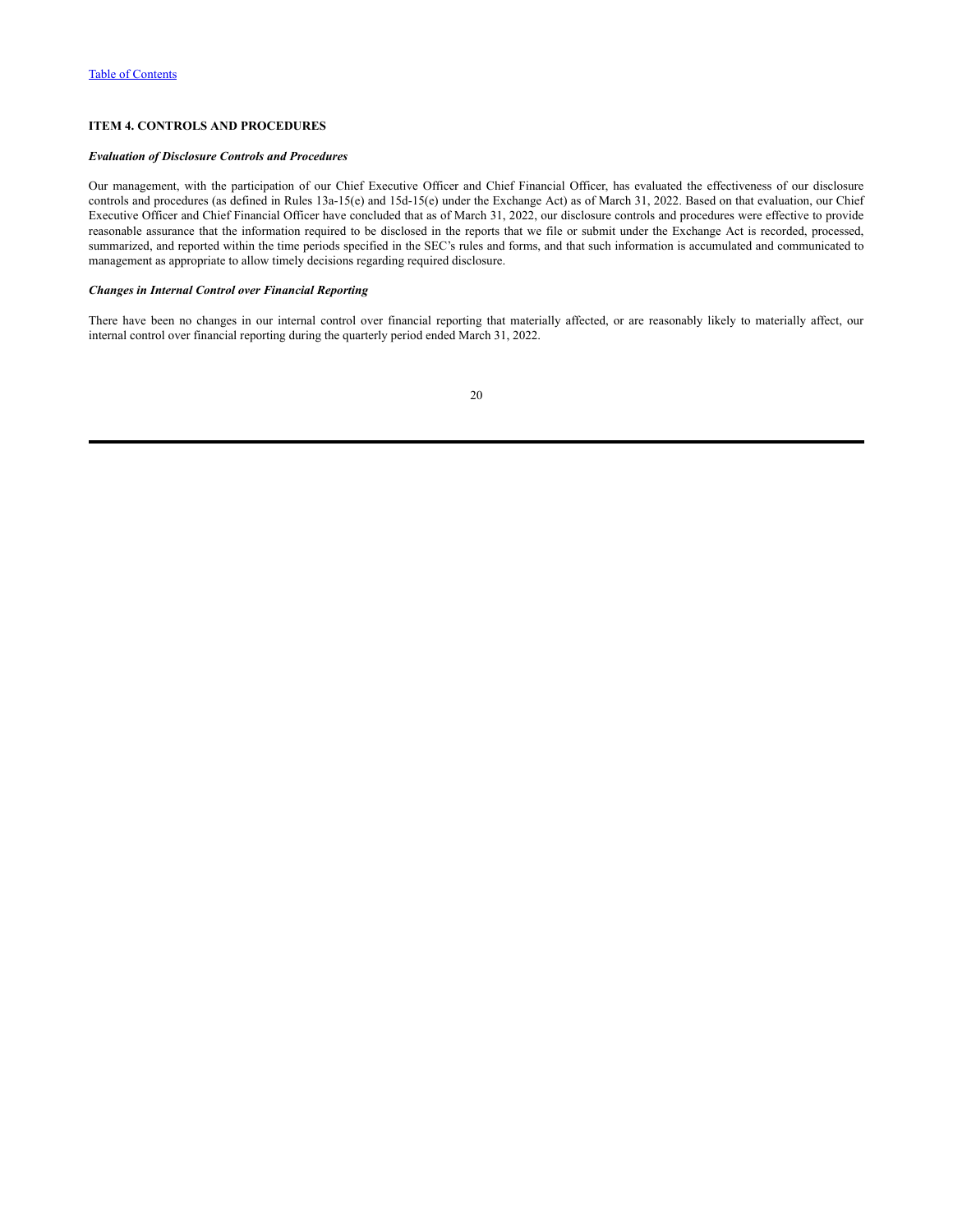### **PART II.**

### <span id="page-22-1"></span><span id="page-22-0"></span>**ITEM 1. LEGAL PROCEEDINGS**

We have become involved in certain legal proceedings and claims which arise in the normal course of business. If an unfavorable ruling were to occur, there exists the possibility of a material adverse impact on our results of operations, prospects, cash flows, financial position and brand. Costs associated with the Company's involvement in legal proceedings are expensed as incurred.

#### *Securities Class Action Lawsuit*

On February 14, 2018, plaintiff Jeevesh Khanna, commenced an action in the Southern District of New York, against Ohr Pharmaceutical, Inc. ("Ohr"), which entered into a merger agreement with NeuBase Therapeutics, Inc. on January 2, 2019 and which merger closed on July 12, 2019, and several of its current and former officers and directors, alleging that they violated federal securities laws between June 24, 2014 and January 4, 2018. On August 7, 2018, the lead plaintiffs, now George Lehman and Insured Benefit Plans, Inc. filed an amended complaint, alleging a putative class period of April 8, 2014 through January 4, 2018. The plaintiffs did not quantify any alleged damages in their complaint, but, in addition to attorneys' fees and costs, they seek to maintain the action as a class action and to recover damages on behalf of themselves and other persons who purchased or otherwise acquired Ohr common stock during the putative class period and purportedly suffered financial harm as a result. Ohr and the individuals dispute these claims and are defending the matter vigorously. On September 17, 2018, Ohr filed a motion to dismiss the complaint. On September 20, 2019, the district court issued an opinion and order granting the motion to dismiss. On October 23, 2019, the plaintiffs filed a notice of appeal of that order dismissing the action. After full briefing and oral argument, on October 9, 2020, the U.S. Court of Appeals for the Second Circuit issued a summary order affirming the district court's order granting the motion to dismiss and remanding the action to the district court to make a determination on the record related to plaintiffs' request for leave to file an amended complaint. On remand, the district court denied plaintiffs' subsequent request to amend and dismissed with prejudice plaintiffs' claims. On December 16, 2020, plaintiffs filed a notice of appeal of that order denying plaintiffs leave to amend. On December 16, 2021, the Second Circuit affirmed the decision and order of the district court denying plaintiffs' motion for leave to amend, thereby dismissing the appeal and action in its entirety. Plaintiffs have neither sought reconsideration of the Second Circuit's decision nor filed a writ of *certiorari* for review by the Supreme Court. This matter is now considered closed.

#### *Derivative Lawsuit*

On May 3, 2018, plaintiff Adele J. Barke, derivatively on behalf of Ohr, commenced an action against Michael Ferguson, Orin Hirschman, Thomas M. Riedhammer, June Almenoff and Jason Slakter in the Supreme Court, State of New York, alleging that the action was brought in the right and for the benefit of Ohr seeking to remedy their "breach of fiduciary duties, corporate waste and unjust enrichment that occurred between June 24, 2014 and the present." It does not quantify any alleged damages. On March 30, 2022, plaintiff filed a notice of voluntary dismissal of the complaint in this action. This matter is now considered closed.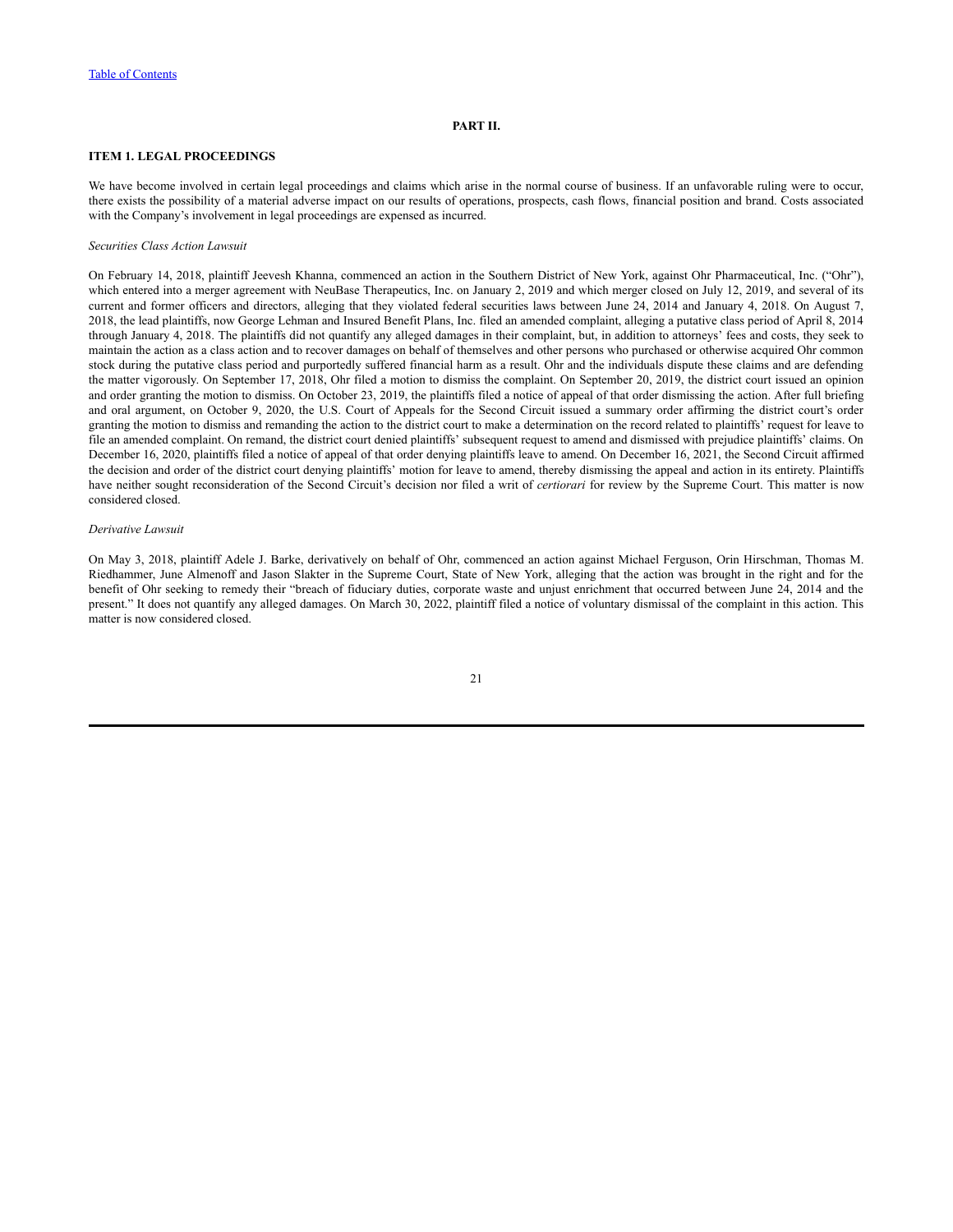### *Joint Proxy Statement Lawsuit*

Following the issuance of the preliminary joint proxy statement/prospectus related to the merger of the Company and Ohr, on March 18, 2019, the Gomez Action was filed by an individual shareholder in the United States District Court for the Southern District of New York against Ohr and its board of directors. The plaintiff in the Gomez Action alleges that the preliminary joint proxy/prospectus statement filed by Ohr with the SEC on March 8, 2019 contained false and misleading statements and omitted material information in violation of Section 14(a) of the Exchange Act and SEC Rule 14a-9 promulgated thereunder, and further that the individual defendants are liable for those alleged misstatements and omissions under Section 20(a) of the Exchange Act. On March 19, 2019, the Barke Action was filed in the United States District Court for the Southern District of New York asserting similar Section 14(a) and Section 20(a) claims against Ohr's board of directors and additionally naming NeuBase and Ohr Acquisition Corp., but not Ohr, as defendants. On March 20, 2019, the Wheby Action was filed in the United States District Court for District of Delaware asserting similar claims under Section 14(a) and Section 20(a) and naming as defendants Ohr and its board of directors, NeuBase, and Ohr Acquisition Corp. On March 20, 2019, the Lowinger Action was filed in the Court of Chancery of the State of Delaware asserting a breach of fiduciary duty claim against Ohr's board of directors arising out of the same facts and circumstances regarding certain alleged omissions in the preliminary joint proxy/prospectus statement. On April 4, 2019, the Garaygordobil Action was filed in the United States District Court for the Southern District of New York asserting similar Section 14(a) and Section 20(a) claims against Ohr and its board of directors. Each of the Gomez, Barke, Garaygordobil, and Lowinger Actions have been dismissed, and on July 12, 2019, the Company and Ohr consummated the Merger. On March 23, 2022, plaintiffs in the Wheby Action filed a notice of voluntary dismissal of the complaint and this case was closed.

### <span id="page-23-0"></span>**ITEM 1A. RISK FACTORS**

We operate in a dynamic and rapidly changing environment that involves numerous risks and uncertainties. Certain factors may have a material adverse effect on our business, prospects, financial condition and results of operations, and you should carefully consider them. Accordingly, in evaluating our business, in addition to other information contained in this Quarterly Report on Form 10-Q, you should carefully consider the factors discussed under the caption "Risk Factors" that appear in Item 1A of our Annual Report on Form 10-K for the year ended September 30, 2021, filed with the U.S. Securities and Exchange Commission ("SEC") on December 23, 2021. Other events that we do not currently anticipate or that we currently deem immaterial may also affect our business, prospects, financial condition and results of operations. Other than the following disclosed risk factors, there have been no material changes from the risk factors previously disclosed in our Annual Report on Form 10-K for the year ended September 30, 2021.

### **Risks Related to the Company**

#### Management has determined that there are factors that raise substantial doubt about our ability to continue as a going concern.

The accompanying unaudited condensed consolidated financial statements have been prepared assuming we will continue to operate as a going concern, which contemplates the realization of assets and settlement of liabilities in the normal course of business, and do not include any adjustments to reflect the possible future effects on the recoverability and classification of assets or the amounts and classifications of liabilities that may result from uncertainty related to our ability to continue as a going concern. We have had no revenues from product sales and have incurred operating losses since inception. As of March 31, 2022, we had \$39.0 million in cash and cash equivalents and during the six months ended March 31, 2022, incurred a loss from operations of \$17.2 million and used \$13.4 million of cash in operating activities. Our existing balance of cash and cash equivalents may not be sufficient to enable us to fund our operations for at least the next twelve months from the date that this Quarterly Report is filed with the SEC. These factors raise substantial doubt about our ability to continue as a going concern within one year from the issuance date of this filing. Our ability to continue as a going concern is dependent on our ability to raise the required additional equity or debt financing to meet short and long-term operating requirements. We may also encounter business endeavors that require significant cash commitments or unanticipated problems or expenses that could result in a requirement for additional cash, including as a result of COVID-19 and its impacts. If we raise additional funds through the issuance of equity or convertible debt securities in the future, the percentage ownership of our current stockholders could be reduced, and such securities might have rights, preferences or privileges senior to our common stock. Additional financing may not be available upon acceptable terms, or at all. If adequate funds are not available or are not available on acceptable terms, we may not be able to take advantage of prospective business endeavors or opportunities, which could significantly and materially restrict our operations.

### If development of our candidates does not produce favorable results, we and our collaborators, if any, may be unable to commercialize these products.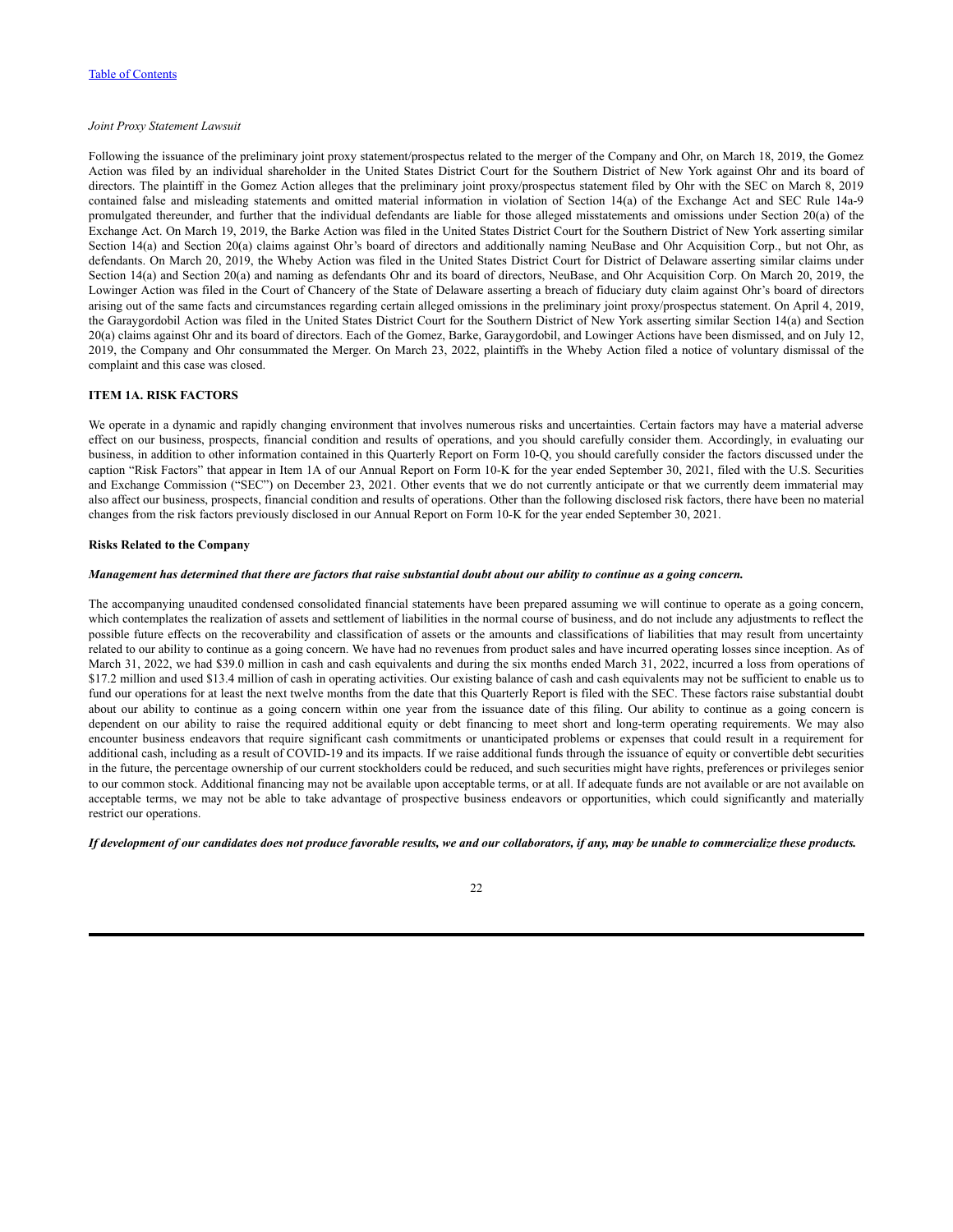To receive regulatory approval for the commercialization of the PATrOL™ platform, or any product candidates that we may develop, adequate and wellcontrolled clinical trials must be conducted to demonstrate safety and efficacy in humans to the satisfaction of the FDA, the EMA and comparable foreign authorities. In order to support marketing approval, these agencies typically require successful results in one or more Phase III clinical trials, which our current product candidates have not yet reached and may never reach. The development process is expensive, can take many years and has an uncertain outcome. Failure can occur at any stage of the process. We may experience numerous unforeseen events during, or as a result of, the development process that could delay or prevent commercialization of our current or future product candidates, including the following:

- preclinical studies conducted with product candidates for potential clinical development to evaluate their toxicology, carcinogenicity and pharmacokinetics and optimize their formulation, among other things, may produce unfavorable results;
- patient recruitment and enrollment in clinical trials may be slower than we anticipate;
- clinical trials may produce negative or inconclusive results;
- costs of development may be greater than we anticipate;
- the potential advantages of the PATrOL™-enabled anti-gene drug candidates may not materialize and thus would confer no benefits to patients over other parties' products that may emerge;
- our product candidates or our PATrOL™ platform may cause undesirable side effects that delay or preclude regulatory approval or limit their commercial use or market acceptance, if approved;
- collaborators who may be responsible for the development of our product candidates may not devote sufficient resources to these clinical trials or other preclinical studies of these candidates or conduct them in a timely manner; or
- we may face delays in obtaining regulatory approvals to commence one or more clinical trials.

Additionally, because our technology potentially involves mutation silencing via genome binding and/or editing across multiple cell and tissue types, we are subject to many of the challenges and risks that advanced therapies, such as gene therapies, face, including:

- regulatory requirements governing gene and cell therapy products have changed frequently and may continue to change in the future;
- improper modification of a gene sequence in a patient's genome could lead to lymphoma, leukemia or other cancers, or other aberrantly functioning cells; and
- the FDA recommends a follow-up observation period of 15 years or longer for all patients who receive treatment using gene therapies, and we may need to adopt and support such an observation period for our product candidates.

Success in early development does not mean that later development will be successful because, for example, product candidates in later-stage clinical trials may fail to demonstrate sufficient safety and efficacy despite having progressed through initial clinical trials.

We may license or acquire intellectual property related to our product candidates from universities. Some of our preclinical studies and other analyses with respect to our product candidates may be performed by their original owners or collaborators. As a company, we have limited experience in conducting research on our platform technology and preclinical trials for our product candidates. Since our experience with our platform technology and product candidates is limited, we will need to train our existing personnel or hire additional personnel in order to successfully administer and manage our preclinical studies and clinical trials as anticipated, which may result in delays in completing such anticipated preclinical trials and clinical studies.

We currently do not have strategic collaborations in place for clinical development of our platform technology and any of our current product candidates. Therefore, in the future, we or any potential future collaborative partner will be responsible for establishing the targeted endpoints and goals for development of our product candidates. These targeted endpoints and goals may be inadequate to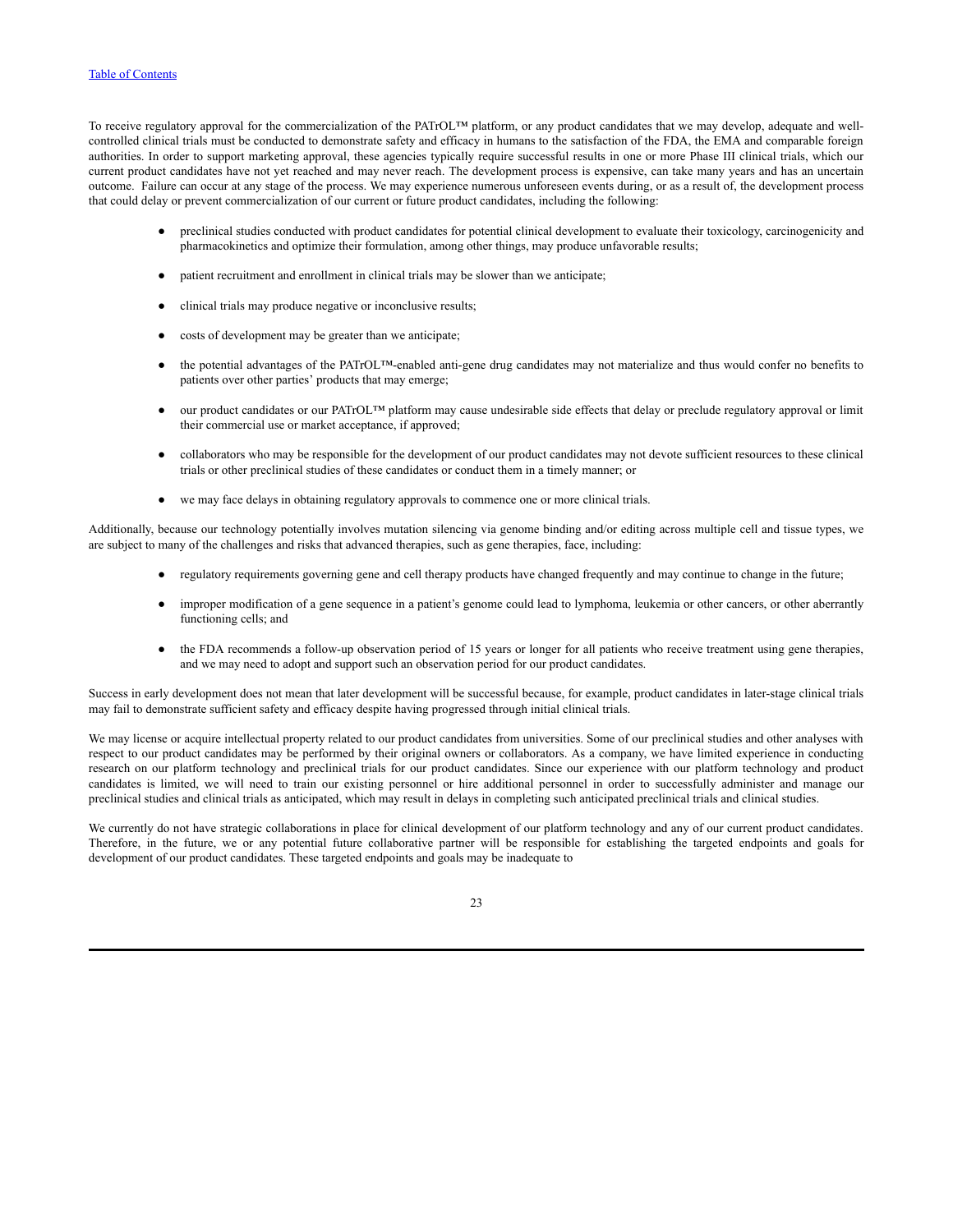demonstrate the safety and efficacy levels required for regulatory approvals. Even if we believe data collected during the development of our product candidates are promising, such data may not be sufficient to support marketing approval by the FDA, the EMA or comparable foreign authorities.

Further, data generated during development can be interpreted in different ways, and the FDA, the EMA or comparable foreign authorities may interpret such data in different ways than we or our collaborators. Our failure to adequately demonstrate the safety and efficacy of our platform technology and any of our product candidates would prevent our receipt of regulatory approval, and such failure would ultimately prevent the potential commercialization of these product candidates.

Since we do not currently possess the resources necessary to independently develop and commercialize our product candidates or any other product candidates that we may develop, we may seek to enter into collaborative agreements to assist in the development and potential future commercialization of some or all of these assets as a component of our strategic plan. Our discussions with potential collaborators, however, may not lead to the establishment of collaborations on acceptable terms, if at all, or it may take longer than expected to establish new collaborations, leading to development and potential commercialization delays, which would adversely affect our business, financial condition and results of operations.

#### If we fail to comply with our obligations in the agreements under which we in-license intellectual property and other rights from third parties or otherwise experiences disruptions to our business relationships with our licensors, we could lose intellectual property rights that are important to our *business.*

We may enter into license agreements with universities. A license agreement may impose various royalties, sublicensing fees and other obligations on us. If we fail to comply with our obligations under these agreements, or if we file for bankruptcy, we may be required to make certain payments to the Licensor, we may lose the exclusivity of our license, or the Licensor may have the right to terminate the license, in which event we would not be able to develop or market products covered by the license. Additionally, the royalties and other payments associated with these licenses could materially and adversely affect our business, financial condition and results of operations.

Pursuant to the terms of our license agreement with CMU (the "CMU License Agreement"), the Licensor has the right to terminate the CMU License Agreement with respect to the program licensed under certain circumstances, including, but not limited to: (i) if we do not pay amounts when due and within the applicable cure periods or (ii) if we file or have filed against us a petition in bankruptcy or make an assignment for the benefit of creditors. In the event the CMU License Agreement is terminated by the Licensor, all licenses (or, in the determination of the Licensor, the exclusivity of such licenses) granted to us by the Licensor will terminate immediately.

In some cases, patent prosecution of our licensed technology may be controlled solely by the licensor. If our licensor fails to obtain and maintain patent or other protection for the proprietary intellectual property we in-license, then we could lose our rights to the intellectual property or our exclusivity with respect to those rights, and our competitors could market competing products using the intellectual property. In certain cases, we may control the prosecution of patents resulting from licensed technology. In the event we breach any of our obligations related to such prosecution, we may incur significant liability to our licensing partners. Licensing of intellectual property is of critical importance to our business and involves complex legal, business and scientific issues. Disputes may arise regarding intellectual property subject to a licensing agreement, including, but not limited to:

- the scope of rights granted under the license agreement and other interpretation-related issues;
- the extent to which our technology and processes infringe on intellectual property of the licensor that is not subject to the licensing agreement;
- the sublicensing of patent and other rights;
- our diligence obligations under the license agreement and what activities satisfy those diligence obligations;
- the ownership of inventions and know-how resulting from the joint creation or use of intellectual property by our licensors and us and our collaborators; and
- the priority of invention of patented technology.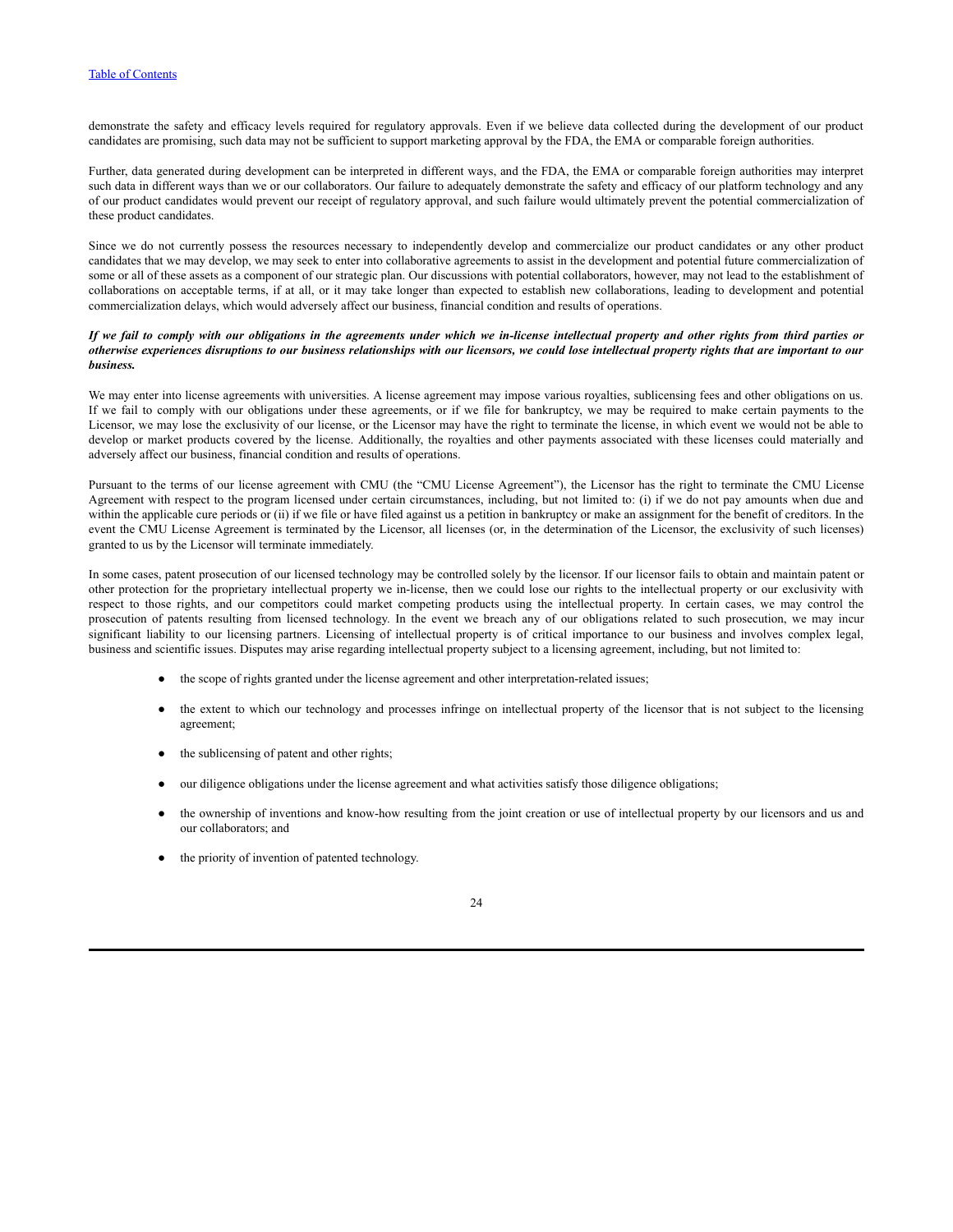If disputes over intellectual property and other rights that we have in-licensed prevent or impair our ability to maintain our current licensing arrangements on acceptable terms, we may be unable to successfully develop and commercialize the affected product candidates. If we fail to comply with any such obligations to our licensor, such licensor may terminate their licenses to us, in which case we would not be able to market products covered by these licenses. The loss of our licenses would have a material adverse effect on our business, financial condition and results of operations.

#### We may be required to pay royalties and sublicensing fees pursuant to university licensing agreements, which could adversely affect the overall *profitability for us of any product candidates that we may seek to commercialize.*

If our sales are covered by a licensing agreement with a university, then we may be required to pay royalties on future worldwide net product sales and a percentage of sublicensing fees that we may earn. These royalty payments and sublicensing fees could adversely affect the overall profitability for us of any product candidates that we may seek to commercialize.

### We may infringe the intellectual property rights of others, which may prevent or delay our drug development efforts and prevent us from *commercializing or increase the costs of commercializing our product candidates.*

Our commercial success depends significantly on our ability to operate without infringing the patents and other intellectual property rights of third parties. For example, there could be issued patents of which we are not aware that our current or potential future product candidates infringe.

As the biotechnology and pharmaceutical industries expand and more patents are issued, the risk increases that others may assert our product candidates infringe the patent rights of others. Moreover, it is not always clear to industry participants, including us, which patents cover various types of drugs, products or their methods of use or manufacture. Thus, because of the large number of patents issued and patent applications filed in our fields, there may be a risk that third parties may allege they have patent rights encompassing our product candidates, technologies or methods. Furthermore, because the nucleic acid therapeutics intellectual property landscape is still evolving and our product candidates have not been through clinical trials or commercialized, it is difficult to conclusively assess our freedom to operate without infringing third party rights. There are numerous companies that have pending patent applications and issued patents directed to certain aspects of nucleic acid therapeutics. We are aware of third-party competitors in the oligonucleotide therapeutics space, whose patent filings and/or issued patents may include claims directed to targets and/or products related to some of our programs. It is possible that at the time that we commercialize our products these third-party patent portfolios may include issued patent claims that cover our product candidates or critical features of their production or use. Our competitive position may suffer if patents issued to third parties or other thirdparty intellectual property rights cover, or may be alleged to cover, our product candidates or elements thereof, or methods of manufacture or use relevant to our development plans. In such cases, we may not be in a position to develop or commercialize product candidates unless we successfully pursue litigation to nullify or invalidate the third-party intellectual property right concerned or enter into a license agreement with the intellectual property right holder, if available on commercially reasonable terms.

Moreover, patent applications are in some cases maintained in secrecy until patents are issued. The publication of discoveries in the scientific or patent literature frequently occurs substantially later than the date on which the underlying discoveries were made and patent applications were filed. Because patents can take many years to issue, there may be currently pending applications of which we are unaware that may later result in issued patents that our product candidates or potential products infringe. For example, pending applications may exist that claim or can be amended to claim subject matter that our product candidates or potential products infringe. Competitors may file continuing patent applications claiming priority to already issued patents in the form of continuation, divisional, or continuation-in-part applications, in order to maintain the pendency of a patent family and attempt to cover our product candidates. We cannot be certain that others have not filed patent applications for technology covered by our issued patents or our pending applications, or that we were the first to invent the technology. Our competitors may have filed, and may in the future file, patent applications covering our products or technology similar to ours. Any such patent application may have priority over our patent applications or patents, which could require us to obtain rights to issued patents covering such technologies.

Third parties may assert that we are employing their proprietary technology without authorization and may sue us for patent or other intellectual property infringement. These lawsuits are costly and could adversely affect our business, financial condition and results of operations and divert the attention of managerial and scientific personnel. If we are sued for patent infringement, we would need to demonstrate that our product candidates, potential products or methods either do not infringe the claims of the relevant patent or that the patent claims are invalid, and we may not be able to do this. Proving invalidity is difficult. For example, in the U.S., proving invalidity requires a showing of clear and convincing evidence to overcome the presumption of validity enjoyed by issued patents. Even if we are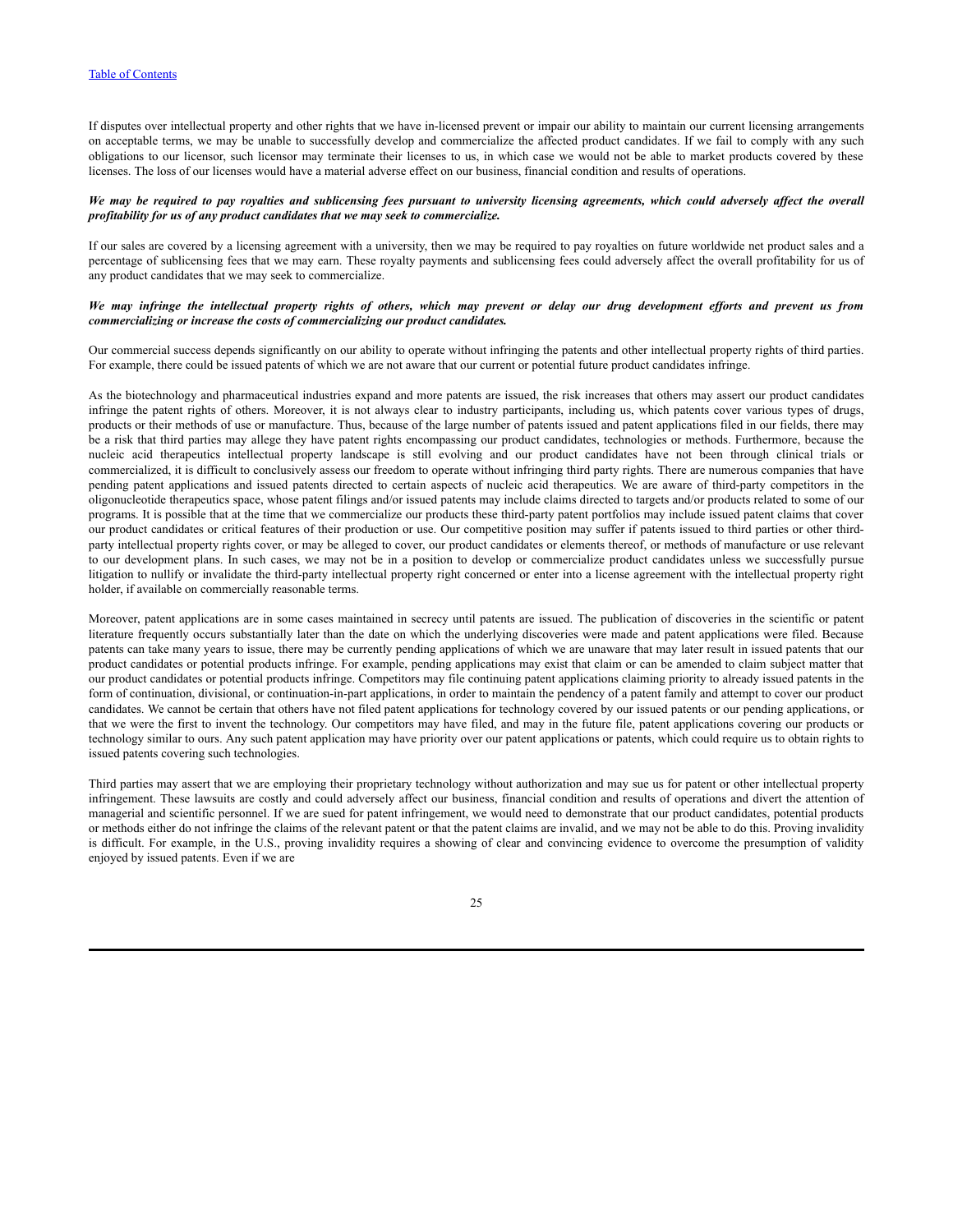### Table of [Contents](#page-1-0)

successful in these proceedings, we may incur substantial costs and the time and attention of our management and scientific personnel could be diverted in pursuing these proceedings, which could have a material adverse effect on us. In addition, we may not have sufficient resources to bring these actions to a successful conclusion. If a court holds that any third-party patents are valid, enforceable and cover our products or their use, the holders of any of these patents may be able to block our ability to commercialize our products unless it acquires or obtains a license under the applicable patents or until the patents expire.

If a third party claims that we infringe its intellectual property rights, we may face a number of issues, including, but not limited to: infringement and other intellectual property claims which, regardless of merit, may be expensive and time-consuming to litigate and may divert our management's attention from our core business; substantial damages for infringement, which we may have to pay if a court decides that the product candidate or technology at issue infringes on or violates the third party's rights, and, if the court finds that the infringement was willful, we could be ordered to pay treble damages and the patent owner's attorneys' fees; a court prohibiting us from developing, manufacturing, marketing or selling our product candidates, or from using our proprietary technologies, unless the third party licenses its product rights to us, which it is not required to do; if a license is available from a third party, we may have to pay substantial royalties, upfront fees and other amounts, and/or grant cross-licenses to intellectual property rights for our products; and redesigning our product candidates or processes so they do not infringe, which may not be possible or may require substantial monetary expenditures and time.

We may choose to challenge the patentability of claims in a third party's U.S. patent by requesting that the USPTO review the patent claims in an *ex-parte* re-exam, *inter partes* review or post-grant review proceedings. These proceedings are expensive and may consume our time or other resources. We may choose to challenge a third party's patent in patent opposition proceedings in the EPO, or other foreign patent office. The costs of these opposition proceedings could be substantial and may consume our time or other resources. If we fail to obtain a favorable result at the USPTO, EPO or other patent office then we may be exposed to litigation by a third party alleging that the patent may be infringed by our product candidates or proprietary technologies.

We may not be able to enter into licensing arrangements or make other arrangements at a reasonable cost or on reasonable terms. Any inability to secure licenses or alternative technology could result in delays in the introduction of our product candidates or lead to prohibition of the manufacture or sale of products by us. Even if we are able to obtain a license, it may be non-exclusive, thereby giving our competitors access to the same technologies licensed to us. We could be forced, including by court order, to cease commercializing the infringing technology or product candidate. In addition, in any such proceeding or litigation, we could be found liable for monetary damages, including treble damages and attorneys' fees, if we are found to have willfully infringed a patent. A finding of infringement could prevent us from commercializing our product candidates or force us to cease some of our business operations, which could materially and adversely affect our business, financial condition and results of operations. Any claims by third parties that we have misappropriated their confidential information or trade secrets could have a similar material and adverse effect on our business, financial condition and results of operations. In addition, any uncertainties resulting from the initiation and continuation of any litigation could have a material adverse effect on our ability to raise the funds necessary to continue our operations.

Our product candidates may also require specific formulations to work effectively and efficiently. These formulations may be covered by intellectual property rights held by others. We may develop products containing our compounds and pre-existing pharmaceutical compounds. These pharmaceutical compounds may be covered by intellectual property rights held by others. We may be required by the FDA or comparable foreign regulatory authorities to provide a companion diagnostic test or tests with our product candidates. These diagnostic test or tests may be covered by intellectual property rights held by others. We may be unable to acquire or in-license any relevant third-party intellectual property rights that we identify as necessary or important to our business operations.

We, or our licensors, may not be able to detect infringement against our owned or in-licensed patents, as the case may be, which may be especially difficult for manufacturing processes or formulation patents. Even if we or our licensors detect infringement by a third party of our owned or in-licensed patents, we or our licensors, as the case may be, may choose not to pursue litigation against or settlement with the third party. If we, or our licensors, later sue such third party for patent infringement, the third party may have certain legal defenses available to it, which otherwise would not be available except for the delay between when the infringement was first detected and when the suit was brought. Such legal defenses may make it impossible for us or our licensors to enforce our owned or in-licensed patents, as the case may be, against such third party.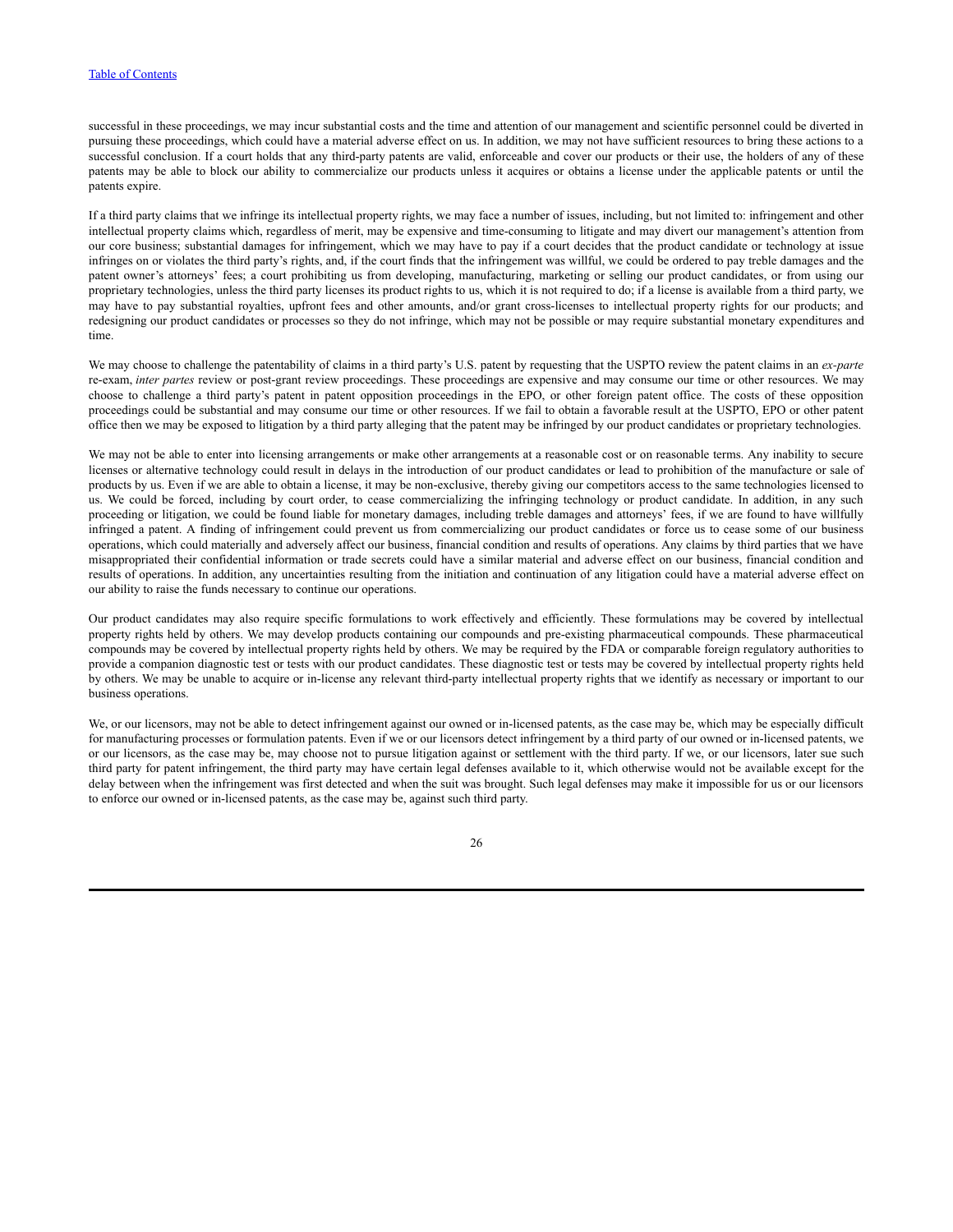### **Risks Related to Government Regulation**

### Preclinical and clinical trials are expensive, time-consuming and difficult to design and implement, and involve uncertain outcomes. Furthermore, results of earlier preclinical studies and clinical trials may not be predictive of results of future preclinical studies or clinical trials.

All of our product candidates are still in the preclinical stage, and their risk of failure is high. Before we can commence clinical trials for a product candidate, we must complete extensive preclinical testing and studies that support our planned INDs in the U.S., or similar applications in other jurisdictions. We cannot be certain of the timely completion or outcome of our preclinical testing and studies and cannot predict if the FDA or other regulatory authorities will accept our proposed clinical programs or if the outcome of our preclinical testing and studies will ultimately support the further development of our programs. It is also possible that the FDA may require changes to our proposed clinical development programs. For example, the proposed formulation of the NT-0200 development candidate for our DM1 program contains an excipient in quantities that are in excess of current FDA guidance. To address that issue, FDA may require us to reformulate the NT-0200 development candidate to bring the excipient within current guidance and conduct any necessary stability testing of the reformulated candidate product. While we believe reformulation of the NT-0200 development candidate may not be required, we cannot guarantee that FDA will agree. Further, even if we are required by FDA to reformulate the NT-0200 development candidate, we believe we will be able to do so in a timely manner without adversely affecting the expected timing of the fourth quarter of CY2022 for our planned IND filing for our DM1 program. We cannot assure you that this will be the case, however. It is also impossible to predict when or if any of our product candidates will complete clinical trials evaluating their safety and effectiveness in humans or will receive regulatory approval. To obtain the requisite regulatory approvals to market and sell any of our product candidates, we must demonstrate through extensive preclinical studies and clinical trials that our PATrOL<sup>™</sup> platform and product candidates are safe and effective in humans for use in each target indication. To date, we have never advanced a product candidate into a clinical trial. Preclinical and clinical testing is expensive and can take many years to complete, and the outcome is inherently uncertain. Failure can occur at any time during the preclinical or clinical trial process. Our preclinical programs may experience delays or may never advance to clinical trials, which would adversely affect our ability to obtain regulatory approvals or commercialize these programs on a timely basis or at all, which would have an adverse effect on our business, financial condition and results of operations*.*

Additionally, the results of preclinical studies and future clinical trials of product candidates may not be predictive of the results of later-stage clinical trials. Product candidates in later stages of clinical trials may fail to show the desired safety and efficacy results despite having progressed through preclinical studies and initial clinical trials. Many companies in the pharmaceutical industry have suffered significant setbacks in advanced clinical trials due to adverse safety profiles or lack of efficacy, notwithstanding promising results in earlier studies. Similarly, our future clinical trial results may not be successful for these or other reasons.

This product candidate development risk is heightened by any changes in the anticipated clinical trials compared to the completed clinical trials. As product candidates are developed from preclinical through early to late stage clinical trials towards approval and commercialization, it is customary that various aspects of the development program, such as manufacturing and methods of administration, are altered along the way in an effort to optimize processes and results. While these types of changes are common and are intended to optimize the product candidates for late stage clinical trials, approval and commercialization, such changes carry the risk that they will not achieve these intended objectives.

Any of these changes could make the results of our anticipated clinical trials or other future clinical trials we may initiate less predictable and could cause our product candidates to perform differently, including causing toxicities, which could delay completion of our clinical trials, delay approval of our product candidates, and/or jeopardize our ability to commence product sales and generate revenues.

### **Risks Related to our Common Stock**

#### If we are unable to continue to meet the standards for continued listing on the Nasdaq Capital Market, our common stock could potentially be delisted which could negatively impact the price of our common stock, liquidity and our ability to access the capital markets.

The listing standards of the Nasdaq Capital Market provide that a company, in order to qualify for continued listing, must maintain a minimum stock price of \$1.00 and satisfy standards relative to minimum stockholders' equity, minimum market value of publicly held shares and various additional requirements. If we fail to comply with all listing standards applicable to issuers listed on the Nasdaq Capital Market, our common stock may be delisted. If our common stock is delisted, it could reduce the price of our common stock and the levels of liquidity available to our stockholders. In addition, the delisting of our common stock could materially adversely affect our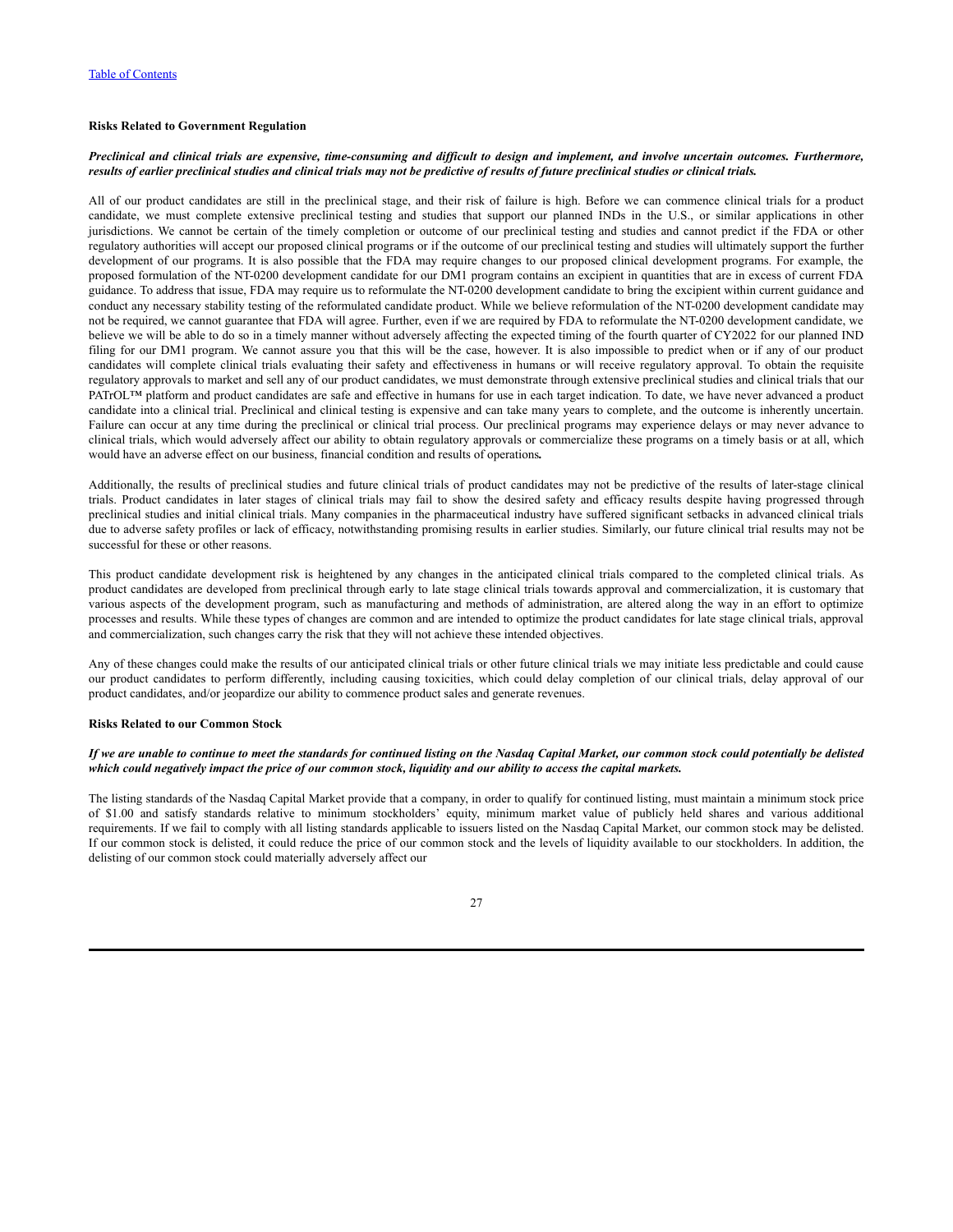access to the capital markets, and any limitation on liquidity or reduction in the price of our common stock could materially adversely affect our ability to raise capital. Delisting from the Nasdaq Capital Market could also result in other negative consequences, including the potential loss of confidence by suppliers, customers and employees, the loss of institutional investor interest and fewer business development opportunities.

# <span id="page-29-0"></span>**ITEM 2. UNREGISTERED SALES OF EQUITY SECURITIES AND USE OF PROCEEDS**

Not applicable.

### <span id="page-29-1"></span>**ITEM 3. DEFAULTS UPON SENIOR SECURITIES**

Not applicable.

# <span id="page-29-2"></span>**ITEM 4. MINE SAFETY DISCLOSURES**

Not applicable.

### <span id="page-29-3"></span>**ITEM 5. OTHER INFORMATION**

Not applicable.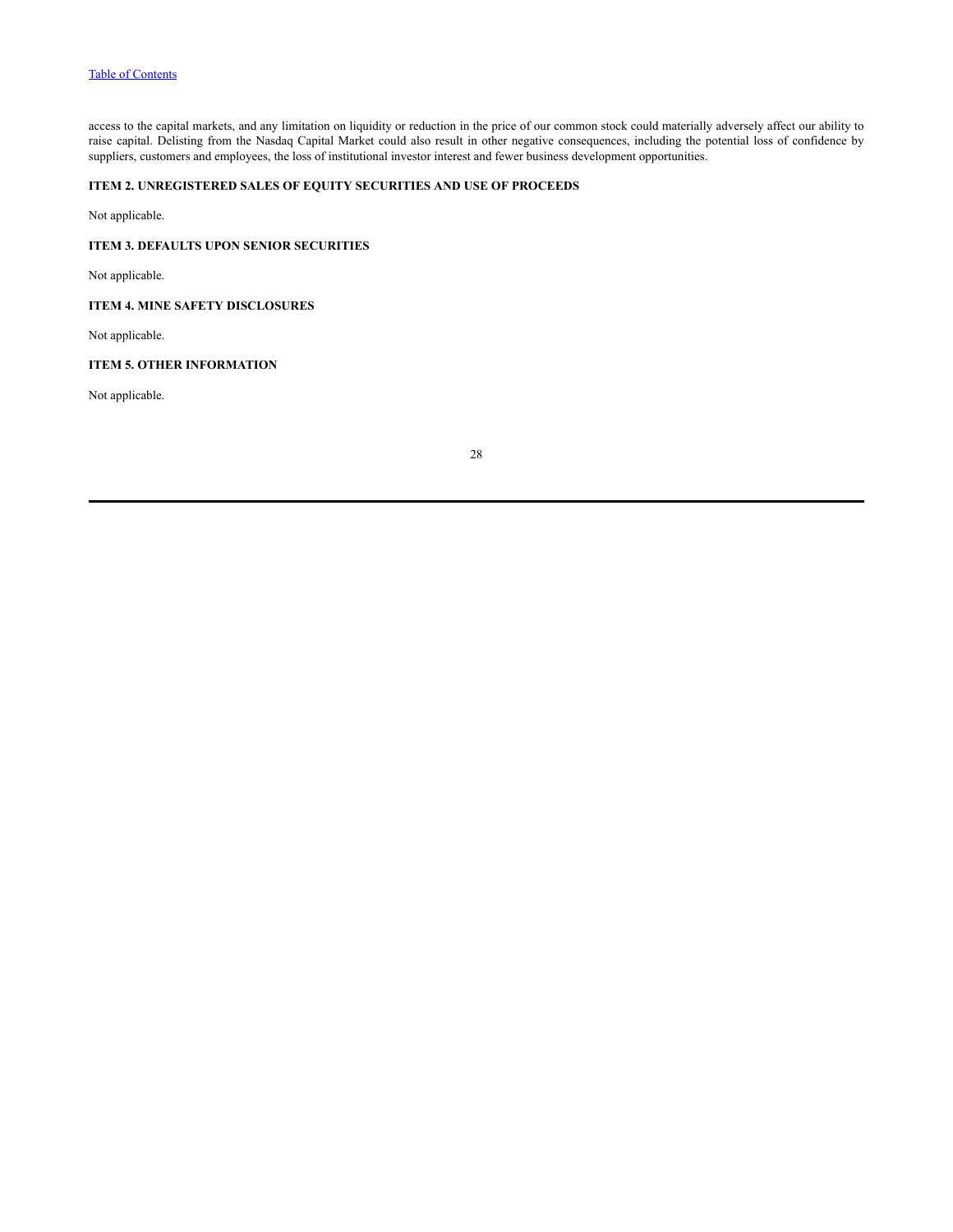# <span id="page-30-0"></span>**ITEM 6. EXHIBITS**

|               |                                                                                                     | <b>Incorporated by Reference</b> |               |                    |                |
|---------------|-----------------------------------------------------------------------------------------------------|----------------------------------|---------------|--------------------|----------------|
| Exhibit       |                                                                                                     |                                  | File          |                    |                |
| <b>Number</b> | <b>Description</b>                                                                                  | Form                             | <b>Number</b> | <b>Filing Date</b> | <b>Exhibit</b> |
| $2.1+$        | Agreement and Plan of Merger and Reorganization, dated as of January 2,                             |                                  |               |                    |                |
|               | 2019, by and among Ohr Pharmaceutical, Inc., Ohr Acquisition Corp. and                              |                                  |               |                    |                |
|               | <b>NeuBase Therapeutics, Inc.</b>                                                                   | 8-K                              | 001-35963     | 1/3/2019           | 2.1            |
| 2.2           | First Amendment to the Agreement and Plan of Merger and Reorganization,                             |                                  |               |                    |                |
|               | dated as of June 27, 2019, by and among Ohr Pharmaceutical, Inc., Ohr                               |                                  |               |                    |                |
|               | Acquisition Corp. and NeuBase Therapeutics, Inc.                                                    | $8-K$                            | 001-35963     | 7/3/2019           | 2.1            |
|               |                                                                                                     |                                  |               |                    |                |
| 3.1           | Amended and Restated Certificate of Incorporation of the Company.                                   | $8-K$                            | 001-35963     | 7/12/2019          | 3.1            |
|               |                                                                                                     |                                  |               |                    |                |
| 3.2           | Amended and Restated Bylaws of the Company.                                                         | $8-K$                            | 001-35963     | 9/23/2019          | 3.1            |
|               |                                                                                                     |                                  |               |                    |                |
| 4.1           | Form of Series A Warrant issued to investors pursuant to the Securities                             |                                  |               |                    |                |
|               | Purchase Agreement, dated December 7, 2016, by and among Ohr                                        |                                  |               |                    |                |
|               | Pharmaceutical, Inc. and the purchasers listed therein.                                             | $8-K$                            | 001-35963     | 12/8/2016          | 4.1            |
|               |                                                                                                     |                                  |               |                    |                |
| 4.2           | Form of Warrant issued to investors pursuant to the Securities Purchase                             |                                  |               |                    |                |
|               | Agreement, dated as of April 5, 2017, by and among Ohr Pharmaceutical,                              |                                  |               |                    |                |
|               | Inc. and the purchasers listed therein.                                                             | $8-K$                            | 001-35963     | 4/6/2017           | 4.1            |
|               |                                                                                                     |                                  |               |                    |                |
| 4.3           | Form of Common Stock Certificate.                                                                   | $S-8$                            | 333-233346    | 8/16/2019          | 4.17           |
|               |                                                                                                     |                                  |               |                    |                |
| $31.1*$       | Certification of Chief Executive Officer Pursuant to Section 302 of the Sarbanes-Oxley Act of 2002. |                                  |               |                    |                |
|               |                                                                                                     |                                  |               |                    |                |

31.2\* [Certification of Chief Financial Officer Pursuant to Section 302 of the Sarbanes-Oxley Act of 2002.](https://s3.amazonaws.com/content.stockpr.com/sec/0001410578-22-001383/tmb-20220331xex31d2.htm)

32.1\* [Certification of Chief Executive Officer and Chief Financial Officer Pursuant to 18 U.S.C Section 1350, As Adopted Pursuant to Section 906 of the](https://s3.amazonaws.com/content.stockpr.com/sec/0001410578-22-001383/tmb-20220331xex32d1.htm) Sarbanes Oxley Act of 2002.

101.INS\* XBRL Instance Document.

101.SCH\* XBRL Taxonomy Extension Schema Document. 101.CAL\* XBRL Taxonomy Extension Calculation Linkbase Document.<br>101.DEF\* XBRL Taxonomy Extension Definition Linkbase Document. XBRL Taxonomy Extension Definition Linkbase Document.

101.LAB\* XBRL Taxonomy Extension Label Linkbase Document.

101.PRE\* XBRL Taxonomy Extension Presentation Linkbase Document.

\* Filed herewith.

+ All schedules and exhibits to the agreement have been omitted pursuant to Item 601(b)(2) of Regulation S-K. A copy of any omitted schedule and/or exhibit will be furnished to the SEC upon request.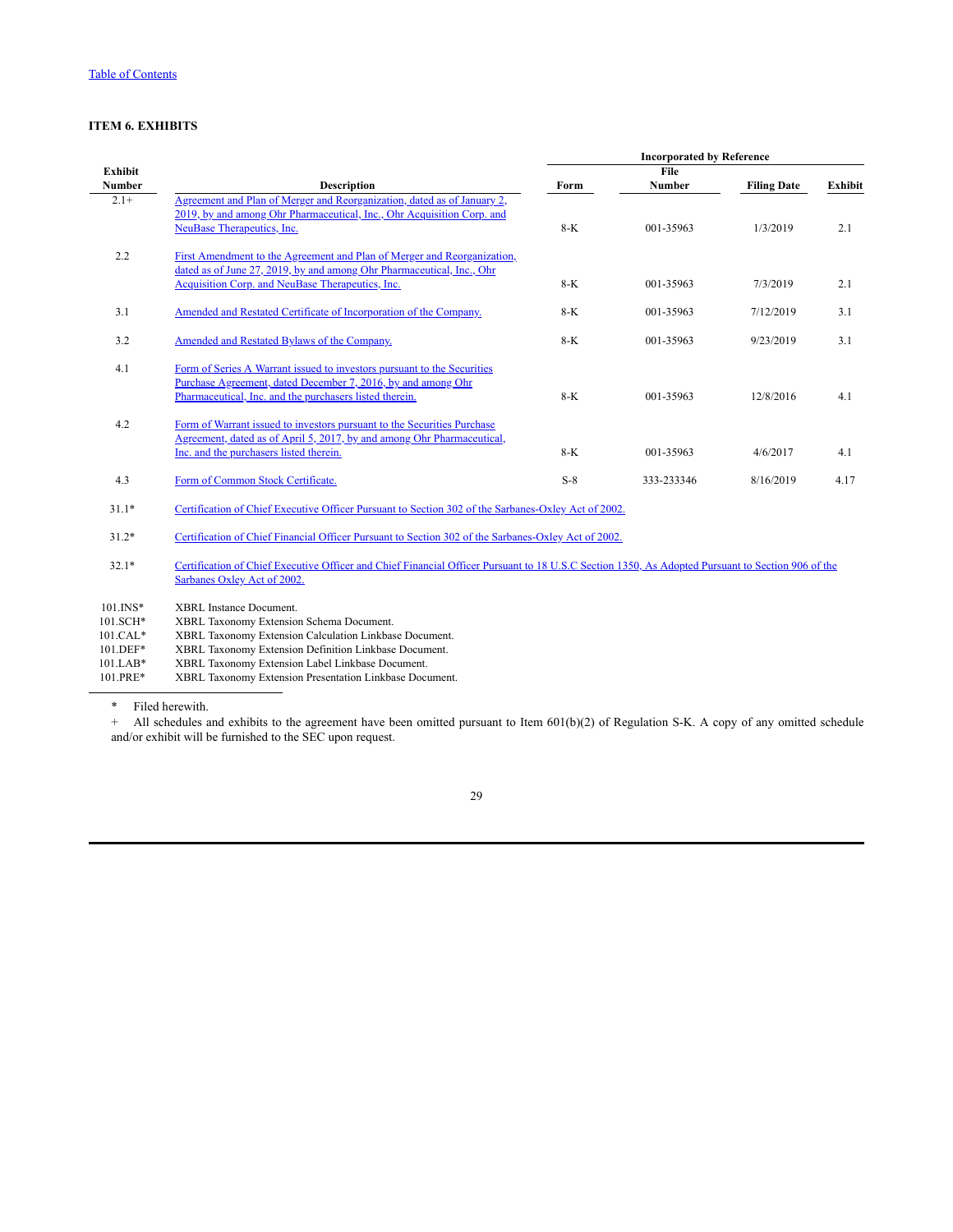# **SIGNATURES**

<span id="page-31-0"></span>Pursuant to the requirements of the Securities Exchange Act of 1934, the registrant has duly caused this report to be signed on its behalf by the undersigned thereunto duly authorized.

Date: May 12, 2022 /s/ Todd Branning

NeuBase Therapeutics, Inc.

Todd Branning Chief Financial Officer *(Principal Financial and Accounting Of icer)*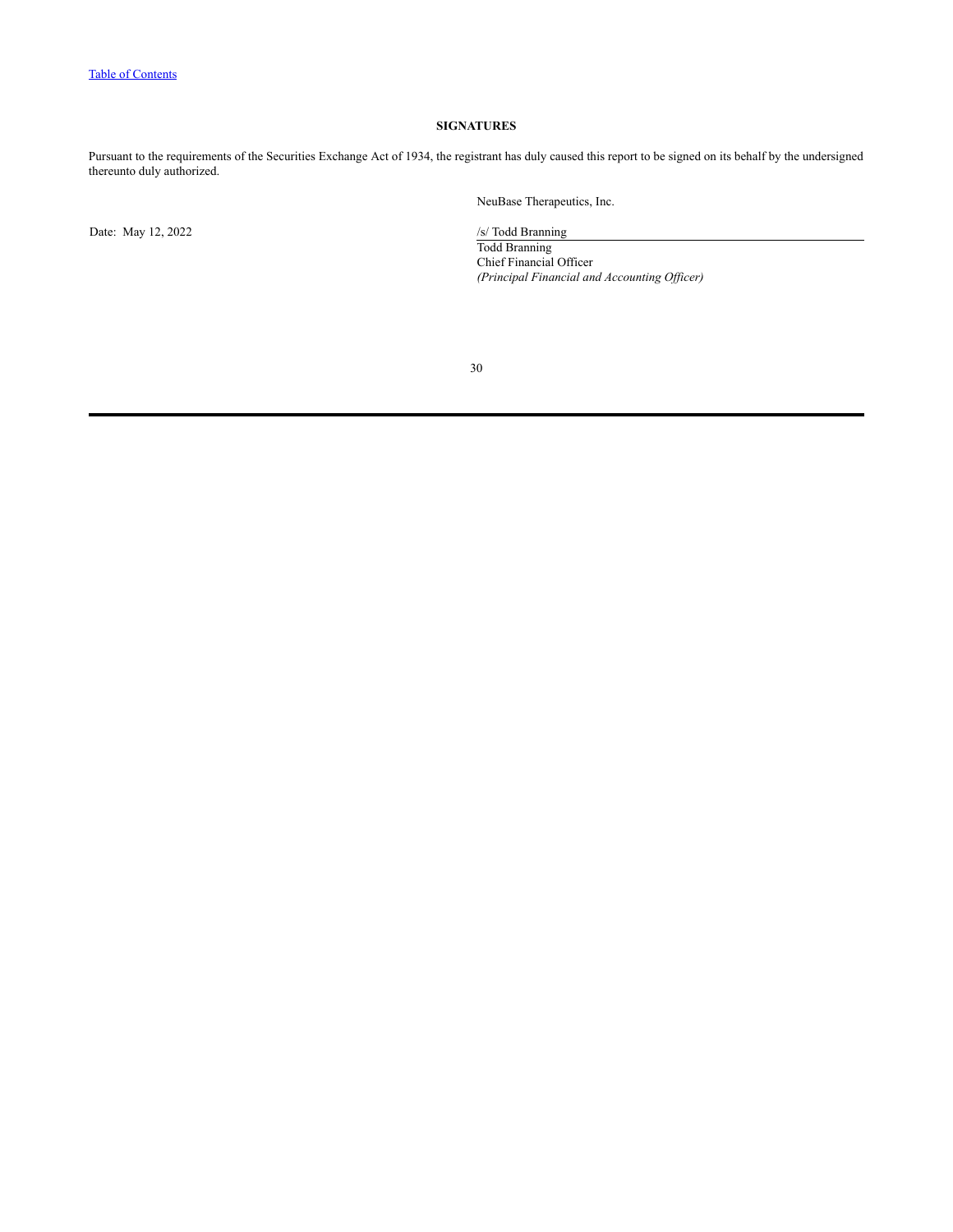#### **CERTIFICATION PURSUANT TO RULES 13a-14(a) AND 15d-14(a) UNDER THE SECURITIES EXCHANGE ACT OF 1934, AS ADOPTED PURSUANT TO SECTION 302 OF THE SARBANES-OXLEY ACT OF 2002**

I, Dietrich Stephan, Ph.D., certify that:

- 1. I have reviewed this Quarterly Report on Form 10-Q of NeuBase Therapeutics, Inc.;
- 2. Based on my knowledge, this report does not contain any untrue statement of a material fact or omit to state a material fact necessary to make the statements made, in light of the circumstances under which such statements were made, not misleading with respect to the period covered by this report;
- 3. Based on my knowledge, the financial statements, and other financial information included in this report, fairly present in all material respects the financial condition, results of operations and cash flows of the registrant as of, and for, the periods presented in this report;
- 4. The registrant's other certifying officer(s) and I are responsible for establishing and maintaining disclosure controls and procedures (as defined in Exchange Act Rules 13a-15(e) and 15d-15(e)) and internal control over financial reporting (as defined in Exchange Act Rules 13a-15(f) and 15d-15(f)) for the registrant and have:
	- a. Designed such disclosure controls and procedures, or caused such disclosure controls and procedures to be designed under our supervision, to ensure that material information relating to the registrant, including its consolidated subsidiaries, is made known to us by others within those entities, particularly during the period in which this report is being prepared;
	- b. Designed such internal control over financial reporting, or caused such internal control over financial reporting to be designed under our supervision, to provide reasonable assurance regarding the reliability of financial reporting and the preparation of financial statements for external purposes in accordance with generally accepted accounting principles;
	- c. Evaluated the effectiveness of the registrant's disclosure controls and procedures and presented in this report our conclusions about the effectiveness of the disclosure controls and procedures, as of the end of the period covered by this report based on such evaluation; and
	- d. Disclosed in this report any change in the registrant's internal control over financial reporting that occurred during the registrant's most recent fiscal quarter (the registrant's fourth fiscal quarter in the case of an annual report) that has materially affected, or is reasonably likely to materially affect, the registrant's internal control over financial reporting; and
- 5. The registrant's other certifying officer(s) and I have disclosed, based on our most recent evaluation of internal control over financial reporting, to the registrant's auditors and the audit committee of the registrant's board of directors (or persons performing the equivalent functions):
	- a. All significant deficiencies and material weaknesses in the design or operation of internal control over financial reporting which are reasonably likely to adversely affect the registrant's ability to record, process, summarize and report financial information; and
	- b. Any fraud, whether or not material, that involves management or other employees who have a significant role in the registrant's internal control over financial reporting.

Date: May 12, 2022 By: */s/ Dietrich Stephan*

Dietrich Stephan, Ph.D. *President and Chief Executive Of icer* (Principal Executive Officer)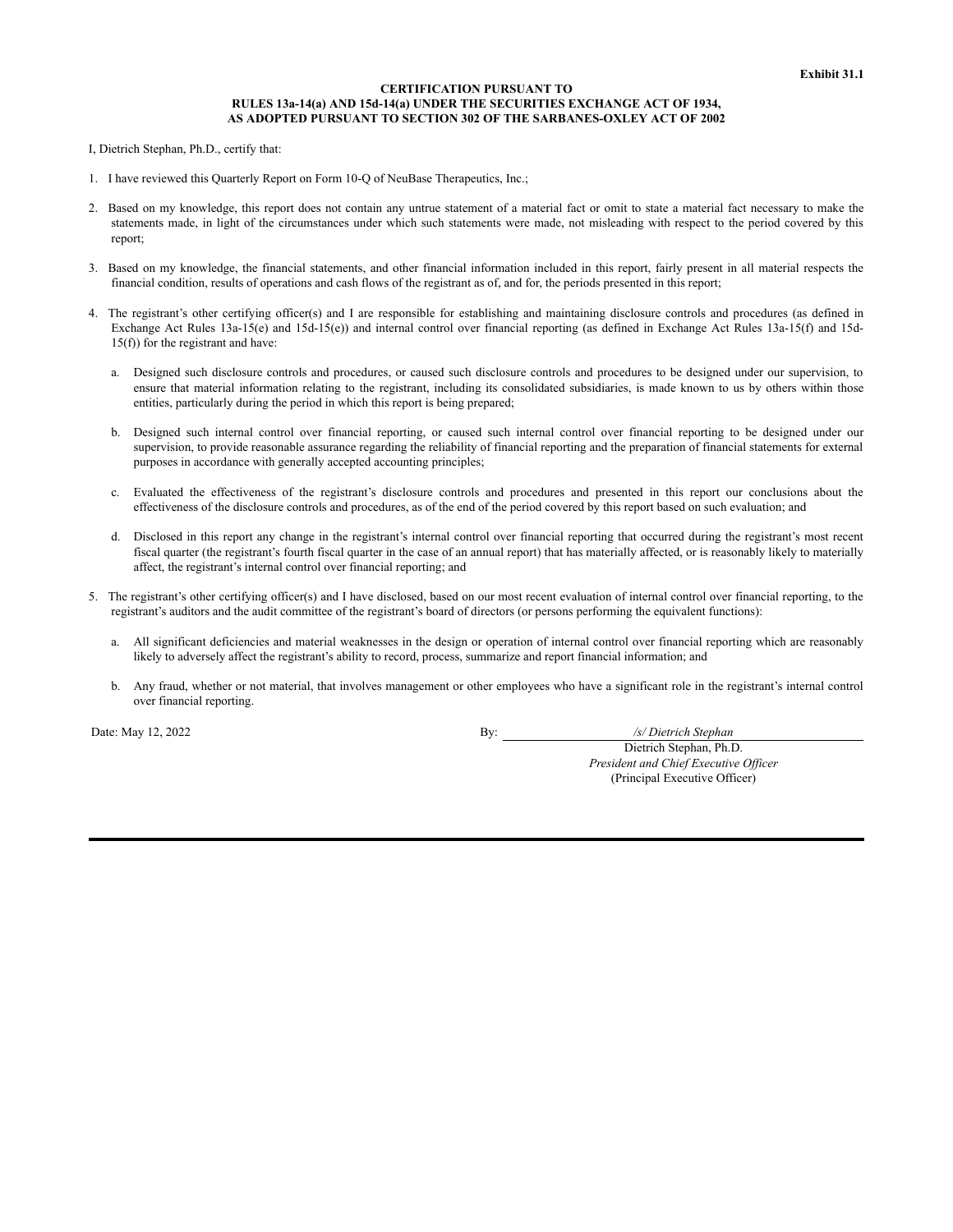#### **CERTIFICATION PURSUANT TO RULES 13a-14(a) AND 15d-14(a) UNDER THE SECURITIES EXCHANGE ACT OF 1934, AS ADOPTED PURSUANT TO SECTION 302 OF THE SARBANES-OXLEY ACT OF 2002**

I, Todd Branning, certify that:

- 1. I have reviewed this Quarterly Report on Form 10-Q of NeuBase Therapeutics, Inc.;
- 2. Based on my knowledge, this report does not contain any untrue statement of a material fact or omit to state a material fact necessary to make the statements made, in light of the circumstances under which such statements were made, not misleading with respect to the period covered by this report;
- 3. Based on my knowledge, the financial statements, and other financial information included in this report, fairly present in all material respects the financial condition, results of operations and cash flows of the registrant as of, and for, the periods presented in this report;
- 4. The registrant's other certifying officer(s) and I are responsible for establishing and maintaining disclosure controls and procedures (as defined in Exchange Act Rules 13a-15(e) and 15d-15(e)) and internal control over financial reporting (as defined in Exchange Act Rules 13a-15(f) and 15d-15(f)) for the registrant and have:
	- a. Designed such disclosure controls and procedures, or caused such disclosure controls and procedures to be designed under our supervision, to ensure that material information relating to the registrant, including its consolidated subsidiaries, is made known to us by others within those entities, particularly during the period in which this report is being prepared;
	- b. Designed such internal control over financial reporting, or caused such internal control over financial reporting to be designed under our supervision, to provide reasonable assurance regarding the reliability of financial reporting and the preparation of financial statements for external purposes in accordance with generally accepted accounting principles;
	- c. Evaluated the effectiveness of the registrant's disclosure controls and procedures and presented in this report our conclusions about the effectiveness of the disclosure controls and procedures, as of the end of the period covered by this report based on such evaluation; and
	- d. Disclosed in this report any change in the registrant's internal control over financial reporting that occurred during the registrant's most recent fiscal quarter (the registrant's fourth fiscal quarter in the case of an annual report) that has materially affected, or is reasonably likely to materially affect, the registrant's internal control over financial reporting; and
- 5. The registrant's other certifying officer(s) and I have disclosed, based on our most recent evaluation of internal control over financial reporting, to the registrant's auditors and the audit committee of the registrant's board of directors (or persons performing the equivalent functions):
	- a. All significant deficiencies and material weaknesses in the design or operation of internal control over financial reporting which are reasonably likely to adversely affect the registrant's ability to record, process, summarize and report financial information; and
	- b. Any fraud, whether or not material, that involves management or other employees who have a significant role in the registrant's internal control over financial reporting.

Date: May 12, 2022 By: */s/* Todd Branning

Todd Branning *Chief Financial Of icer* (Principal Financial and Accounting Officer)